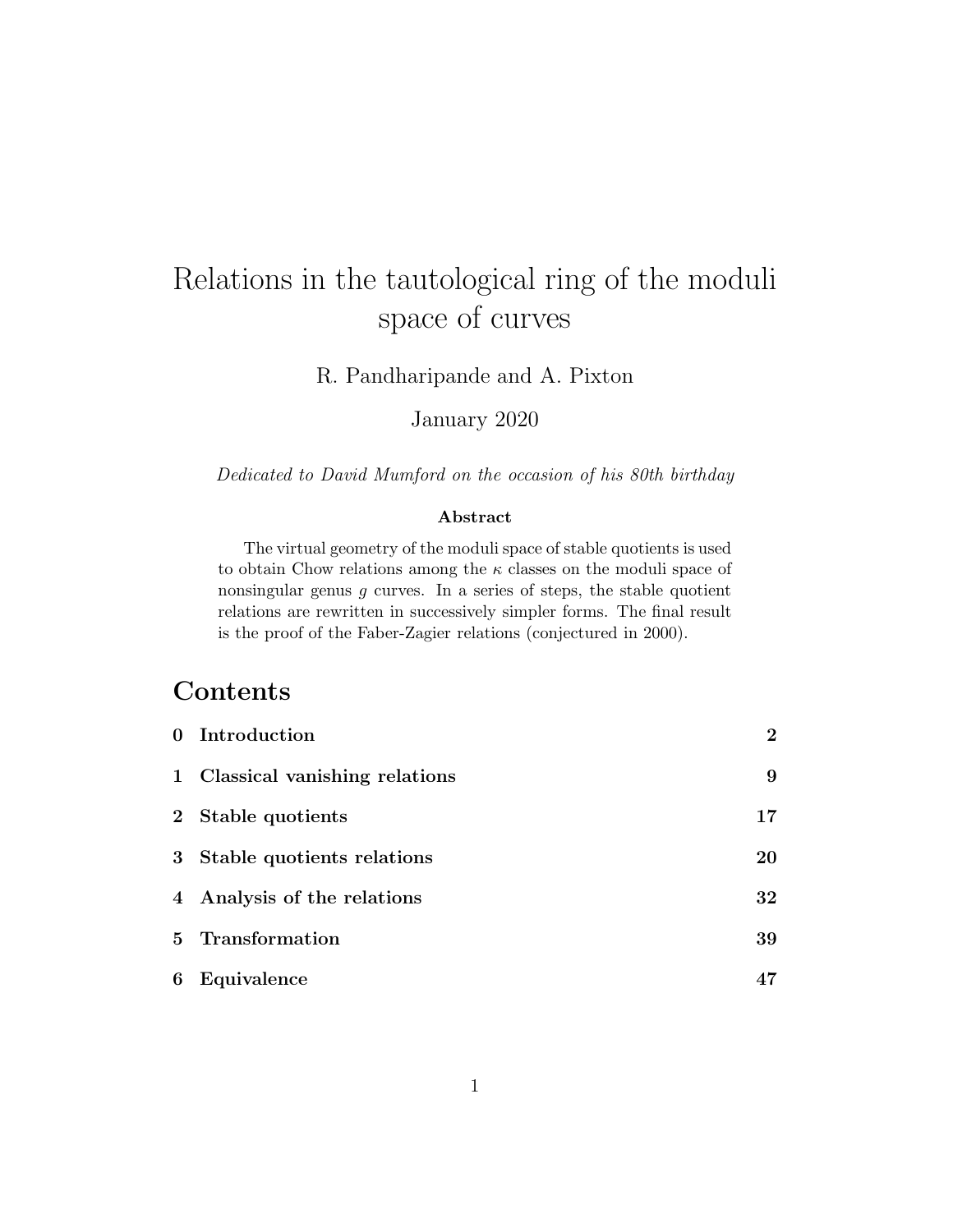# 0 Introduction

#### 0.1 Tautological classes

For  $g \geq 2$ , let  $\mathcal{M}_g$  be the moduli space of nonsingular, projective, genus g curves over C, and let

$$
\pi: \mathcal{C}_g \to \mathcal{M}_g \tag{1}
$$

be the universal curve. We view  $\mathcal{M}_q$  and  $\mathcal{C}_q$  as nonsingular, quasi-projective, Deligne-Mumford stacks. However, the orbifold perspective is sufficient for most of our purposes.

The relative dualizing sheaf  $\omega_{\pi}$  of the morphism (1) is used to define the cotangent line class

$$
\psi = c_1(\omega_\pi) \in A^1(\mathcal{C}_g, \mathbb{Q}) \ .
$$

The  $\kappa$  classes are defined by push-forward,

$$
\kappa_r = \pi_*(\psi^{r+1}) \in A^r(\mathcal{M}_g) .
$$

The *tautological ring*

$$
R^*(\mathcal{M}_g)\subset A^*(\mathcal{M}_g,\mathbb{Q})
$$

is the Q-subalgebra generated by all of the  $\kappa$  classes. Since

$$
\kappa_0 = 2g - 2 \in \mathbb{Q}
$$

is a multiple of the fundamental class, we need not take  $\kappa_0$  as a generator. There is a canonical quotient

$$
\mathbb{Q}[\kappa_1,\kappa_2,\kappa_3,\ldots]\stackrel{q}{\longrightarrow}R^*(\mathcal{M}_g)\longrightarrow 0.
$$

We study here the ideal of relations among the  $\kappa$  classes, the kernel of q.

We may also define a tautological ring  $RH^*(\mathcal{M}_g) \subset H^*(\mathcal{M}_g, \mathbb{Q})$  generated by the  $\kappa$  classes in cohomology. Since there is a natural factoring

$$
\mathbb{Q}[\kappa_1, \kappa_2, \kappa_3, \ldots] \stackrel{q}{\longrightarrow} R^*(\mathcal{M}_g) \stackrel{c}{\longrightarrow} RH^*(\mathcal{M}_g)
$$

via the cycle class map c, algebraic relations among the  $\kappa$  classes are also cohomological relations. Whether or not there exist *more* cohomological relations is not yet settled.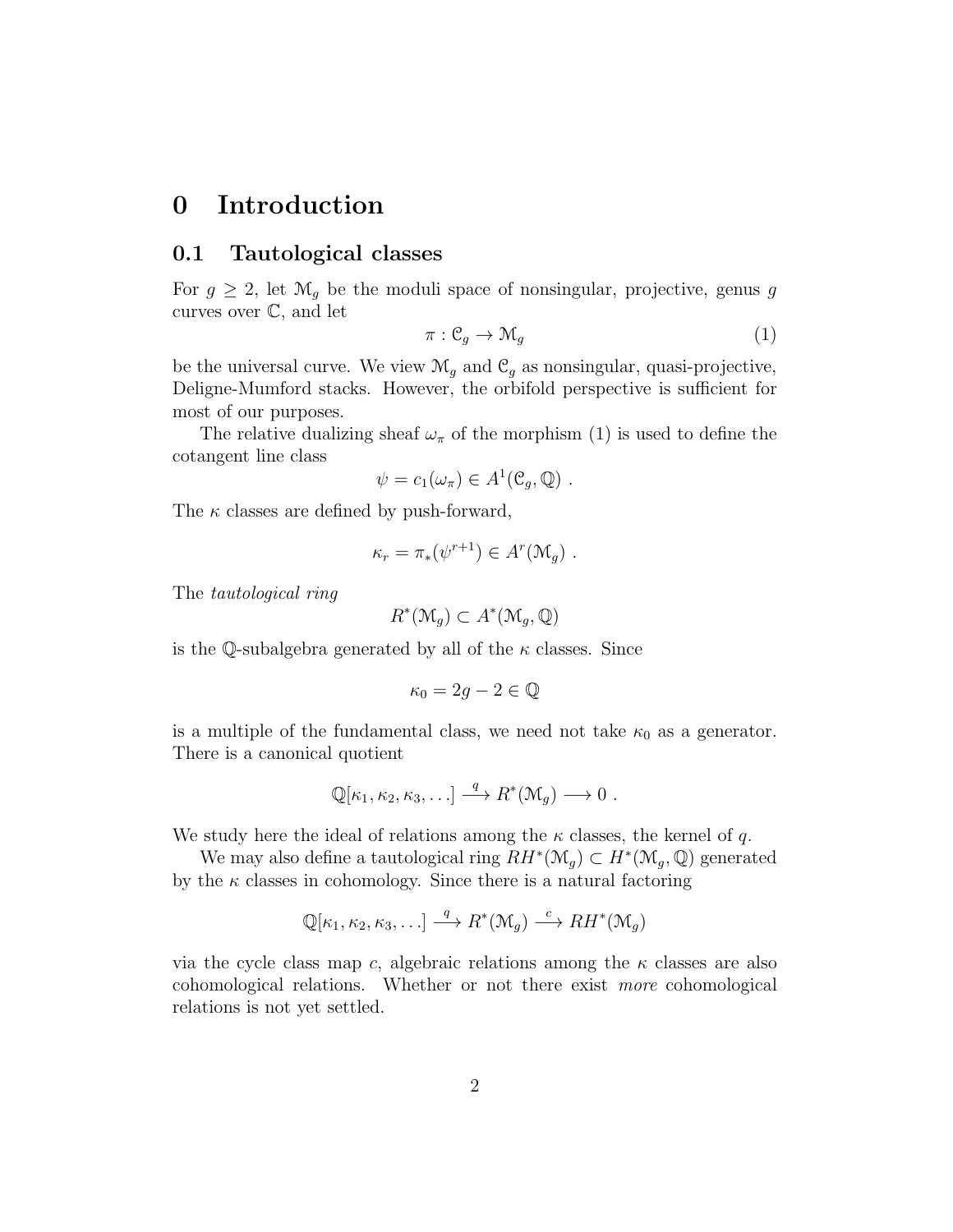There are two basic motivations for the study of the tautological rings  $R^*(\mathcal{M}_g)$ . The first is Mumford's conjecture, proven in 2002 by Madsen and Weiss [17],

$$
\lim_{g\to\infty} H^*(\mathcal{M}_g, \mathbb{Q}) = \mathbb{Q}[\kappa_1, \kappa_2, \kappa_3, \ldots],
$$

determining the *stable* cohomology of the moduli of curves. While the  $\kappa$ classes do not exhaust  $H^*(\mathcal{M}_g, \mathbb{Q})$ , there are no other stable classes. The study of  $R^*(\mathcal{M}_g)$  undertaken here is from the opposite perspective — we are interested in the ring of  $\kappa$  classes for fixed g.

The second motivation is from a large body of cycle class calculations on  $\mathcal{M}_q$  (often related to Brill-Noether theory). The answers invariably lie in the tautological ring  $R^*(\mathcal{M}_g)$ . The first definition of the tautological rings by Mumford [20] was at least partially motivated by such algebro-geometric cycle constructions.

### 0.2 Faber-Zagier conjecture

Faber and Zagier have conjectured a remarkable set of relations among the  $\kappa$ classes in  $R^*(\mathcal{M}_g)$ . Our main result is a proof of the Faber-Zagier relations, stated as Theorem 1 below, by a geometric construction involving the virtual class of the moduli space of stable quotients.

To write the Faber-Zagier relations, we will require the following notation. Let the variable set

$$
\mathbf{p} = \{p_1, p_3, p_4, p_6, p_7, p_9, p_{10}, \dots\}
$$

be indexed by positive integers *not* congruent to 2 modulo 3. Define the series

$$
\Psi(t, \mathbf{p}) = (1 + tp_3 + t^2 p_6 + t^3 p_9 + ...) \sum_{i=0}^{\infty} \frac{(6i)!}{(3i)!(2i)!} t^i
$$
  
+  $(p_1 + tp_4 + t^2 p_7 + ...) \sum_{i=0}^{\infty} \frac{(6i)!}{(3i)!(2i)!} \frac{6i+1}{6i-1} t^i$ .

Since  $\Psi$  has constant term 1, we may take the logarithm. Define the constants  $C_r^{\text{FZ}}(\sigma)$  by the formula

$$
\log(\Psi) = \sum_{\sigma} \sum_{r=0}^{\infty} C_r^{\text{FZ}}(\sigma) \ t^r \mathbf{p}^{\sigma} .
$$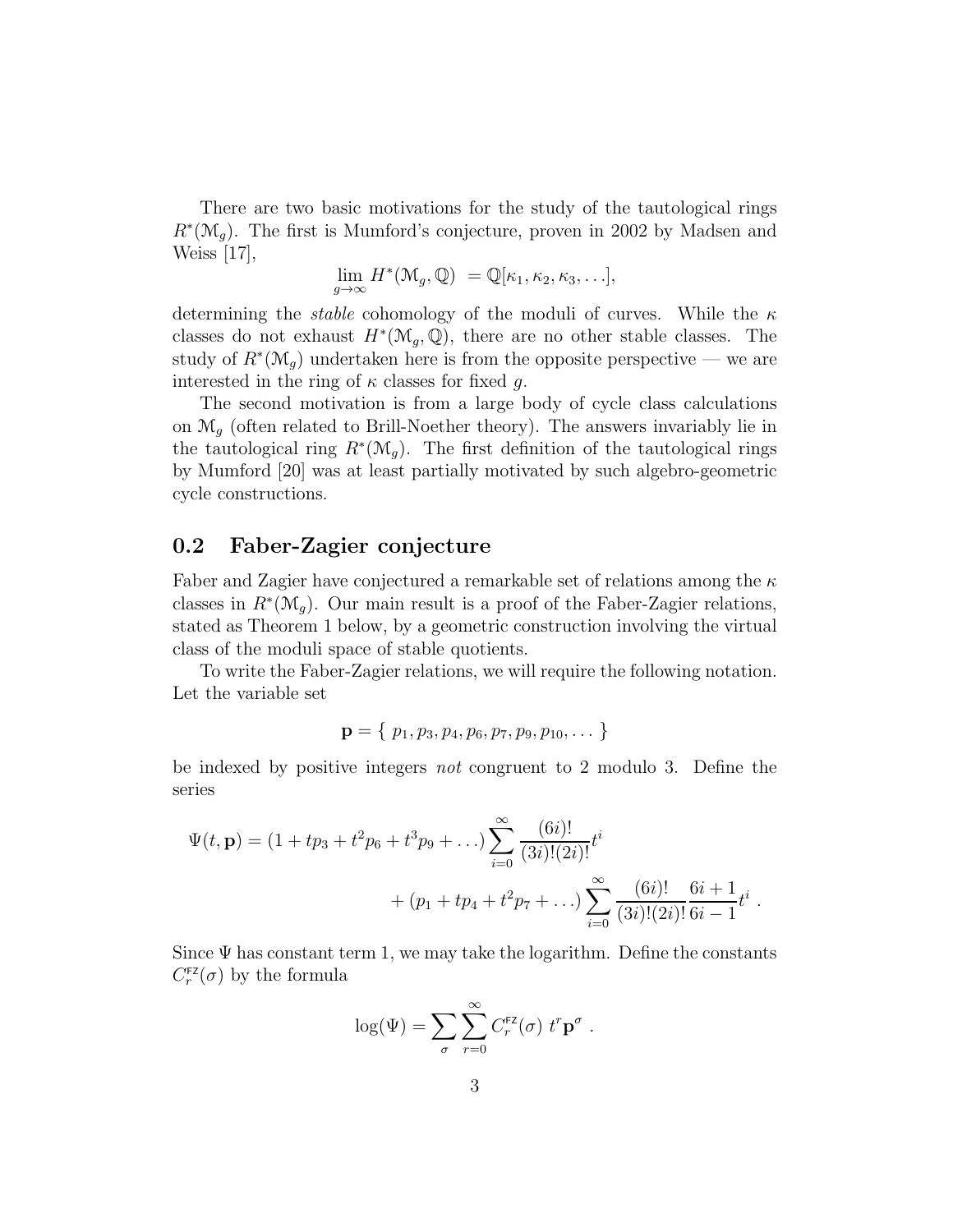The above sum is over all partitions  $\sigma$  of size  $|\sigma|$  which avoid parts congruent to 2 modulo 3. The empty partition is included in the sum. To the partition  $\sigma = 1^{n_1} 3^{n_3} 4^{n_4} \cdots$ , we associate the monomial  $\mathbf{p}^{\sigma} = p_1^{n_1} p_3^{n_3} p_4^{n_4} \cdots$ . Let

$$
\gamma^{\rm FZ} = \sum_{\sigma} \sum_{r=0}^{\infty} C_r^{\rm FZ}(\sigma) \ \kappa_r t^r {\bf p}^{\sigma} \ .
$$

For a series  $\Theta \in \mathbb{Q}[\kappa][[t, \mathbf{p}]]$  in the variables  $\kappa_i$ , t, and  $p_j$ , let  $[\Theta]_{t^r \mathbf{p}^{\sigma}}$  denote the coefficient of  $t^r \mathbf{p}^{\sigma}$  (which is a polynomial in the  $\kappa_i$ ).

**Theorem 1.** In  $R^r(\mathcal{M}_g)$ , the Faber-Zagier relation

$$
\big[\exp(-\gamma^{\rm FZ})\big]_{t^r{\bf p}^\sigma}=0
$$

*holds when*  $g - 1 + |\sigma| < 3r$  *and*  $g \equiv r + |\sigma| + 1 \mod 2$ .

The dependence upon the genus  $g$  in the Faber-Zagier relations of Theorem 1 occurs in the inequality, the modulo 2 restriction, and via  $\kappa_0 = 2g - 2$ . For a given genus g and codimension r, Theorem 1 provides only *finitely* many relations. While not immediately clear from the definition, the Q-linear span of the Faber-Zagier relations determines an ideal in  $\mathbb{Q}[\kappa_1, \kappa_2, \kappa_3, \ldots]$  — the matter is discussed in Section 6 and a subset of the Faber-Zagier relations generating the same ideal is described.

As a corollary of our proof of Theorem 1 via the moduli space of stable quotients, we obtain the following stronger boundary result. If  $g-1+|\sigma| < 3r$ and  $q \equiv r + |\sigma| + 1 \mod 2$ , then

$$
\left[\exp(-\gamma^{\text{FZ}})\right]_{t^r\mathbf{p}^\sigma} \in R^*(\partial \overline{\mathcal{M}}_g) \tag{2}
$$

Not only is the Faber-Zagier relation 0 on  $R^*(\mathcal{M}_g)$ , but the relation is equal to a tautological class on the boundary of the moduli space  $\mathcal{M}_q$ .

#### 0.3 Gorenstein rings

By results of Faber [6] and Looijenga [16], we have

$$
\dim_{\mathbb{Q}} R^{g-2}(\mathcal{M}_g) = 1, \quad R^{>g-2}(\mathcal{M}_g) = 0.
$$
 (3)

A canonical parameterization of  $R^{g-2}(\mathcal{M}_g)$  is obtained via integration. Let

 $\mathbb{E} \to \mathcal{M}_q$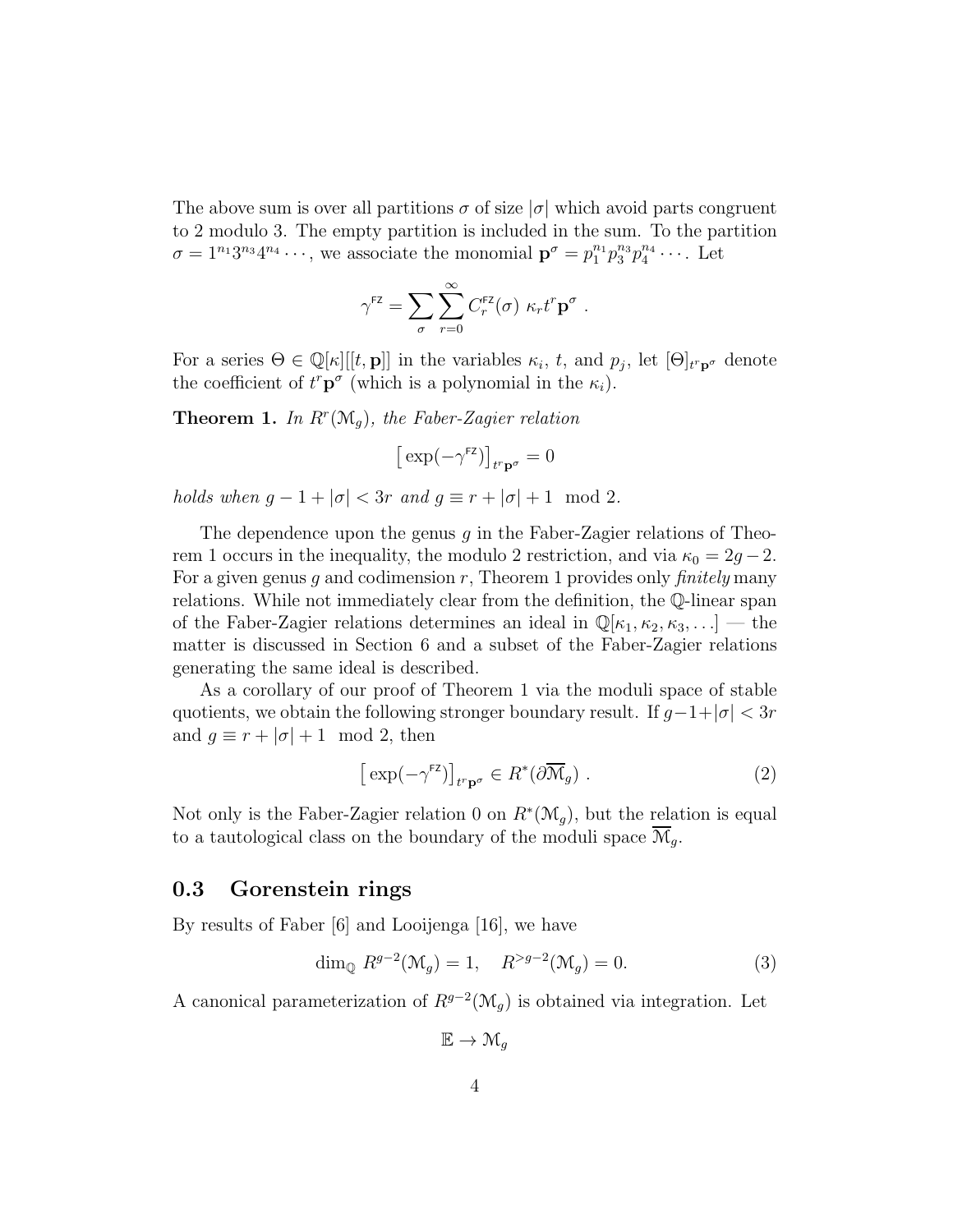be the *Hodge bundle* with fiber  $H^0(C, \omega_C)$  over the moduli point  $[C] \in \mathcal{M}_g$ . Let  $\lambda_k$  denote the  $k^{th}$  Chern class of E. The linear map

$$
\epsilon : \mathbb{Q}[\kappa_1, \kappa_2, \kappa_3, \ldots] \longrightarrow \mathbb{Q}, \qquad f(\kappa) \stackrel{\epsilon}{\longmapsto} \int_{\overline{\mathcal{M}}_g} f(\kappa) \cdot \lambda_g \lambda_{g-1}
$$

factors through  $R^*(\mathcal{M}_g)$  and determines an isomorphism

$$
\epsilon: R^{g-2}(\mathcal{M}_g) \cong \mathbb{Q}
$$

via the non-trivial evaluation

$$
\int_{\overline{\mathcal{M}}_g} \kappa_{g-2} \lambda_g \lambda_{g-1} = \frac{1}{2^{2g-1}(2g-1)!!} \frac{|B_{2g}|}{2g} . \tag{4}
$$

A survey of the construction and properties of  $\epsilon$  can be found in [8].

The evaluations under  $\epsilon$  of all polynomials in the  $\kappa$  classes are determined by the following formulas. First, the Virasoro constraints for surfaces [11] imply a related evaluation previously conjectured in [6]:

$$
\int_{\overline{\mathcal{M}}_{g,n}} \psi_1^{\alpha_1} \cdots \psi_n^{\alpha_n} \lambda_g \lambda_{g-1} = \frac{(2g+n-3)!(2g-1)!!}{(2g-1)!\prod_{i=1}^n (2\alpha_i-1)!!} \int_{\overline{\mathcal{M}}_g} \kappa_{g-2} \lambda_g \lambda_{g-1}, \quad (5)
$$

where  $\alpha_i > 0$ . Second, a basic relation (due to Faber) holds:

$$
\int_{\overline{\mathcal{M}}_{g,n}} \psi_1^{\alpha_1} \cdots \psi_n^{\alpha_n} \lambda_g \lambda_{g-1} = \sum_{\sigma \in \mathsf{S}_n} \int_{\overline{\mathcal{M}}_g} \kappa_\sigma \lambda_g \lambda_{g-1} . \tag{6}
$$

The sum on the right is over all elements of the symmetric group  $\mathbb{S}_n$ ,

$$
\kappa_{\sigma} = \kappa_{|c_1|} \dots \kappa_{|c_r|}
$$

where  $c_1, \ldots, c_r$  is the set partition obtained from the cycle decomposition of  $\sigma$ , and

$$
|c_i| = \sum_{j \in c_i} (\alpha_j - 1) .
$$

Relation (6) is triangular and can be inverted to express the  $\epsilon$  evaluations of the  $\kappa$  monomials in terms of (5).

Computations of the tautological rings in low genera led Faber to formulate the following conjecture in 1991.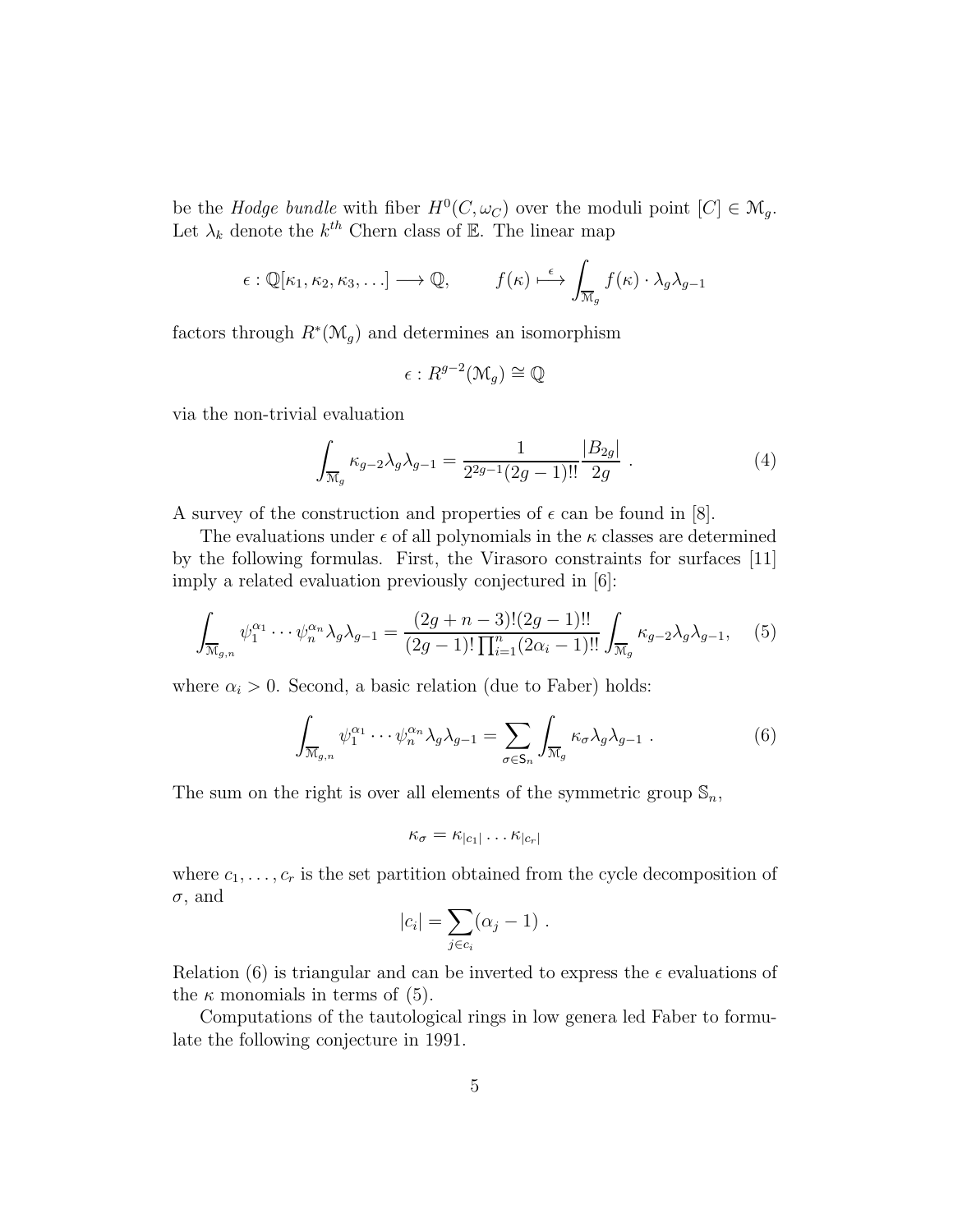Conjecture 1. For all  $g \ge 2$  and all  $0 \le k \le g - 2$ , the pairing

$$
R^k(\mathcal{M}_g) \times R^{g-2-k}(\mathcal{M}_g) \xrightarrow{\epsilon \circ \cup} \mathbb{Q} \tag{7}
$$

*is perfect.*

The pairing (7) is the ring multiplication  $\cup$  of  $R^*(\mathcal{M}_g)$  composed with  $\epsilon$ . A perfect pairing identifies the first vector space with the dual of the second. If Faber's conjecture is true in genus g, then  $R^*(\mathcal{M}_g)$  is a Gorenstein local ring.

Let  $\mathcal{I}_g \subset R^*(\mathcal{M}_g)$  be the ideal determined by the kernel of the pairing (7) in Faber's conjecture. Define the *Gorenstein quotient*

$$
R_{\mathcal{G}}^*(\mathcal{M}_g) = \frac{R^*(\mathcal{M}_g)}{\mathcal{I}_g}.
$$

If Faber's conjecture is true for g, then  $\mathcal{I}_g = 0$  and  $R^*_{\mathcal{G}}(\mathcal{M}_g) = R^*(\mathcal{M}_g)$ .

The pairing (7) can be evaluated directly on polynomials in the  $\kappa$  classes via (4)-(6). The Gorenstein quotient  $R^*_{\mathcal{G}}(\mathcal{M}_g)$  is completely determined by the  $\kappa$  evaluations and the ranks (3). The ring  $R^*_{\mathcal{G}}(\mathcal{M}_g)$  can therefore be studied as a purely algebro-combinatorial object.

Faber and Zagier conjectured the relations of Theorem 1 from a concentrated study of the Gorenstein quotient  $R_G^*(\mathcal{M}_g)$ . The Faber-Zagier relations were first written in 2000 and were proven to hold in  $R_G^*(\mathcal{M}_g)$  in 2002. The validity of the Faber-Zagier relations in  $R^*(\mathcal{M}_g)$  has been an open question since then.

### 0.4 Other relations?

By substantial computation, Faber has verified Conjecture 1 holds for genus g < 24. Moreover, his calculations show the Faber-Zagier set yields *all* relations among  $\kappa$  classes in  $R^*(\mathcal{M}_g)$  for  $g < 24$ . However, he finds the Faber-Zagier relations of Theorem 1 do *not* yield a Gorenstein quotient in genus 24. Let

$$
\mathsf{FZ}_g \subset \mathbb{Q}[\kappa_1, \kappa_2, \kappa_3, \ldots]
$$

be the ideal determined by the Faber-Zagier relations of Theorem 1, and let

$$
R_{\text{FZ}}^*(\mathcal{M}_g) = \frac{\mathbb{Q}[\kappa_1, \kappa_2, \kappa_3, \ldots]}{\mathsf{FZ}_g}.
$$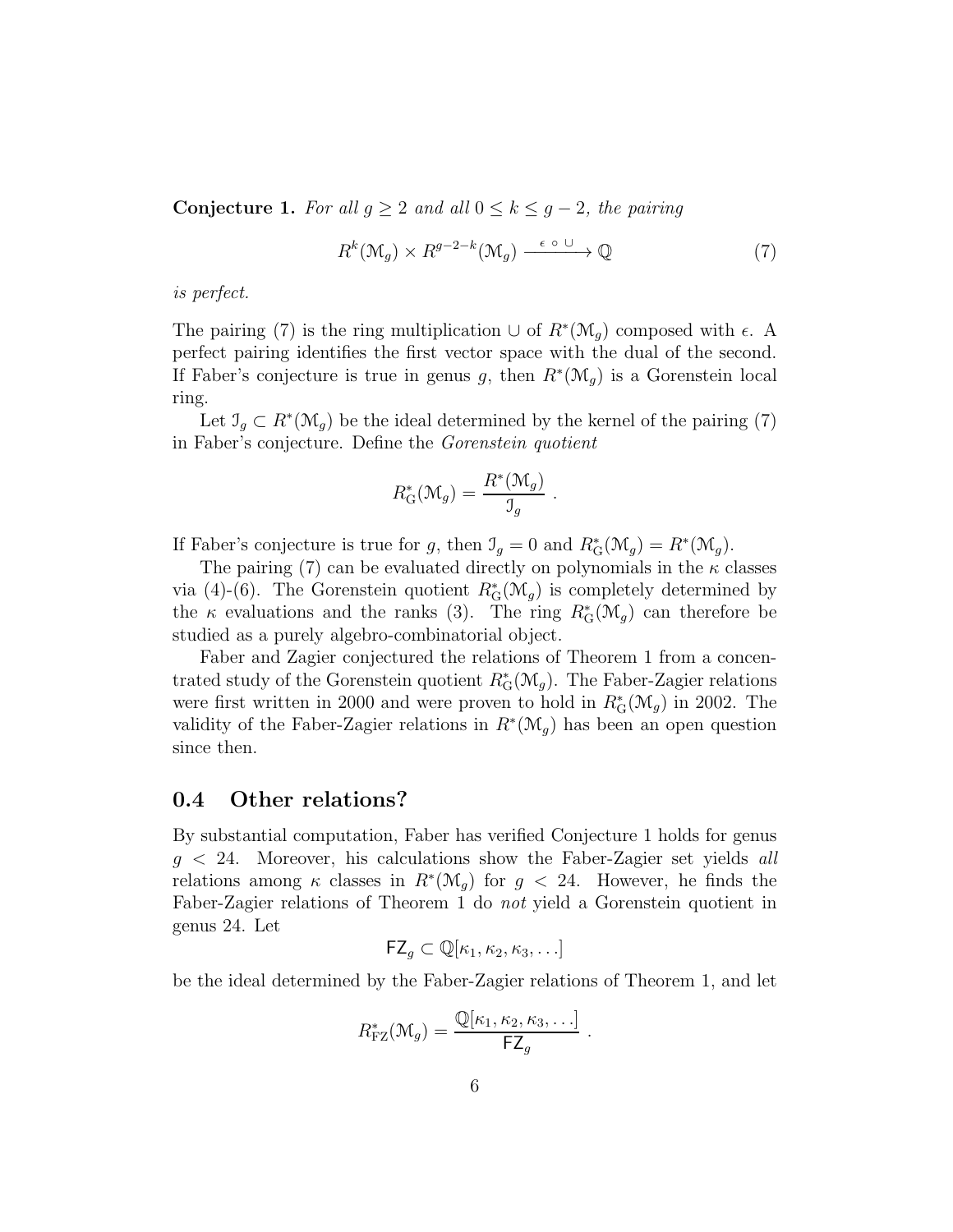Faber finds a mismatch in codimension 12,

$$
R_{\rm FZ}^{12}(\mathcal{M}_{24}) \neq R_{\rm G}^{12}(\mathcal{M}_{24}) \tag{8}
$$

Exactly 1 more relation holds in the Gorenstein quotient.

To the best of our knowledge, a relation in  $R^*(\mathcal{M}_g)$  which is not in the span of the Faber-Zagier relations of Theorem 1 has not yet been found. The following prediction is consistent with all present calculations.

**Conjecture 2.** For all  $g \geq 2$ , the kernel of

$$
\mathbb{Q}[\kappa_1,\kappa_2,\kappa_3,\ldots]\stackrel{q}{\longrightarrow}R^*(\mathfrak{M}_g)\longrightarrow 0
$$

*is the Faber-Zagier ideal*  $FZ_q$ *.* 

Conjectures 1 and 2 are both true for  $g < 24$ . By the inequality (8), Conjectures 1 and 2 can *not* both be true for all g. Which is false?

Finally, we note the above discussion might have a different outcome if the tautological ring  $RH^*(\mathcal{M}_g)$  in cohomology is considered instead. Perhaps there are more relations in cohomology? These questions provide a very interesting line of inquiry.

#### 0.5 Plan of the paper

We start the paper in Section 1 with a modern treatment of Faber's classical construction of relations among the  $\kappa$  classes. The result, in Wick form, is stated as Theorem 2 of Section 1.2. While the outcome is an effective source of relations, their complexity has so far defied a complete analysis.

After reviewing stable quotients on curves in Section 2, we derive an explicit set of  $\kappa$  relations from the virtual geometry of the moduli space of stable quotients in Section 3. The resulting equations are more tractable than those obtained by classical methods. In a series of steps, the stable quotient relations are transformed to simpler and simpler forms. The first step, Theorem 5, comes almost immediately from the virtual localization formula [12] applied to the moduli space of stable quotients. After further analysis in Section 4, the simpler form of Proposition 10 is found. A change of variables is applied in Section 5 that transforms the relations to Proposition 15. Our final result, Theorem 1, establishes the previously conjectural set of tautological relations proposed in 2000 by Faber and Zagier. The proof of Theorem 1 is completed in Section 6.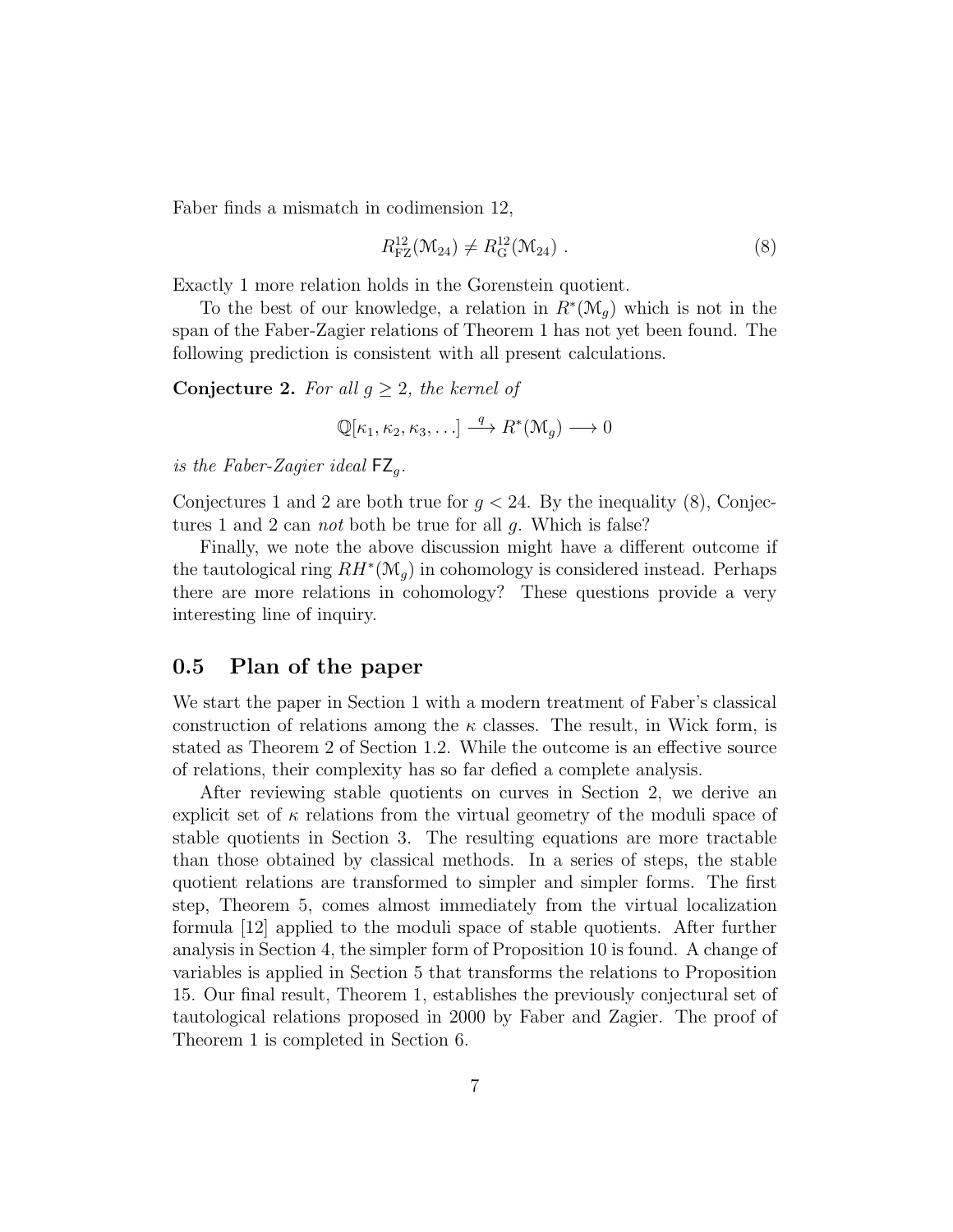### 0.6 History and subsequent results

We first presented our proof of the Faber-Zagier relations in a series of lectures at Humboldt University in Berlin during the conference *Intersection theory on moduli space* in 2010. We thank G. Farkas for the invitation to speak there. A detailed set of lecture notes, which is the origin of the current paper, is available [24]. The current paper itself was written in 2012.

Ten years after our lectures in Berlin, relations among the  $\kappa$  classes which are not in the Faber-Zagier set have not been found despite serious efforts. Conjecture 2 stating that *the Faber-Zagier set spans all the relations in*  $R^*(M_g)$  appears now to be more widely believed. In particular, since the Faber-Zagier relations fail to define a Gorenstein ring for  $q = 24$ , Conjecture 1 is expected to be false.

A natural question is whether Theorem 1 can be extended to yield explicit relations in the tautological ring of the moduli spaces  $\overline{\mathcal{M}}_{q,n}$  of stable curves. A precise conjecture of exactly such an extension was given by Pixton [27] in 2012 which provides explicit boundary expressions for (2). In fact, Pixton [27] has conjectured a complete set P of relations in the Chow ring  $A^*(\overline{M}_{g,n})$ among all tautological classes on the moduli spaces of stable curves. These include not only the  $\kappa$  classes from the interior, but also the cotangent classes of the n markings *and* the boundary classes. In 2015, Pixton's conjectured relations were proven in [25] to hold in  $H^*(\overline{M}_{g,n})$  using Witten's virtual fundamental class of the moduli of 3-spin curves and the R-matrix of the Givental-Teleman classification of CohFTs. In 2017, Janda found a second approach [14] using the virtual fundamental class of the space of stable maps to  $\mathbb{P}^1$  which proves the set P holds in Chow. For an introduction to these developments, we refer the reader to [22, 23].

The papers [14, 25] also provide new proofs of the Faber-Zagier relations on  $\mathcal{M}_q$ . The proof of the Faber-Zagier relations presented here is geometrically simpler (and avoids the Givental-Teleman classifications of CohFTs), but is combinatorially more complicated than the later methods.

Pixton's relations capture all the previously known special relations in the moduli spaces: WDVV in genus 0, Getzler's relation [10] in genus 1, the Belorousski-Pandharipande relation [3] in genus 2, and so on. In fact, no relation outside the set P has ever been found. Whether P is the complete set of relations among tautological classes is now the central open question in the study the tautological ring.

In the past decade, the Faber-Zagier relations have been connected to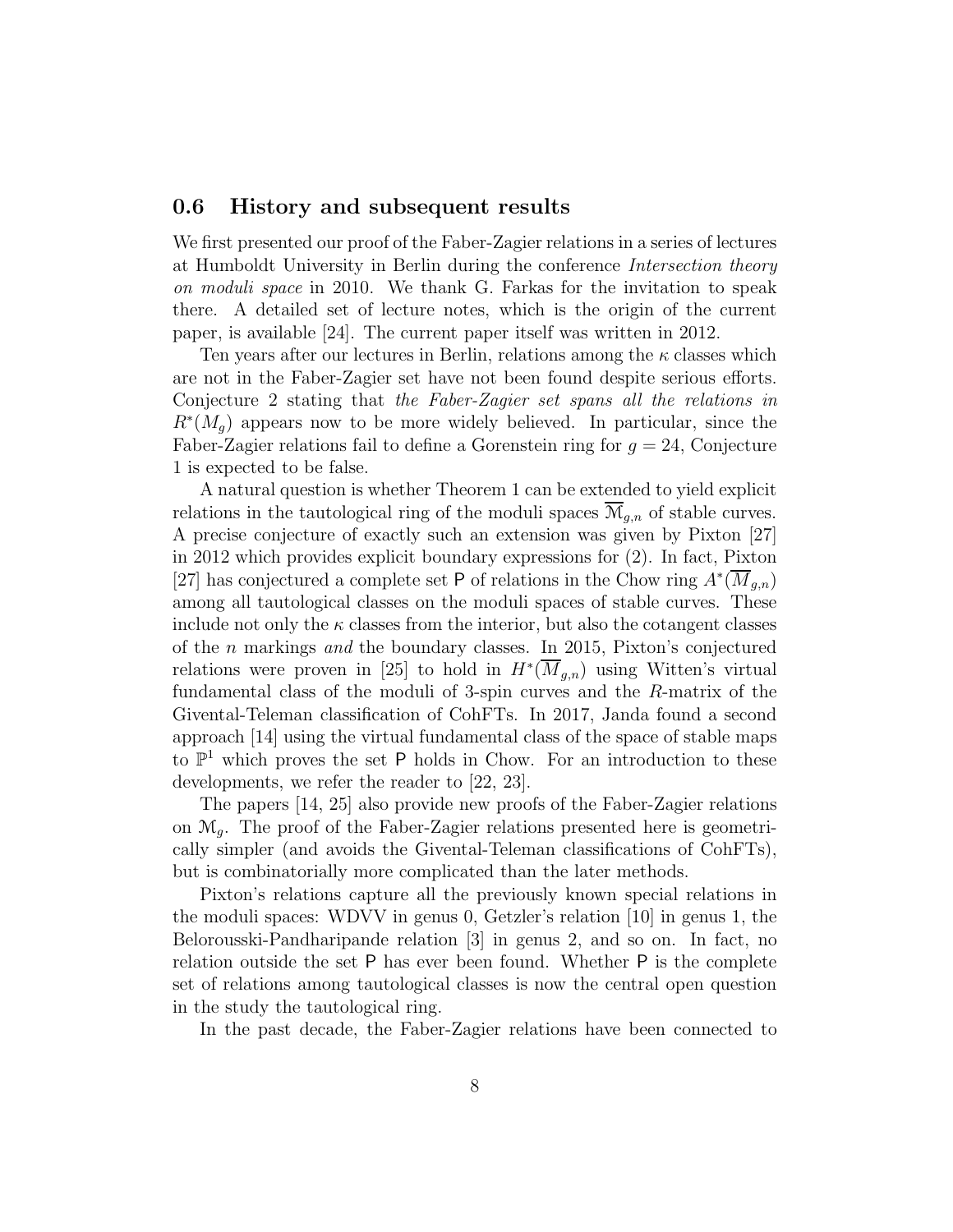several different approaches to the geometry of the moduli space of curves [4, 5, 14, 15, 25, 26, 28, 29]. However, the classical approach to tautological relations on  $\mathcal{M}_g$  given by Faber's original construction has still not been proven to yield exactly the Faber-Zagier set (a result strongly suggested by computer calculations). The Wick formulation in Section 1 of Faber's construction remains the most likely path to a complete analysis of the classical relations.

### 0.7 Acknowledgements

Discussions with C. Faber played an important role in the development of our ideas. Much of the research reported here was done during visits of A.P. to IST Lisbon during the year 2010-11. R.P. was supported in Lisbon by a Marie Curie fellowship and a grant from the Gulbenkian foundation.

We thank the *Forschungsinstitut für Mathematik* at ETHZ for hosting several visit of A.P. in Zürich. R.P. was partially supported by  $SNF-200021143274$ . SNF-200020182181, ERC-2017-786580-MACI, SwissMAP, and the Einstein Stiftung. A.P. was supported by an NDSEG graduate fellowship and a fellowship from the Clay Mathematics Institute.

The project has received funding from the European Reseach Council (ERC) under the European Union Horizon 2020 Research and Innovation Program (grant No. 786580).

## 1 Classical vanishing relations

### 1.1 Construction

Faber's original relations in his article *Conjectural description of the tautological ring* [6] are obtained from a very simple geometric construction. As before, let

$$
\pi: \mathfrak{C}_g \to \mathfrak{M}_g
$$

be the universal curve over the moduli space, and let

$$
\pi^d: \mathfrak{C}_g^d \to \mathfrak{M}_g
$$

be the map associated to the  $d^{th}$  fiber product of the universal curve. For every point  $[C, p_1, \ldots, p_d] \in \mathcal{C}_g^d$ , we have the restriction map

$$
H^{0}(C, \omega_{C}) \to H^{0}(C, \omega_{C}|_{p_{1}+\ldots+p_{d}}) . \tag{9}
$$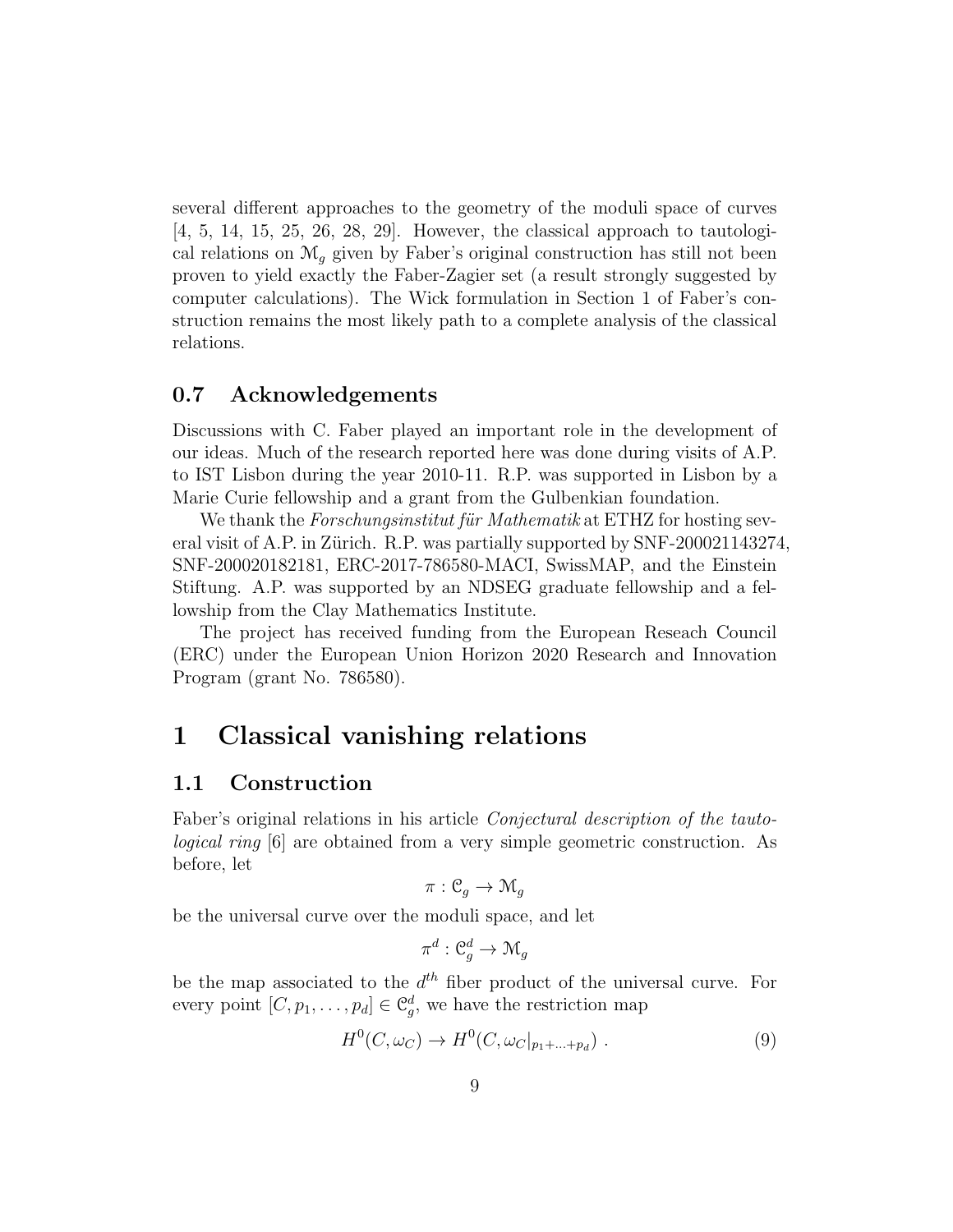Since the canonical bundle  $\omega_C$  has degree  $2g - 2$ , the restriction map is injective if  $d > 2g - 2$ . Let

$$
\Omega_d \to \mathfrak{C}_g^d
$$

be the rank d bundle with fiber  $H^0(C, \omega_C|_{p_1+\ldots+p_d})$  over the moduli point  $[C, p_1, \ldots, p_d] \in \mathcal{C}_g^d$ . If  $d > 2g - 2$ , the restriction map (9) yields an exact sequence over  $\mathcal{C}^d$ ,

$$
0 \to \mathbb{E} \to \Omega_d \to Q_{d-g} \to 0
$$

where E is the rank g Hodge bundle and  $Q_{d-g}$  is the quotient bundle of rank  $d-g$ . We see

$$
c_k(Q_{d-g}) = 0 \in A^k(\mathfrak{C}_g^d) \quad \text{for} \quad k > d-g.
$$

After cutting the vanishing Chern classes  $c_k(Q_{d-g})$  down with cotangent line and diagonal classes in  $\mathcal{C}_g^d$  and pushing-forward via  $\pi_*^d$  to  $\mathcal{M}_g$ , we arrive at Faber's relations in  $R^*(\tilde{M_g})$ .

### 1.2 Wick form

From our point of view, at the center of Faber's relations in [6] is the function

$$
\Theta(t,x) = \sum_{d=0}^{\infty} \prod_{i=1}^{d} (1+it) \frac{(-1)^d x^d}{d!}.
$$

The differential equation

$$
t(x+1)\frac{d}{dx}\Theta + (t+1)\Theta = 0
$$

is easily found. Hence, we obtain the following result.

**Lemma 1.**  $\Theta = (1+x)^{-\frac{t+1}{t}}$ .

We introduce a variable set z indexed by pairs of integers

$$
\mathbf{z} = \{ z_{i,j} \mid i \geq 1, j \geq i-1 \} .
$$

For monomials

$$
\mathbf{z}^{\sigma} = \prod_{i,j} z_{i,j}^{\sigma_{i,j}},
$$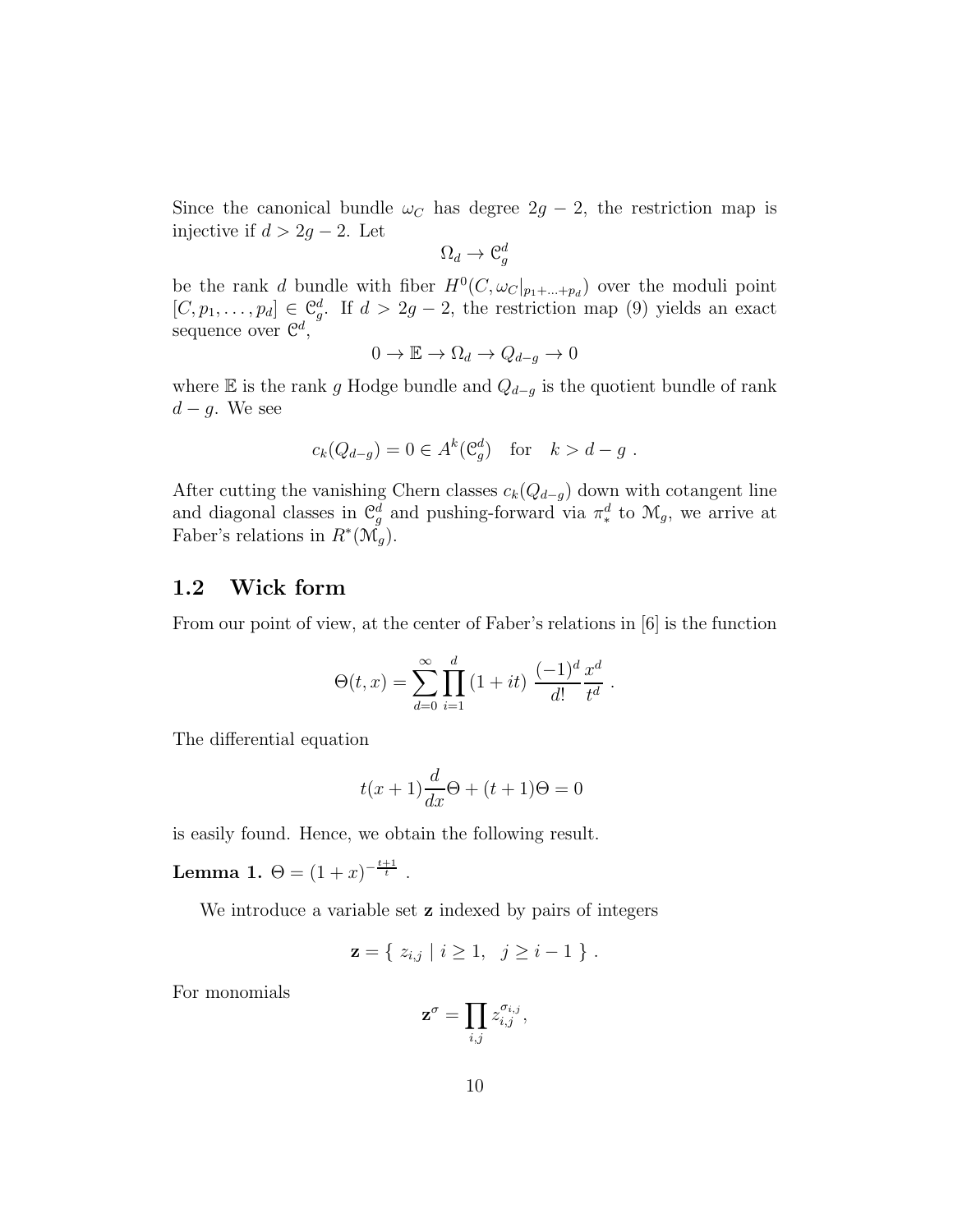we define

$$
\ell(\sigma) = \sum_{i,j} i\sigma_{i,j}, \quad |\sigma| = \sum_{i,j} j\sigma_{i,j} .
$$

Of course  $|\text{Aut}(\sigma)| = \prod_{i,j} \sigma_{i,j}!$ .

The variables z are used to define a differential operator

$$
\mathcal{D} = \sum_{i,j} z_{i,j} t^j \left( x \frac{d}{dx} \right)^i .
$$

After applying  $\exp(\mathcal{D})$  to  $\Theta$ , we obtain

$$
\Theta^{\mathcal{D}} = \exp(\mathcal{D}) \Theta
$$
  
= 
$$
\sum_{\sigma} \sum_{d=0}^{\infty} \prod_{i=1}^{d} (1+it) \frac{(-1)^d}{d!} \frac{x^d}{t^d} \frac{d^{\ell(\sigma)} t^{|\sigma|} \mathbf{z}^{\sigma}}{|\text{Aut}(\sigma)|}
$$

where  $\sigma$  runs over all monomials in the variables **z**. Define constants  $C_r^d(\sigma)$ by the formula

$$
\log(\Theta^{\mathcal{D}}) = \sum_{\sigma} \sum_{d=1}^{\infty} \sum_{r=-1}^{\infty} C_r^d(\sigma) t^r \frac{x^d}{d!} \mathbf{z}^{\sigma} .
$$

By an elementary application of Wick's formula (as explained in Section 1.3.2 below), the t dependence of  $log(\Theta^{\mathcal{D}})$  has at most simple poles.

Finally, we consider the following function,

$$
\gamma^{\mathsf{F}} = \sum_{i \ge 1} \frac{B_{2i}}{2i(2i-1)} \kappa_{2i-1} t^{2i-1} + \sum_{\sigma} \sum_{d=1}^{\infty} \sum_{r=-1}^{\infty} C_r^d(\sigma) \kappa_r t^r \frac{x^d}{d!} \mathbf{z}^{\sigma} . \tag{10}
$$

The Bernoulli numbers appear in the first term,

$$
\sum_{k=0}^{\infty} B_k \frac{u^k}{k!} = \frac{u}{e^u - 1} .
$$

Denote the  $t^r x^d \mathbf{z}^{\sigma}$  coefficient of  $\exp(-\gamma^{\mathsf{F}})$  by

$$
\left[\exp(-\gamma^{\mathsf{F}})\right]_{t^r x^d \mathbf{z}^\sigma} \in \mathbb{Q}[\kappa_{-1}, \kappa_0, \kappa_1, \kappa_2, \ldots].
$$

Our form of Faber's equations is the following result.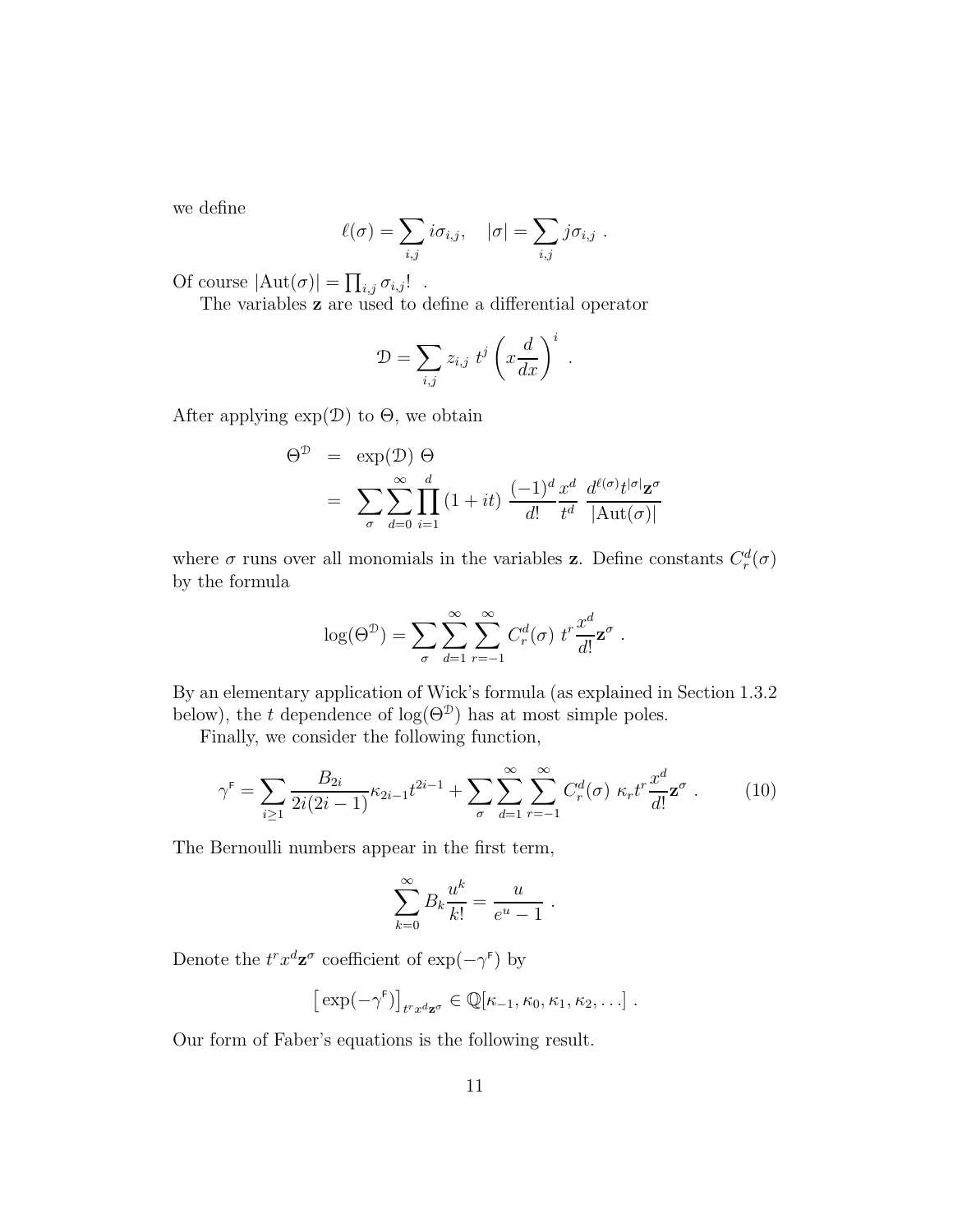**Theorem 2.** In  $R^r(\mathcal{M}_g)$ , the relation

$$
\left[\left.\exp(-\gamma^{\mathrm{F}})\right]_{t^r x^d \mathbf{z}^\sigma}=0
$$

*holds when*  $r > -g + |\sigma|$  *and*  $d > 2g - 2$ *.* 

In the tautological ring  $R^*(\mathcal{M}_g)$ , the standard conventions

$$
\kappa_{-1} = 0
$$
,  $\kappa_0 = 2g - 2$ 

are followed. For fixed g and r, Theorem 2 provides infinitely many relations by increasing d. The variables  $z_{i,j}$  efficiently encode both the cotangent and diagonal operations studied in [6]. In particular, the relations of Theorem 2 are equivalent to a mixing of all cotangent and diagonal operations studied there. The proof of Theorem 2 is presented in Section 1.3.

While Theorem 2 has an appealingly simple geometric origin, the relations do not seem to fit the other forms we will see later. In particular, we do not know how to derive Theorem 1 from Theorem 2. Extensive computer calculations by Faber suggest the following.

**Conjecture 3.** For all  $q \geq 2$ , the relations of Theorem 2 are equivalent to *the Faber-Zagier relations.*

In particular, despite significant effort, the relation in  $R$ <sup>12</sup> $(\mathcal{M}_{24})$  which is missing in  $R_{\text{FZ}}^{12}(\mathcal{M}_{24})$  has *not* been found via Theorem 2. Other geometric strategies have so far also failed to find the missing relation [28, 29].

#### 1.3 Proof of Theorem 2

#### 1.3.1 The Chern roots of  $\Omega_d$

Let  $\psi_i \in A^1(\mathcal{C}_g^d, \mathbb{Q})$  be the first Chern class of the relative dualizing sheaf  $\omega_{\pi}$ pulled back from the  $i^{th}$  factor,

$$
\mathfrak{C}_g^d\to \mathfrak{C}_g\ .
$$

For  $i \neq j$ , let  $D_{ij} \in A^1(\mathcal{C}_g^d, \mathbb{Q})$  be the class of the diagonal  $\mathcal{C}_g \subset \mathcal{C}_g^2$  pulled-back from the product of the  $i^{th}$  and  $j^{th}$  factors,

$$
\mathfrak{C}_g^d \to \mathfrak{C}_g^2 .
$$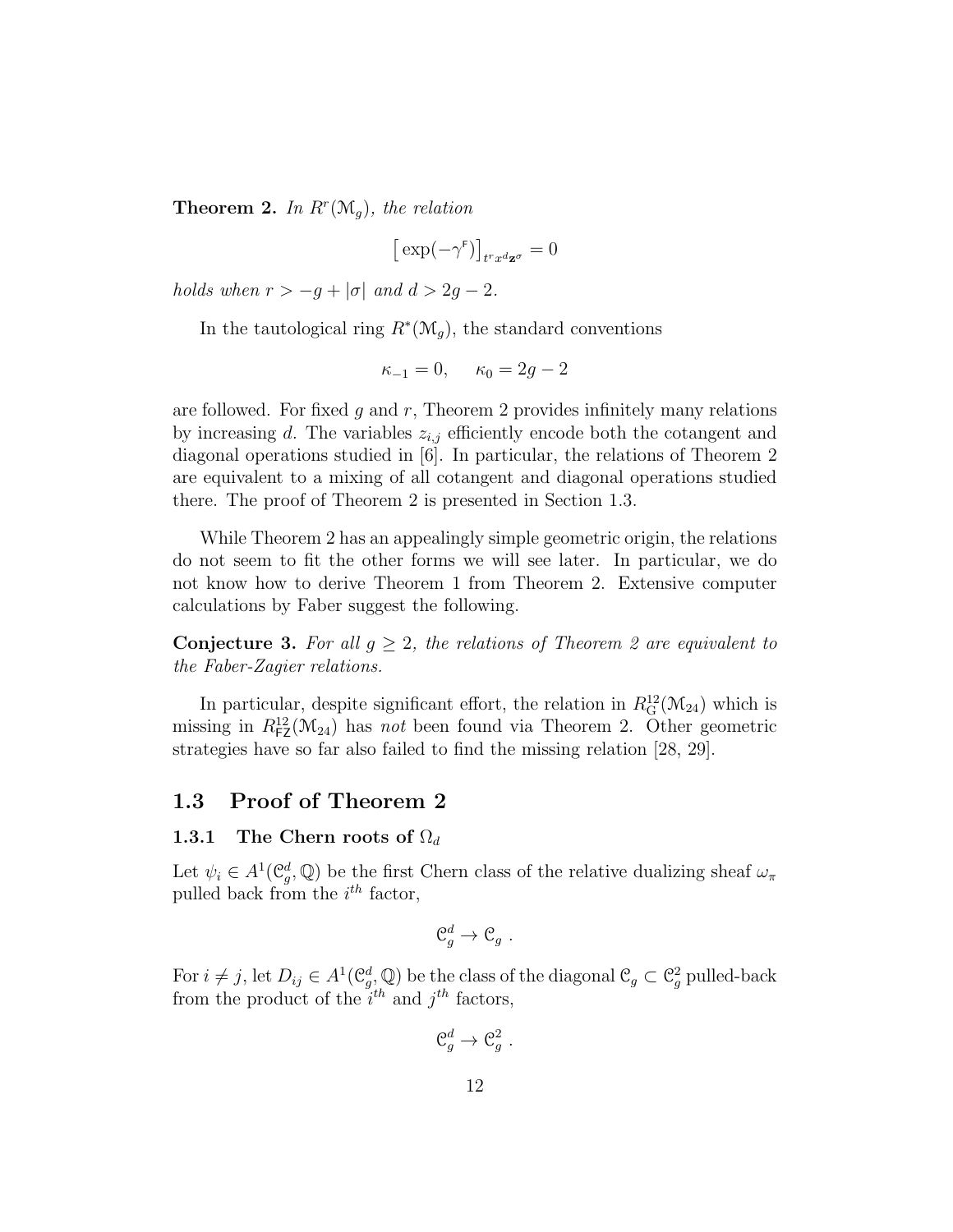Finally, let

$$
\Delta_i = D_{1,i} + \ldots + D_{i-1,i} \in A^1(\mathcal{C}_g^d, \mathbb{Q})
$$

following the convention  $\Delta_1 = 0$ . The Chern roots of  $\Omega_d$ ,

$$
c_t(\Omega_d) = \prod_{i=1}^d 1 + (\psi_i - \Delta_i)t
$$
\n
$$
= (1 + \psi_1 t) \cdot (1 + (\psi_2 - D_{12})t) \cdots \left(1 + (\psi_d - \sum_{i=1}^{d-1} D_{id})t\right)
$$
\n(11)

are obtained by a simple induction, see [6].

We may expand the right side of (11) fully. The resulting expression is a polynomial in the  $d + \binom{d}{2}$  $\binom{d}{2}$  variables.

$$
\psi_1, \ldots, \psi_d, -D_{12}, -D_{13}, \ldots, -D_{d-1,d}
$$
.

The sign on the diagonal variables is chosen because of the self-intersection formula

$$
(-D_{ij})^2 = \psi_i(-D_{ij}) = \psi_j(-D_{ij}) .
$$

Let  $M_r^d$  denote the coefficient in degree r,

$$
c_t(\Omega_d) = \sum_{r=0}^{\infty} M_r^d(\psi_i, -D_{ij}) t^r.
$$

Lemma 2. *After setting all the variables to 1,*

$$
\sum_{r=0}^{\infty} M_r^d(\psi_i = 1, -D_{ij} = 1) t^r = \prod_{i=1}^d (1 + it).
$$

*Proof.* The results follows immediately from the Chern roots  $(11)$ .

 $\Box$ 

Lemma 2 may be viewed counting the number of terms in the expansion of the total Chern class  $c_t(\Omega_d)$ .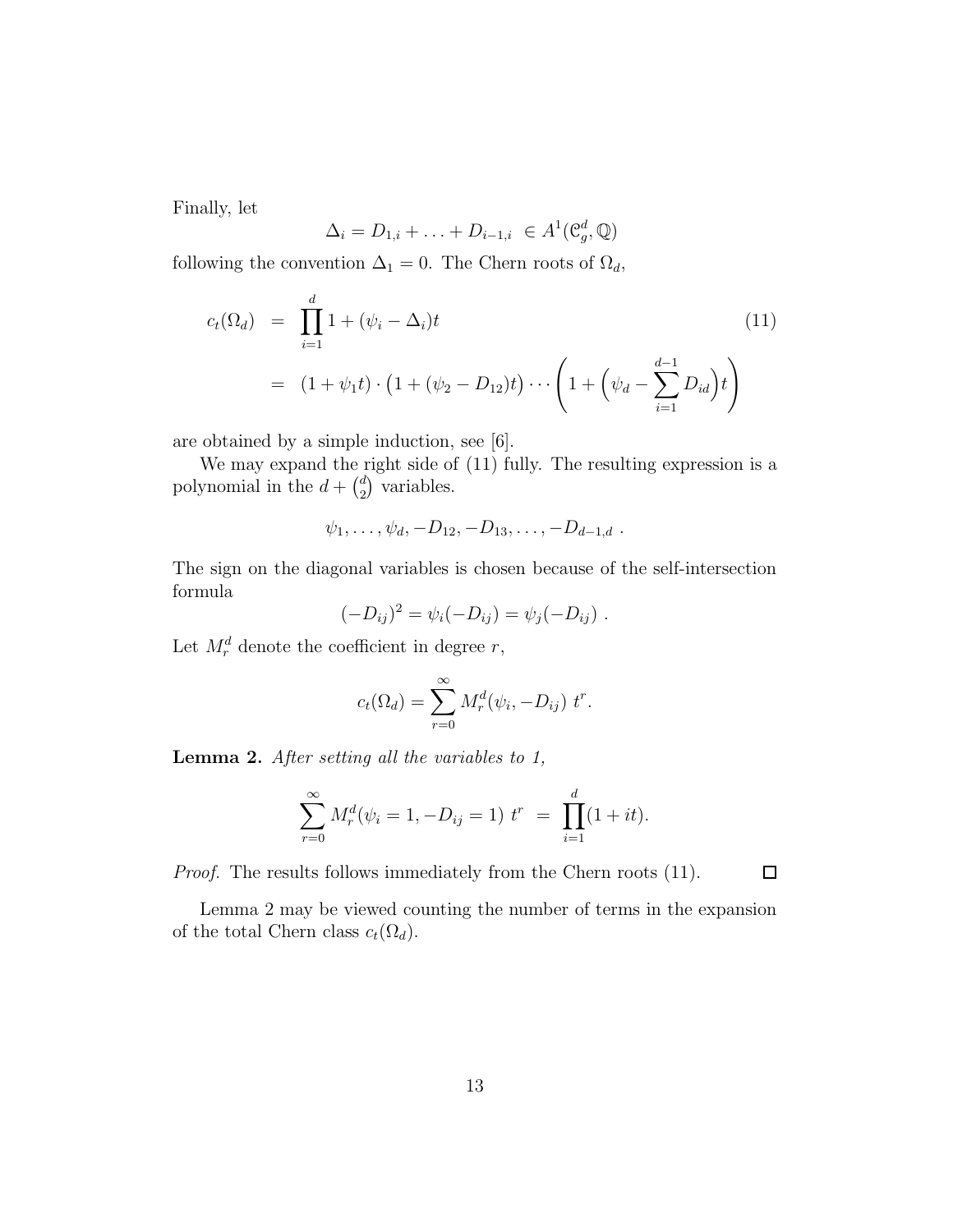#### 1.3.2 Connected counts

A monomial in the diagonal variables

$$
D_{12}, D_{13}, \ldots, D_{d-1,d} \tag{12}
$$

determines a set partition of  $\{1, \ldots, d\}$  by the diagonal associations. For example, the monomial  $3D_{12}^2D_{1,3}D_{56}^3$  determines the set partition

$$
\{1,2,3\} \cup \{4\} \cup \{5,6\}
$$

in the  $d = 6$  case. A monomial in the variables  $(12)$  is *connected* if the corresponding set partition consists of a single part with d elements.

A monomial in the variables

$$
\psi_1, \dots, \psi_d, -D_{12}, -D_{13}, \dots, -D_{d-1,d} \tag{13}
$$

 $\Box$ 

is connected if the corresponding monomial in the diagonal variables obtained by setting all  $\psi_i = 1$  is connected. Let  $S_r^d$  be the summand of the evaluation  $M_r^d(\psi_i = 1, -D_{ij} = 1)$  consisting of the contributions of only the connected monomials.

Lemma 3. *We have*

$$
\sum_{d=1}^{\infty} \sum_{r=0}^{d} S_r^d \ t^r \frac{x^d}{d!} = \log \left( 1 + \sum_{d=1}^{\infty} \prod_{i=1}^{d} (1+it) \frac{x^d}{d!} \right) \ .
$$

*Proof.* By a standard application of Wick's formula, the connected and disconnected counts are related by exponentiation,

$$
\exp\left(\sum_{d=1}^{\infty}\sum_{r=0}^{d} S_r^d t^r \frac{x^d}{d!}\right) = 1 + \sum_{d=1}^{\infty}\sum_{r=0}^{\infty} M_r^d(\psi_i = 1, -D_{ij} = 1) t^r \frac{x^d}{d!}.
$$

The right side is then evaluated by Lemma 2.

Since a connected monomial in the variables (13) must have at least  $d-1$ factors of the variables  $-D_{ij}$ , we see  $S_r^d = 0$  if  $r < d - 1$ . Using the selfintersection formulas, we obtain

$$
\sum_{d=1}^{\infty} \sum_{r=0}^{d} \pi_*^d \big( c_r(\Omega_d) \big) \ t^r \frac{x^d}{d!} = \exp \left( \sum_{d=1}^{\infty} \sum_{r=0}^{d} S_r^d (-1)^{d-1} \kappa_{r-d} \ t^r \frac{x^d}{d!} \right) \ . \tag{14}
$$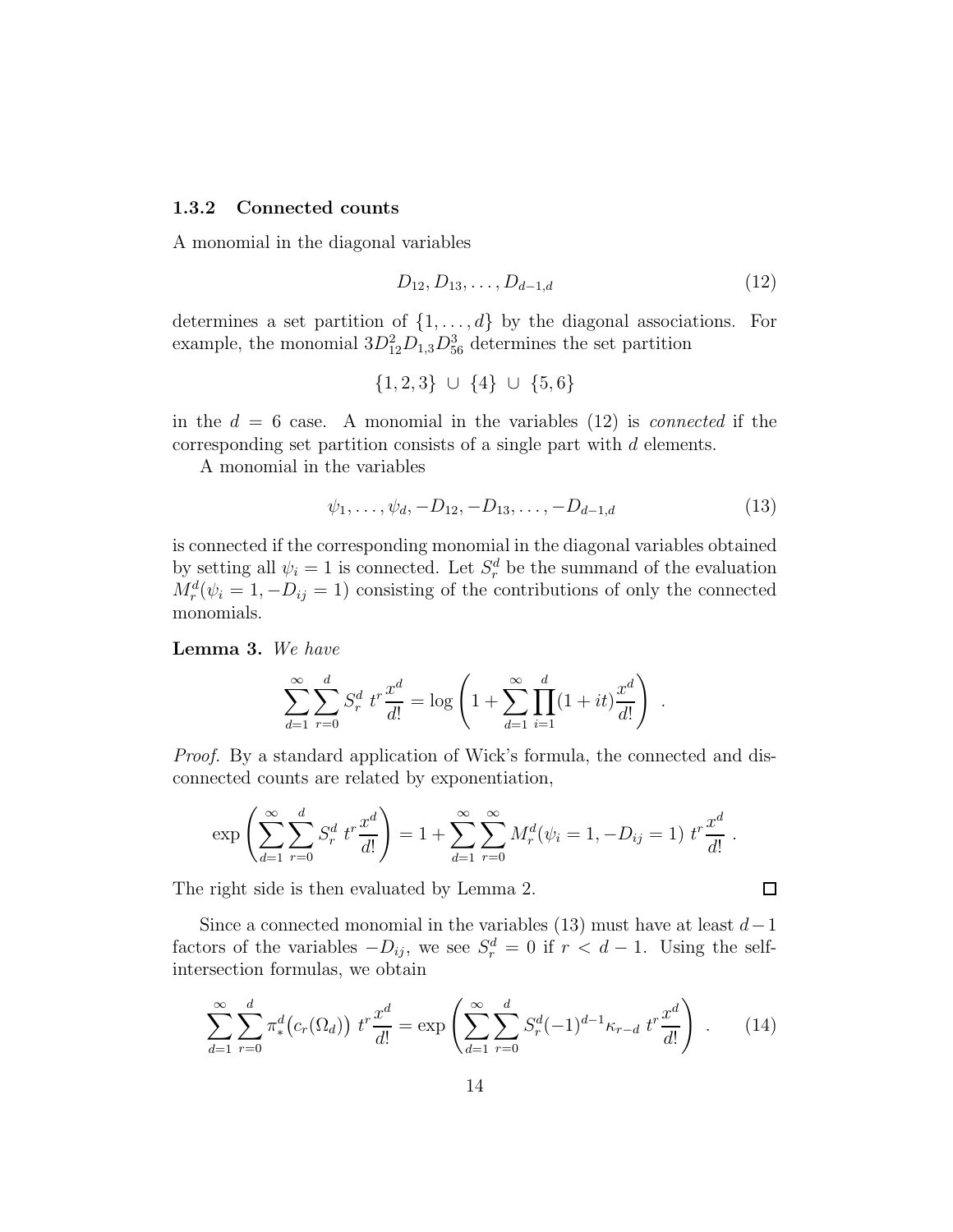To account for the alternating factor  $(-1)^{d-1}$  and the  $\kappa$  subscript, we define the coefficients  $C_r^d$  by

$$
\sum_{d=1}^{\infty} \sum_{r\geq -1}^{d} C_r^d t^r \frac{x^d}{d!} = \log \left( 1 + \sum_{d=1}^{\infty} \prod_{i=1}^{d} (1+it) \frac{(-1)^d x^d}{t^d} \frac{x^d}{d!} \right) .
$$

The vanishing  $S_{r implies the vanishing  $C_{r<-1}^d = 0$ .$ 

The formula for the total Chern class of the Hodge bundle  $\mathbb E$  on  $\mathcal M_q$  follows immediately from Mumford's Grothendieck-Riemann-Roch calculation [20],

$$
c_t(\mathbb{E}) = \sum_{i \geq 1} \frac{B_{2i}}{2i(2i-1)} \kappa_{2i-1} t^{2i-1}.
$$

Putting the above results together yields the following formula:

$$
\sum_{d=1}^{\infty} \sum_{r\geq 0} \pi_*^d (c_r(Q_{d-g})) t^{r-d} \frac{x^d}{d!} =
$$
  
 
$$
\exp\left(-\sum_{i\geq 1} \frac{B_{2i}}{2i(2i-1)} \kappa_{2i-1} t^{2i-1} - \sum_{d=1}^{\infty} \sum_{r\geq -1} C_r^d \kappa_r t^r \frac{x^d}{d!}\right).
$$

#### 1.3.3 Cutting

For  $d > 2g - 2$  and  $r > d - g$ , we have the vanishing

$$
c_r(Q_{d-g})=0\in A^r(\mathcal{C}_g^d,\mathbb{Q})\ .
$$

Before pushing-forward via  $\pi^d$ , we will cut  $c_r(Q_{d-g})$  with products of classes in  $A^*(\mathcal{C}_g^d,\mathbb{Q})$ . With the correct choice of cutting classes, we will obtain the relations of Theorem 2.

Let  $(a, b)$  be a pair of integers satisfying  $a \geq 0$  and  $b \geq 1$ . We define the cutting class

$$
\phi[a, b] = (-1)^{b-1} \sum_{|I|=b} \psi_I^a D_I \tag{15}
$$

where  $I \subset \{1, \ldots, d\}$  is subset of order  $b, D_I \in A^{b-1}(\mathcal{C}_g^d, \mathbb{Q})$  is the class of the corresponding small diagonal, and  $\psi_I$  is the cotangent line at the point indexed by I. The class  $\psi_I$  is well-defined on the small diagonal indexed by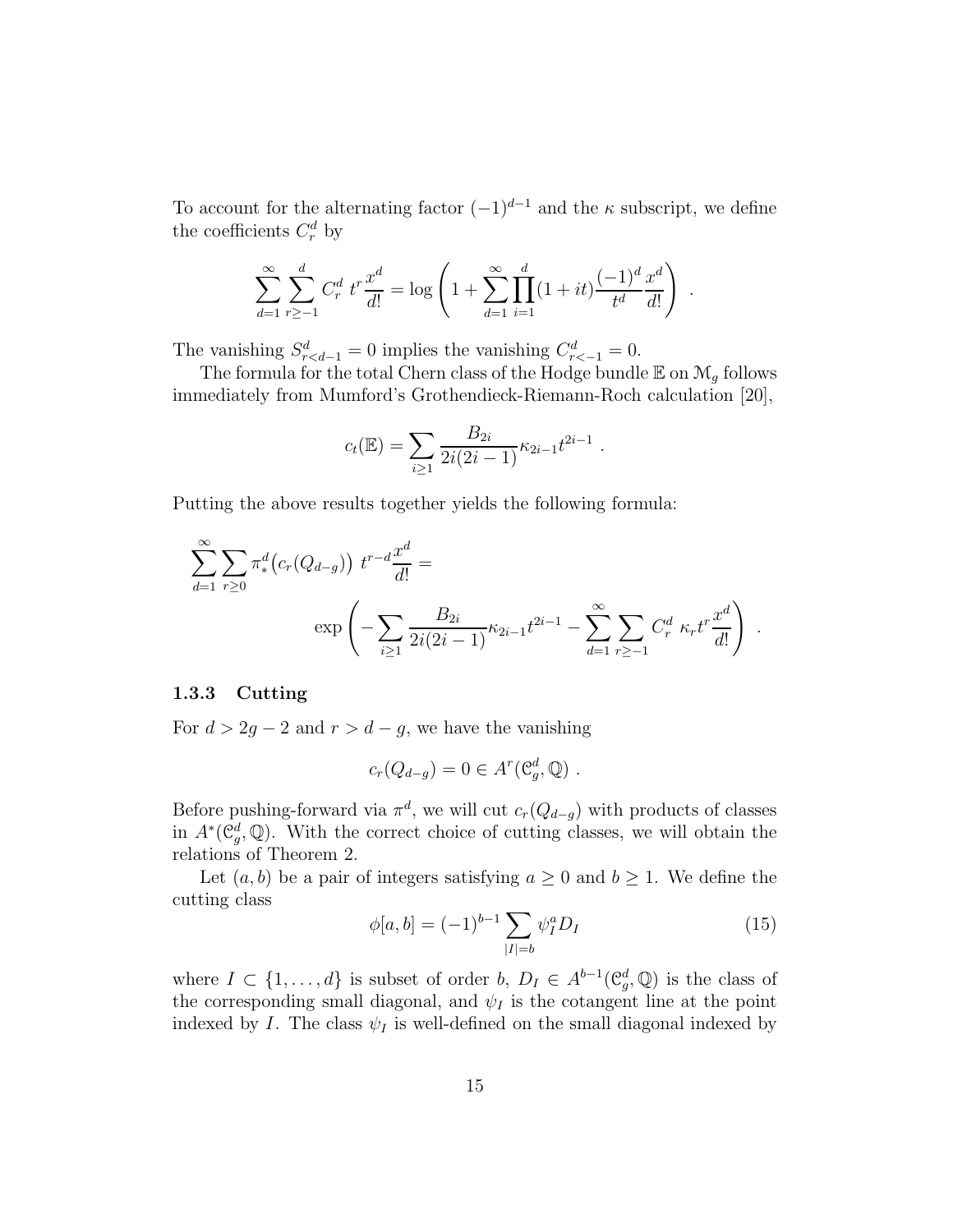I. The degree of  $\phi[a, b]$  is  $a + b - 1$ . The number of terms on the right side of  $(15)$  is a degree b polynomial in d,

$$
\binom{d}{b} = \frac{d^b}{b!} + \ldots + (-1)^{b-1} \frac{d}{b}
$$

with no constant term.

The sign  $(-1)^{b-1}$  in definition (15) is chosen to match the sign conventions of the Wick analysis in Section 1.3.2. For example,

$$
\phi[0,2] = \sum_{i < j} (-D_{ij}), \quad \phi[0,3] = \sum_{i < j < k} (-D_{ij})(-D_{jk}).
$$

The *number of terms* means the evaluation at  $\psi_I = 1$  and  $-D_{ij} = -1$ .

A better choice of cutting class is obtained by the following observation. For every pair of integers  $(i, j)$  with  $i \geq 1$  and  $j \geq i-1$ , we can find a unique linear combination

$$
\Phi[i,j] = \sum_{a+b-1=j} \lambda_{a,b} \cdot \phi[a,b], \quad \lambda_{a,b} \in \mathbb{Q}
$$

for which the evaluation of  $\Phi[i, j]$  at  $\psi_I = 1$  and  $-D_{ij} = -1$  is  $d^i$ . By definition,  $\Phi[i, j]$  is of pure degree j.

#### 1.3.4 Full Wick form

We repeat the Wick analysis of Section 1.3.2 for the Chern class of  $Q_{d-g}$  cut by the classes  $\Phi[i, j]$  in order to write a formula for

$$
\sum_{d=1}^{\infty} \sum_{r\geq 0} \pi_{*}^{d} \left( \exp\left(\sum_{i,j} z_{i,j} t^{j} \Phi[i,j]\right) \cdot c_{r}(Q_{d-g}) t^{r} \right) \frac{1}{t^{d}} \frac{x^{d}}{d!}
$$

where the sum in the argument of the exponential is over all  $i \geq 1$  and  $j \geq i - 1$ . The variable set **z** introduced in Section 1.2 appears here. Since  $\Phi[i, j]$  yields  $d^i$  after evaluation at  $\psi_I = 1$  and  $-D_{ij} = -1$  and is of pure degree  $j$ , we conclude

$$
\sum_{d=1}^{\infty} \sum_{r\geq 0} \pi_*^d \left( \exp\left(\sum_{i,j} z_{i,j} t^j \Phi[i,j] \right) \cdot c_r (Q_{d-g}) t^r \right) \frac{1}{t^d} \frac{x^d}{d!} = \exp(-\gamma^{\mathsf{F}}). \quad (16)
$$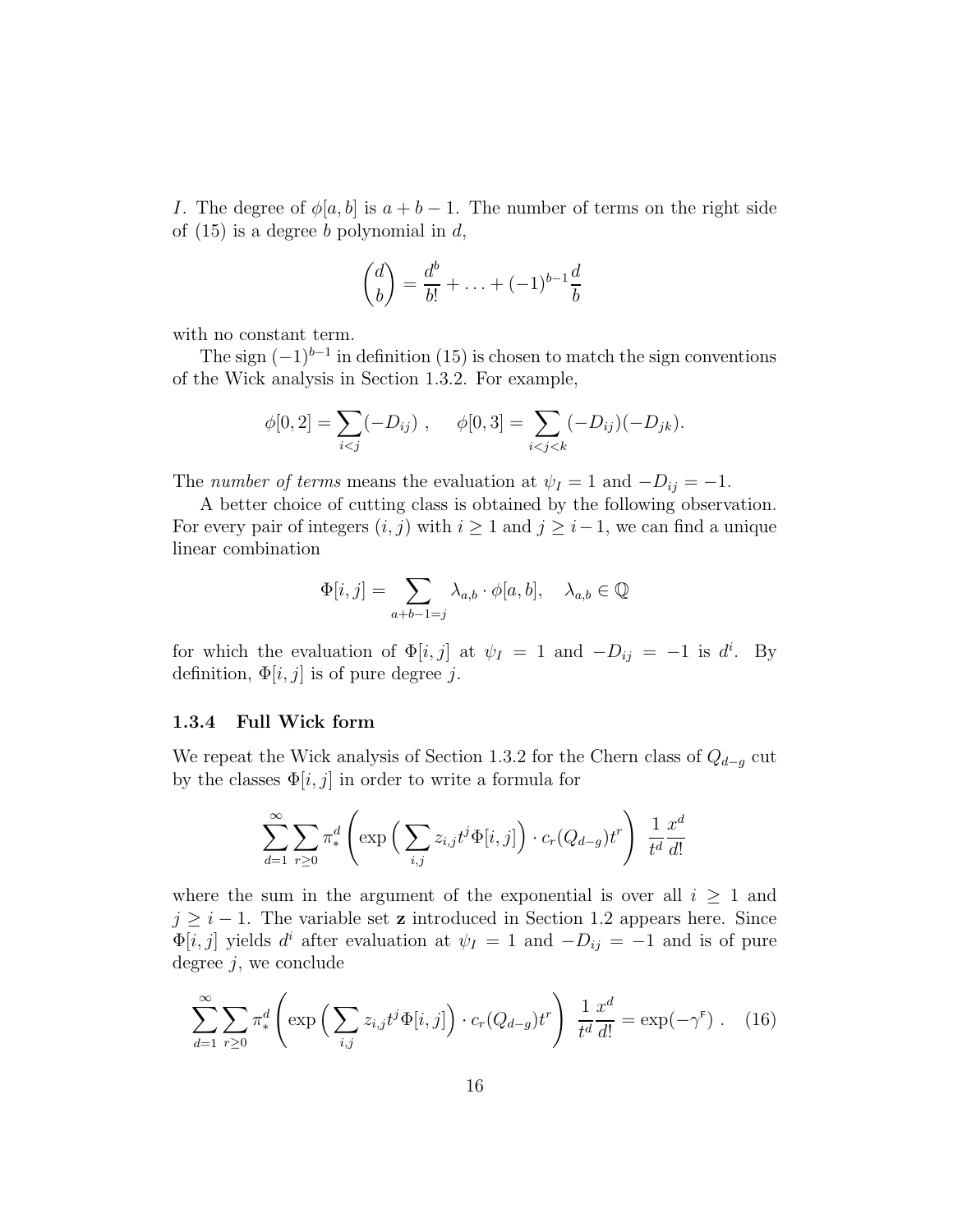Let  $d > 2g - 2$ . Since  $c_s(Q_{d-g}) = 0$  for  $s > d-g$ , the  $t^r x^d \mathbf{z}^{\sigma}$  coefficient of (16) vanishes if

$$
r + d - |\sigma| > d - g
$$

which is equivalent to  $r > -g + |\sigma|$ . The proof of Theorem 2 is complete.  $\Box$ 

# 2 Stable quotients

#### 2.1 Stability

Our proof of the Faber-Zagier relations in  $R^*(M_g)$  will be obtained from the virtual geometry of the moduli space of stable quotients. We start by reviewing the basic definitions and results of [19].

Let C be a curve which is reduced and connected and has at worst nodal singularities. We require here only unpointed curves. See [19] for the definitions in the pointed case. Let  $q$  be a quotient of the rank  $N$  trivial bundle  $C,$ 

$$
\mathbb{C}^N\otimes \mathcal{O}_C \stackrel{q}{\to} Q\to 0.
$$

If the quotient subsheaf  $Q$  is locally free at the nodes and markings of  $C$ , then q is a *quasi-stable quotient*. Quasi-stability of q implies the associated kernel,

$$
0 \to S \to \mathbb{C}^N \otimes \mathcal{O}_C \xrightarrow{q} Q \to 0,
$$

is a locally free sheaf on  $C$ . Let r denote the rank of  $S$ .

Let C be a curve equipped with a quasi-stable quotient q. The data  $(C, q)$ determine a *stable quotient* if the Q-line bundle

$$
\omega_C \otimes (\wedge^r S^*)^{\otimes \epsilon} \tag{17}
$$

is ample on C for every strictly positive  $\epsilon \in \mathbb{Q}$ . Quotient stability implies  $2g - 2 \geq 0$ .

Viewed in concrete terms, no amount of positivity of  $S^*$  can stabilize a genus 0 component

$$
\mathbf{P}^1 \stackrel{\sim}{=} P \subset C
$$

unless  $P$  contains at least 2 nodes or markings. If  $P$  contains exactly 2 nodes or markings, then S <sup>∗</sup> *must* have positive degree.

A stable quotient  $(C, q)$  yields a rational map from the underlying curve C to the Grassmannian  $\mathbb{G}(r, N)$ . We will only require the  $\mathbb{G}(1, 2) = \mathbf{P}^1$  case for the proof Theorem 1.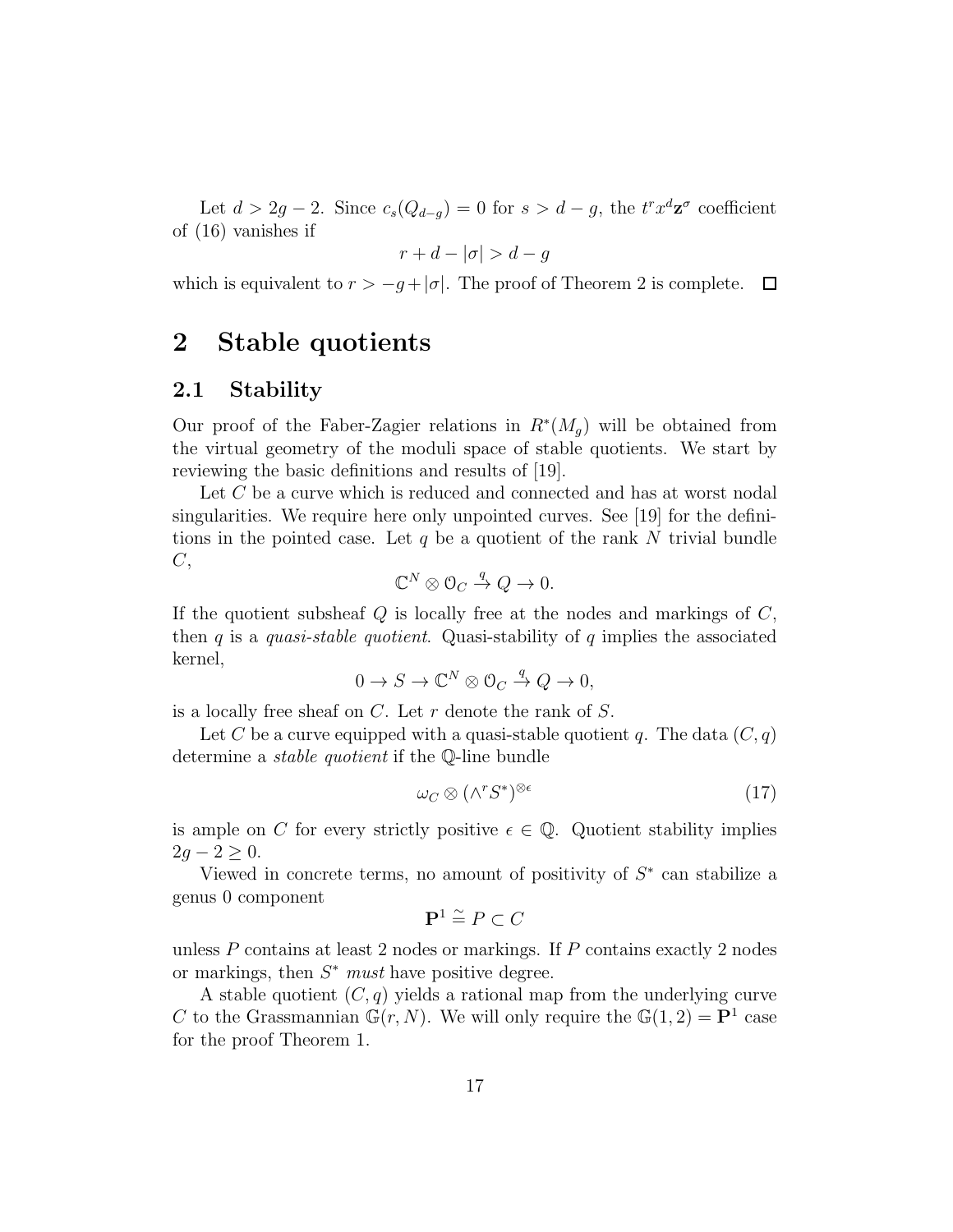### 2.2 Isomorphism

Let  $C$  be a curve. Two quasi-stable quotients

$$
\mathbb{C}^N \otimes \mathcal{O}_C \xrightarrow{q} Q \to 0, \quad \mathbb{C}^N \otimes \mathcal{O}_C \xrightarrow{q'} Q' \to 0 \tag{18}
$$

on C are *strongly isomorphic* if the associated kernels

$$
S, S' \subset \mathbb{C}^N \otimes \mathcal{O}_C
$$

are equal.

An *isomorphism* of quasi-stable quotients

$$
\phi : (C, q) \to (C', q')
$$

is an isomorphism of curves

 $\phi: C \overset{\sim}{\rightarrow} C'$ 

such that the quotients q and  $\phi^*(q')$  are strongly isomorphic. Quasi-stable quotients  $(18)$  on the same curve C may be isomorphic without being strongly isomorphic.

The following result is proven in [19] by Quot scheme methods from the perspective of geometry relative to a divisor.

**Theorem 3.** The moduli space of stable quotients  $Q_g(\mathbb{G}(r,N), d)$  parameter*izing the data*

$$
(C, 0 \to S \to \mathbb{C}^N \otimes \mathcal{O}_C \xrightarrow{q} Q \to 0),
$$

 $with \ \mathrm{rank}(S) = r \ \text{and} \ \mathrm{deg}(S) = -d, \ \text{is a separated and proper Deligne-}$ *Mumford stack of finite type over* C*.*

#### 2.3 Structures

Over the moduli space of stable quotients, there is a universal curve

$$
\pi: U \to \overline{Q}_g(\mathbb{G}(r,N), d)
$$
\n(19)

with a universal quotient

$$
0 \to S_U \to \mathbb{C}^N \otimes \mathcal{O}_U \stackrel{q_U}{\to} Q_U \to 0.
$$

The subsheaf  $S_U$  is locally free on U because of the stability condition.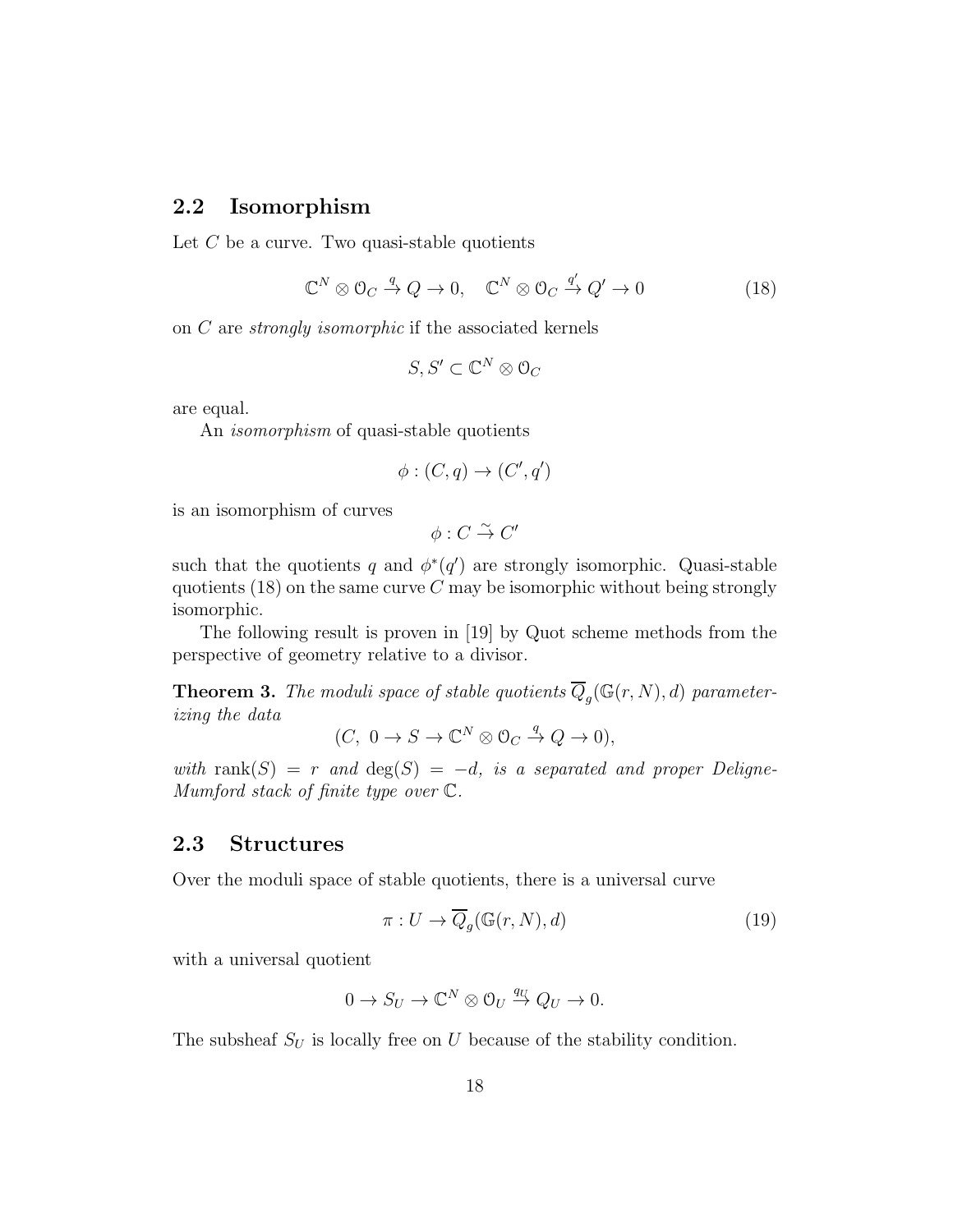The moduli space  $\overline{Q}_g(\mathbb{G}(r,N),d)$  is equipped with two basic types of maps. If  $2g - 2 > 0$ , then the stabilization of C determines a map

$$
\nu: \overline{Q}_g(\mathbb{G}(r,N),d) \to \overline{M}_g
$$

by forgetting the quotient.

The general linear group  $\mathbf{GL}_N(\mathbb{C})$  acts on  $\overline{Q}_g(\mathbb{G}(r,N),d)$  via the standard action on  $\mathbb{C}^N \otimes \mathcal{O}_C$ . The structures  $\pi$ ,  $q_U$ ,  $\nu$  and the evaluations maps are all  $\mathbf{GL}_N(\mathbb{C})$ -equivariant.

#### 2.4 Obstruction theory

The moduli of stable quotients maps to the Artin stack of pointed domain curves

$$
\nu^A: \overline{Q}_g(\mathbb{G}(r,N),d) \to \mathcal{M}_g.
$$

The moduli of stable quotients with fixed underlying curve  $[C] \in \mathcal{M}_q$  is simply an open set of the Quot scheme of  $C$ . The following result of [19, Section 3.2] is obtained from the standard deformation theory of the Quot scheme.

Theorem 4. *The deformation theory of the Quot scheme determines a 2 term obstruction theory on the moduli space*  $\overline{Q}_g(\mathbb{G}(r,N), d)$  *relative to*  $\nu^A$ *given by*  $RHom(S, Q)$ *.* 

More concretely, for the stable quotient,

$$
0 \to S \to \mathbb{C}^N \otimes \mathcal{O}_C \xrightarrow{q} Q \to 0,
$$

the deformation and obstruction spaces relative to  $\nu^A$  are Hom $(S, Q)$  and  $Ext<sup>1</sup>(S, Q)$  respectively. Since S is locally free, the higher obstructions

$$
Extk(S, Q) = Hk(C, S^* \otimes Q) = 0, \quad k > 1
$$

vanish since  $C$  is a curve. An absolute 2-term obstruction theory on the moduli space  $\overline{Q}_g(\mathbb{G}(r,N),d)$  is obtained from Theorem 4 and the smoothness of  $\mathcal{M}_q$ , see [1, 2, 11]. The analogue of Theorem 4 for the Quot scheme of a *fixed* nonsingular curve was observed in [18].

The  $GL_N(\mathbb{C})$ -action lifts to the obstruction theory, and the resulting virtual class is defined in  $GL_N(\mathbb{C})$ -equivariant cycle theory,

$$
[\overline{Q}_g(\mathbb{G}(r,N),d)]^{vir} \in A_*^{\mathbf{GL}_N(\mathbb{C})}(\overline{Q}_g(\mathbb{G}(r,N),d)).
$$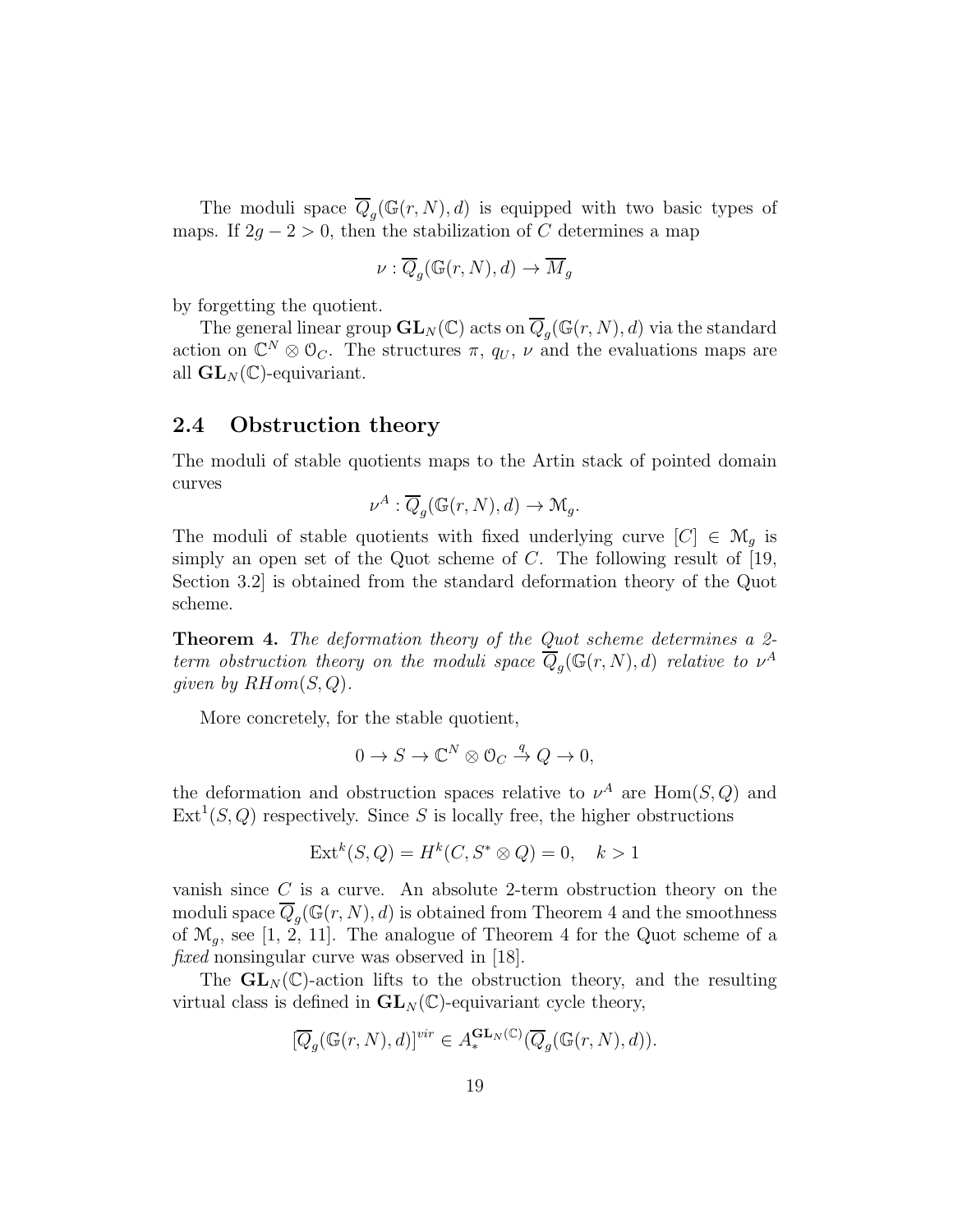For the construction of the Faber-Zagier relation, we are mainly interested in the open stable quotient space

$$
\nu: Q_g(\mathbf{P}^1, d) \longrightarrow \mathcal{M}_g
$$

which is simply the corresponding relative Hilbert scheme. However, we will require the full stable quotient space  $\overline{Q}_g(\mathbf{P}^1, d)$  to prove the Faber-Zagier relations can be completed over  $\mathcal{M}_g$  with tautological boundary terms.

# 3 Stable quotients relations

#### 3.1 First statement

Our relations in the tautological ring  $R^*(\mathcal{M}_g)$  obtained from the moduli of stable quotients are based on the function

$$
\Phi(t,x) = \sum_{d=0}^{\infty} \prod_{i=1}^{d} \frac{1}{1-it} \frac{(-1)^{d}}{d!} \frac{x^{d}}{t^{d}}.
$$
\n(20)

Define the coefficients  $\tilde{C}_r^d$  by the logarithm,

$$
\log(\Phi) = \sum_{d=1}^{\infty} \sum_{r=-1}^{\infty} \widetilde{C}_r^d \ t^r \frac{x^d}{d!} .
$$

Again, by an application of Wick's formula in Section 3.3, the t dependence has at most a simple pole. Let

$$
\widetilde{\gamma} = \sum_{i \ge 1} \frac{B_{2i}}{2i(2i-1)} \kappa_{2i-1} t^{2i-1} + \sum_{d=1}^{\infty} \sum_{r=-1}^{\infty} \widetilde{C}_r^d \kappa_r t^r \frac{x^d}{d!} \,. \tag{21}
$$

Denote the  $t^r x^d$  coefficient of  $\exp(-\tilde{\gamma})$  by

$$
[\exp(-\widetilde{\gamma})]_{t^r x^d} \in \mathbb{Q}[\kappa_{-1}, \kappa_0, \kappa_1, \kappa_2, \ldots].
$$

In fact,  $[\exp(-\tilde{\gamma})]_{tr,x^d}$  is homogeneous of degree r in the  $\kappa$  classes.

The first form of the tautological relations obtained from the moduli of stable quotients is given by the following result.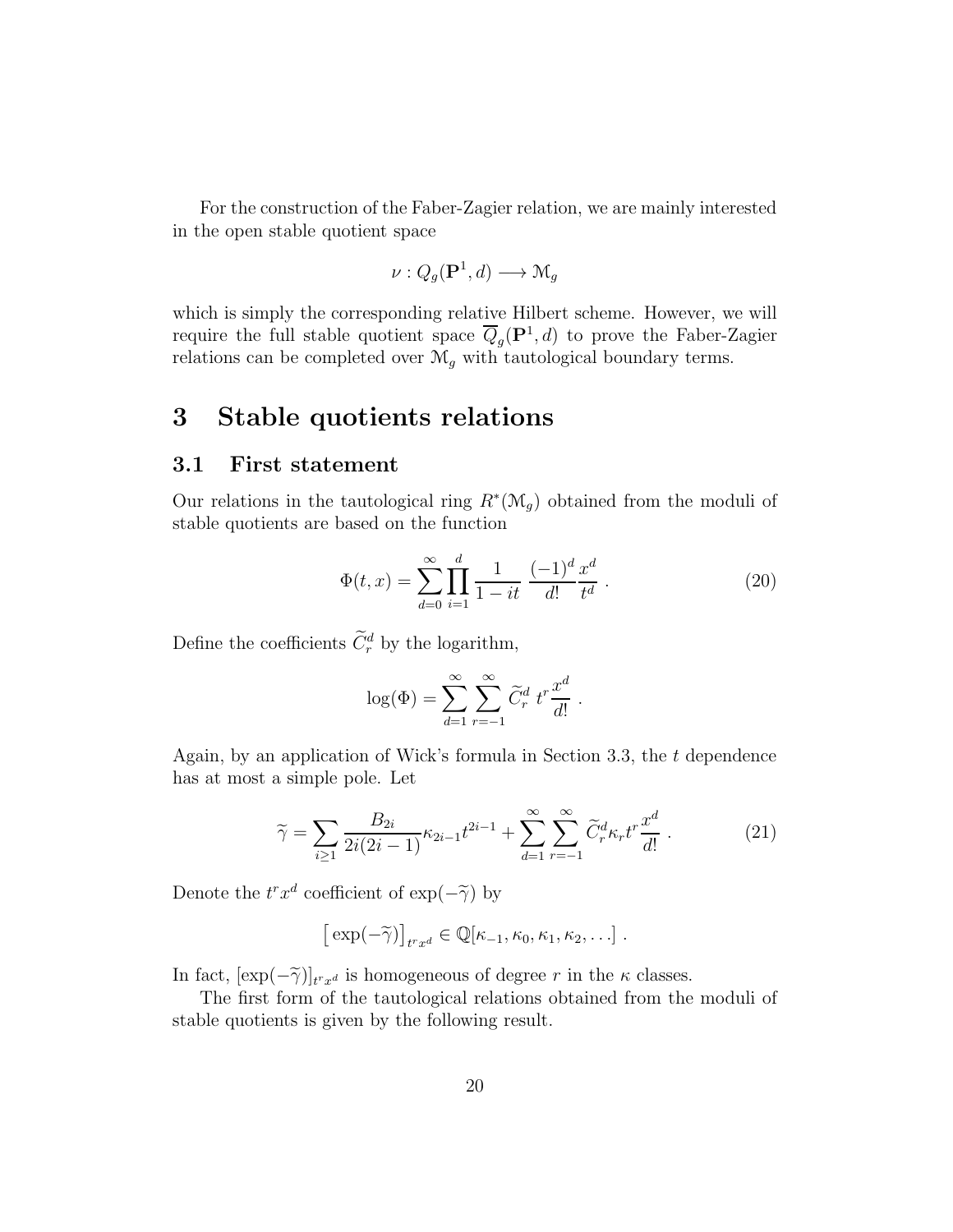Proposition 4. *In* R<sup>r</sup> (Mg)*, the relation*

$$
\big[\exp(-\widetilde{\gamma})\big]_{t^r x^d}=0
$$

*holds when*  $g - 2d - 1 < r$  *and*  $g \equiv r + 1 \mod 2$ *.* 

For fixed r and  $d$ , if Proposition 4 applies in genus  $g$ , then Proposition 4 applies in genera  $h = g - 2\delta$  for all natural numbers  $\delta \in \mathbb{N}$ . The genus shifting mod 2 property is present also in the Faber-Zagier relations.

### **3.2** K-theory class  $\mathbb{F}_d$

For genus  $g \geq 2$ , we consider as before

$$
\pi^d: \mathfrak{C}_g^d \to \mathfrak{M}_g \ ,
$$

the d-fold product of the universal curve over  $M_g$ . Given an element

$$
[C, p_1, \ldots, p_d] \in \mathfrak{C}_g^d,
$$

there is a canonically associated stable quotient

$$
0 \to \mathcal{O}_C(-\sum_{j=1}^d p_j) \to \mathcal{O}_C \to Q \to 0. \tag{22}
$$

Consider the universal curve

$$
\epsilon:U\to \mathfrak C^d_g
$$

with universal quotient sequence

$$
0\to S_U\to \mathbb{O}_U\to Q_U\to 0
$$

obtained from (22). Let

$$
\mathbb{F}_d = -R\epsilon_*(S_U^*) \in K(\mathfrak{C}_g^d)
$$

be the class in K-theory. For example,

$$
\mathbb{F}_0=\mathbb{E}^*-\mathbb{C}
$$

is the dual of the Hodge bundle minus a rank 1 trivial bundle.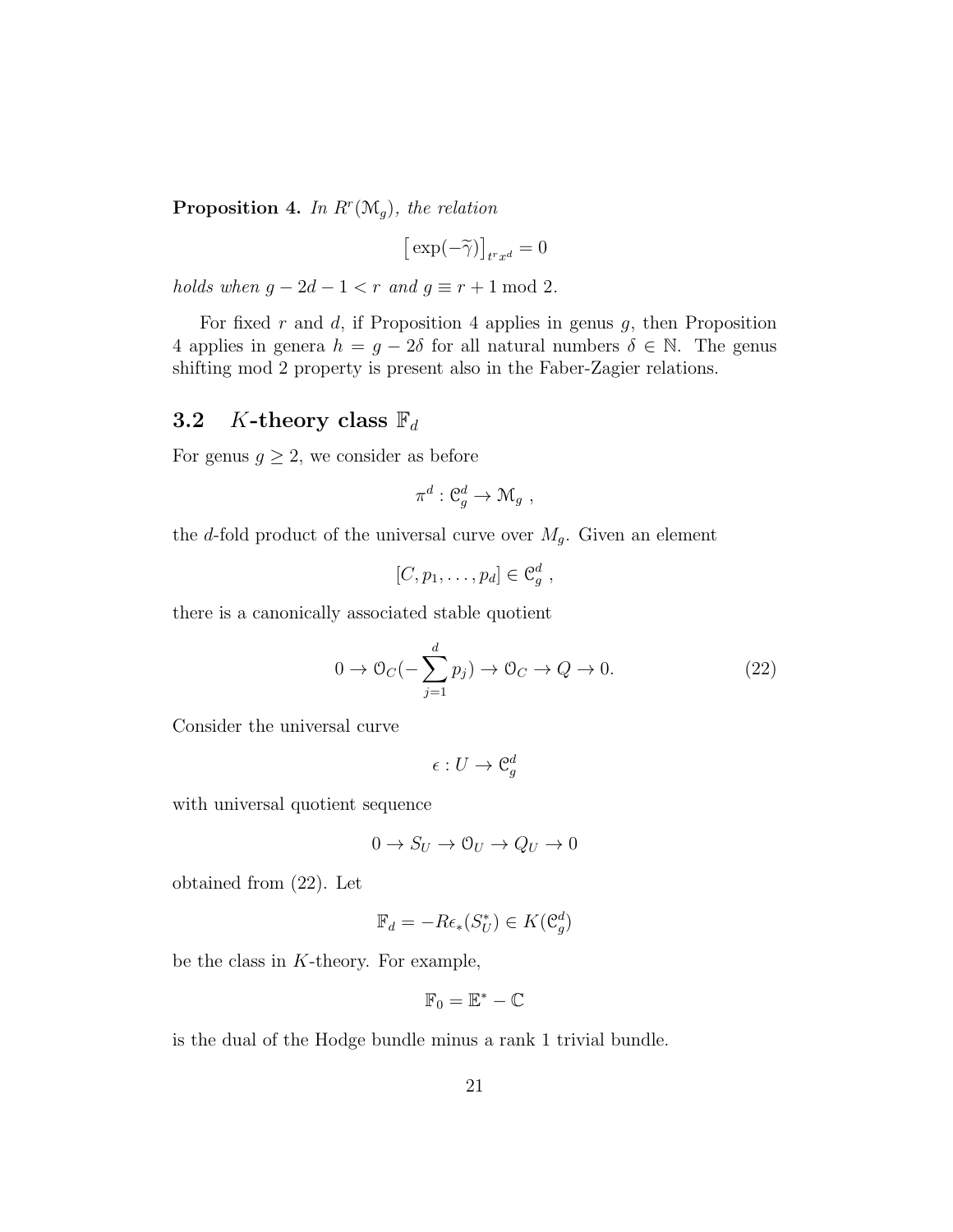By Riemann-Roch, the rank of  $\mathbb{F}_d$  is

$$
r_g(d) = g - d - 1.
$$

However,  $\mathbb{F}_d$  is not always represented by a bundle. By the derivation of [19, Section 4.6],

$$
\mathbb{F}_d = \mathbb{E}^* - \mathbb{B}_d - \mathbb{C},\tag{23}
$$

where  $\mathbb{B}_d$  has fiber  $H^0(C, \mathcal{O}_C(\sum_{j=1}^d p_j)|_{\sum_{j=1}^d p_j})$  over  $[C, p_1, \ldots, p_d]$ .

The Chern classes of  $\mathbb{F}_d$  can be easily computed. Recall the divisor  $D_{i,j}$ where the markings  $p_i$  and  $p_j$  coincide. Set

$$
\Delta_i = D_{1,i} + \ldots + D_{i-1,i},
$$

with the convention  $\Delta_1 = 0$ . Over  $[C, p_1, \ldots, p_d]$ , the virtual bundle  $\mathbb{F}_d$  is the formal difference

$$
H^1(\mathcal{O}_C(p_1+\ldots+p_d))-H^0(\mathcal{O}_C(p_1+\ldots+p_d)).
$$

Taking the cohomology of the exact sequence

$$
0 \to \mathcal{O}_C(p_1 + \ldots + p_{d-1}) \to \mathcal{O}_C(p_1 + \ldots + p_d) \to \mathcal{O}_C(p_1 + \ldots + p_d)|_{\widehat{p}_d} \to 0,
$$

we find

$$
c(\mathbb{F}_d) = \frac{c(\mathbb{F}_{d-1})}{1 + \Delta_d - \psi_d}.
$$

Inductively, we obtain

$$
c(\mathbb{F}_d) = \frac{c(\mathbb{E}^*)}{(1 + \Delta_1 - \psi_1) \cdots (1 + \Delta_d - \psi_d)}.
$$

Equivalently, we have

$$
c(-\mathbb{B}_d) = \frac{1}{(1 + \Delta_1 - \psi_1) \cdots (1 + \Delta_d - \psi_d)}.
$$
 (24)

### 3.3 Proof of Proposition 4

Consider the proper morphism

$$
\nu: Q_g(\mathbf{P}^1, d) \to M_g.
$$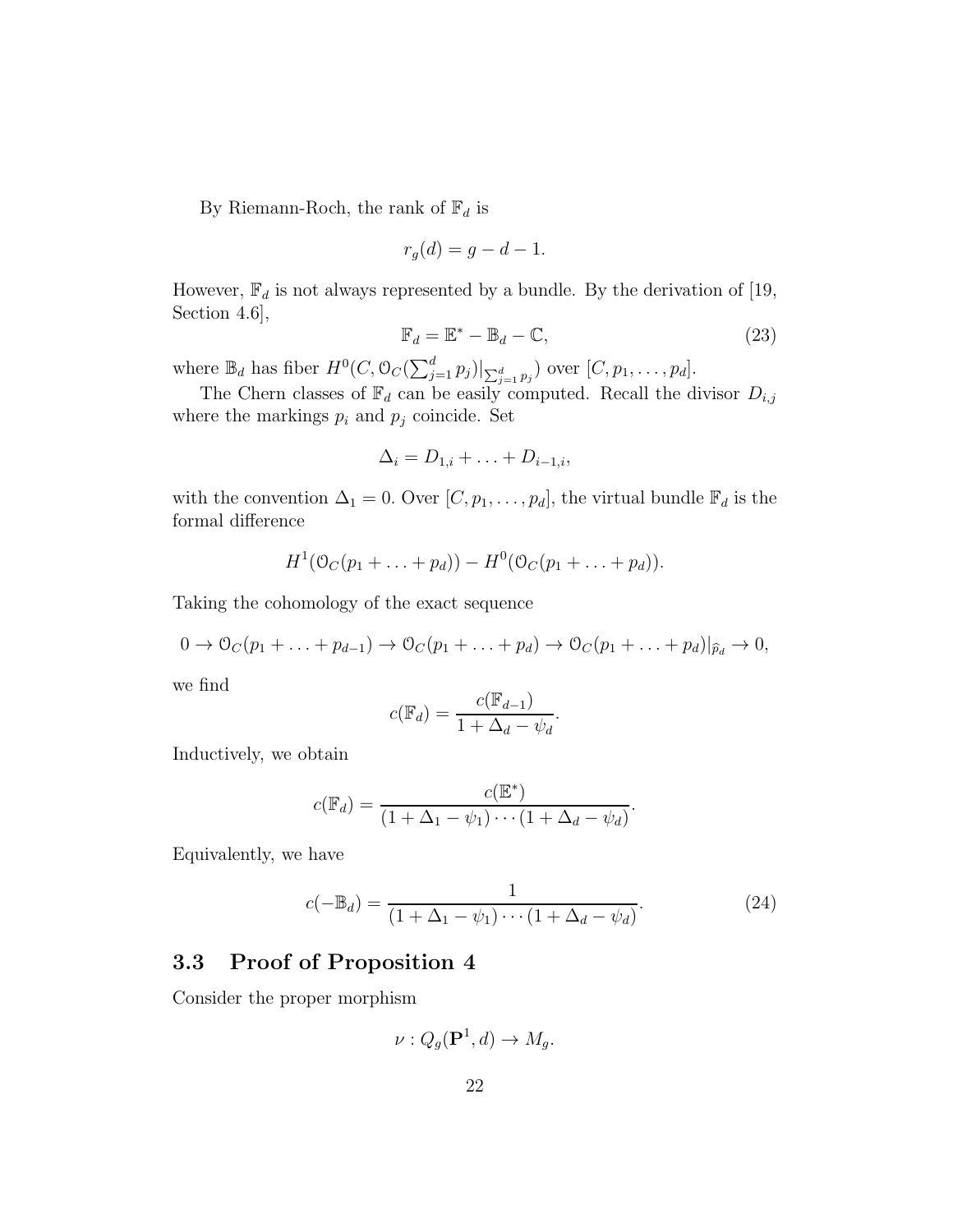Certainly the class

$$
\nu_*\left(0^c \cap [Q_g(\mathbf{P}^1, d)]^{vir}\right) \in A^*(\mathcal{M}_g, \mathbb{Q}),\tag{25}
$$

where 0 is the first Chern class of the trivial bundle, vanishes if  $c > 0$ . Proposition 4 is proven by calculating (25) by localization. We will find Proposition 4 is a subset of the much richer family of relations of Theorem 5 of Section 3.4.

Let the torus  $\mathbb{C}^*$  act on a 2-dimensional vector space  $V \stackrel{\sim}{=} \mathbb{C}^2$  with diagonal weights [0, 1]. The  $\mathbb{C}^*$ -action lifts canonically to  $\mathbf{P}(V)$  and  $Q_g(\mathbf{P}(V), d)$ . We lift the  $\mathbb{C}^*$ -action to a rank 1 trivial bundle on  $Q_g(\mathbf{P}(V), d)$  by specifying fiber weight 1. The choices determine a  $\mathbb{C}^*$ -lift of the class

$$
0^c \cap [Q_g(\mathbf{P}(V), d)]^{vir} \in A_{2d+2g-2-c}(Q_g(\mathbf{P}(V), d), \mathbb{Q}).
$$

The push-forward (25) is determined by the virtual localization formula [12]. There are only two ℂ<sup>\*</sup>-fixed loci. The first corresponds to a vertex lying over  $0 \in \mathbf{P}(V)$ . The locus is isomorphic to

$$
\mathfrak C_g^d\ /\ \mathbb S_d
$$

and the associated subsheaf (22) lies in the first factor of  $V \otimes \mathcal{O}_C$  when considered as a stable quotient in the moduli space  $Q_q(\mathbf{P}(V), d)$ . Similarly, the second fixed locus corresponds to a vertex lying over  $\infty \in \mathbf{P}(V)$ .

The localization contribution of the first locus to (25) is

$$
\frac{1}{d!} \pi^d_* (c_{g-d-1+c}(\mathbb{F}_d)) \quad \text{where} \quad \pi^d : \mathcal{C}_g^d \to \mathcal{M}_g.
$$

Let  $c_-(\mathbb{F}_d)$  denote the total Chern class of  $\mathbb{F}_d$  evaluated at  $-1$ . The localization contribution of the second locus is

$$
\frac{(-1)^{g-d-1}}{d!} \pi_*^d \left[ c_-(\mathbb{F}_d) \right]^{g-d-1+c}
$$

where  $[\gamma]^k$  is the part of  $\gamma$  in  $A^k(\mathcal{C}_g^d,\mathbb{Q})$ .

Both localization contributions are found by straightforward expansion of the vertex formulas of [19, Section 7.4.2]. Summing the contributions yields

$$
\pi_*^d \Big( c_{g-d-1+c}(\mathbb{F}_d) + (-1)^{g-d-1} \Big[ c_-(\mathbb{F}_d) \Big]^{g-d-1+c} \Big) = 0 \quad \text{in} \quad R^*(\mathcal{M}_g)
$$

for  $c > 0$ . We obtain the following result.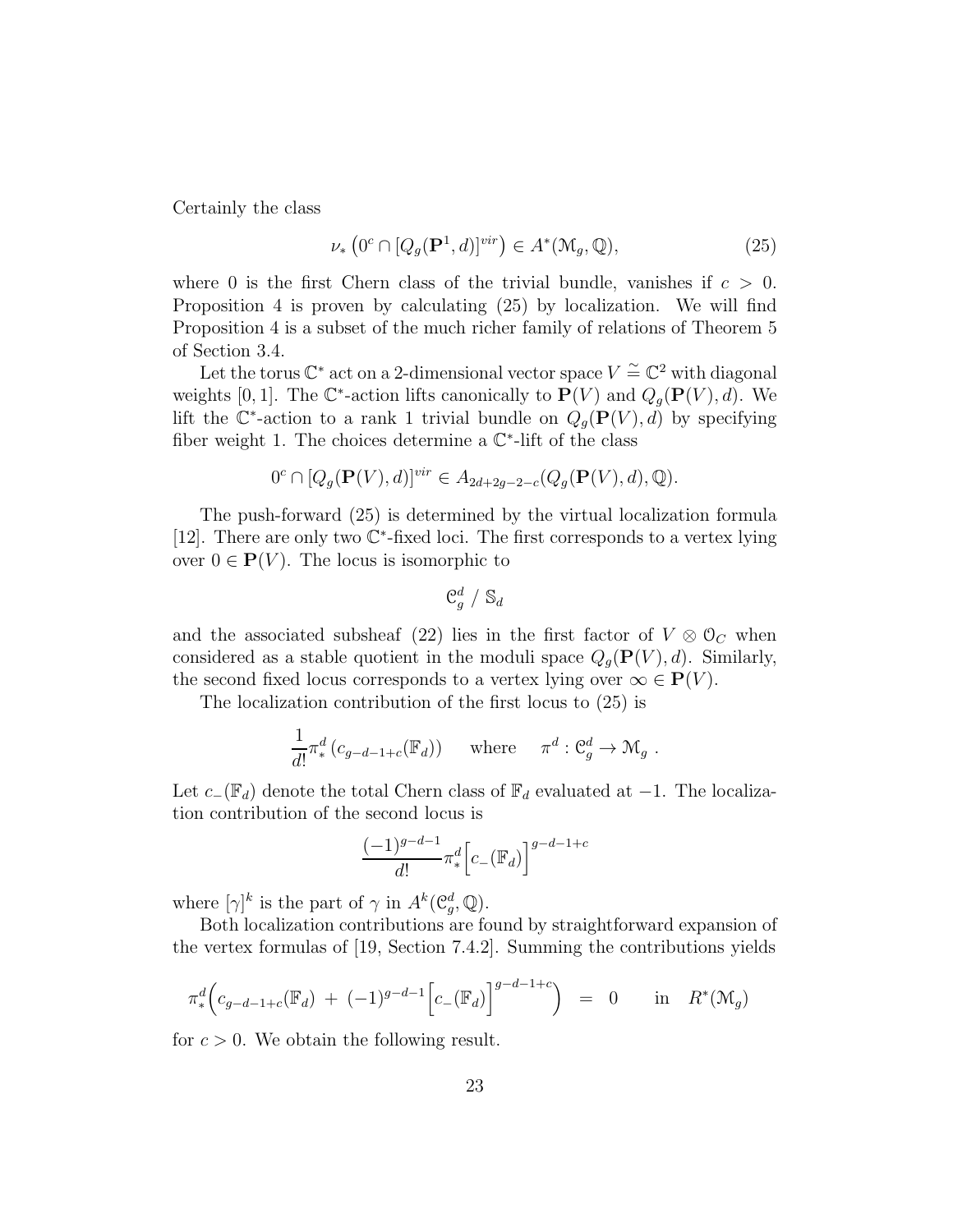**Lemma 5.** *For*  $c > 0$  *and*  $c \equiv 0 \mod 2$ ,

$$
\pi_*^d \Big( c_{g-d-1+c}(\mathbb{F}_d) \Big) = 0 \quad in \ \ R^*(\mathcal{M}_g) \ .
$$

For  $c > 0$ , the relation of Lemma 5 lies in  $R^r(\mathcal{M}_g)$  where

$$
r = g - 2d - 1 + c.
$$

Moreover, the relation is trivial unless

$$
g - d - 1 \equiv g - d - 1 + c = r - d \mod 2 . \tag{26}
$$

We may expand the right side of (24) fully. The resulting expression is a polynomial in the  $d + \binom{d}{2}$  $\binom{d}{2}$  variables.

$$
\psi_1, \ldots, \psi_d, -D_{12}, -D_{13}, \ldots, -D_{d-1,d}
$$
.

Let  $M_r^d$  denote the coefficient in degree r,

$$
c_t(-\mathbb{B}_d) = \sum_{r=0}^{\infty} \widetilde{M}_r^d(\psi_i, -D_{ij}) t^r.
$$

Let  $S_r^d$  be the summand of the evaluation  $M_r^d(\psi_i = 1, -D_{ij} = 1)$  consisting of the contributions of only the connected monomials.

Lemma 6. *We have*

$$
\sum_{d=1}^{\infty} \sum_{r=0}^{\infty} \widetilde{S}_r^d \ t^r \frac{x^d}{d!} = \log \left( 1 + \sum_{d=1}^{\infty} \prod_{i=1}^d \frac{1}{1 - it} \ \frac{x^d}{d!} \right)
$$

.

*Proof.* As before, by Wick's formula, the connected and disconnected counts are related by exponentiation,

$$
\exp\left(\sum_{d=1}^{\infty}\sum_{r=0}^{\infty}\tilde{S}_{r}^{d} t^{r} \frac{x^{d}}{d!}\right) = 1 + \sum_{d=1}^{\infty}\sum_{r=0}^{\infty}\widetilde{M}_{r}^{d}(\widehat{\psi}_{i} = 1, -D_{ij} = 1) t^{r} \frac{x^{d}}{d!}.
$$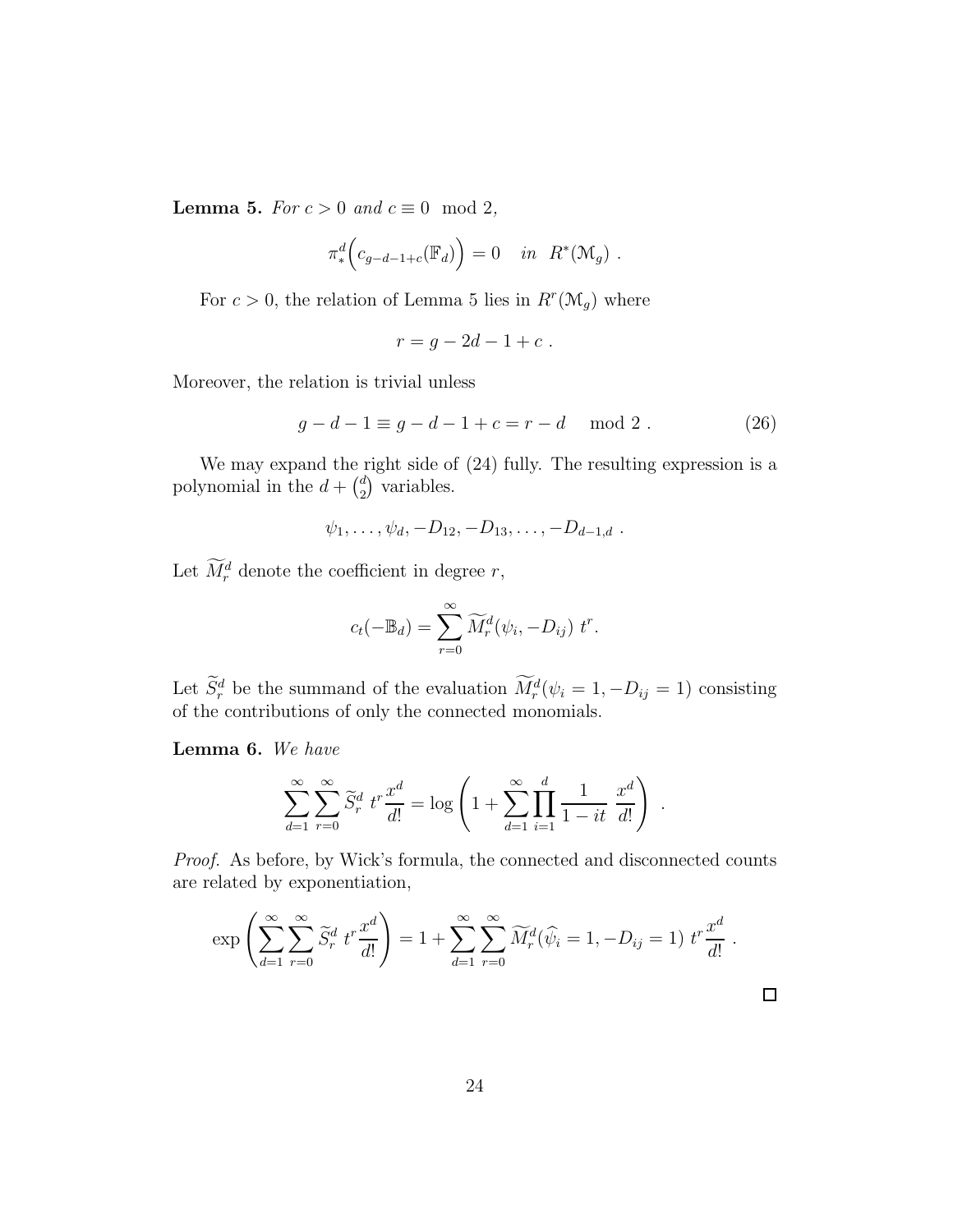Since a connected monomial in the variables  $\psi_i$  and  $-D_{ij}$  must have at least  $d-1$  factors of the variables  $-D_{ij}$ , we see  $\tilde{S}_r^d = 0$  if  $r < d-1$ . Using the self-intersection formulas, we obtain

$$
\sum_{d=1}^{\infty} \sum_{r\geq 0} \pi_*^d \big(c_r(-\mathbb{B}_d)\big) \ t^r \frac{x^d}{d!} = \exp\left(\sum_{d=1}^{\infty} \sum_{r=0}^{\infty} \widetilde{S}_r^d (-1)^{d-1} \kappa_{r-d} \ t^r \frac{x^d}{d!}\right) \ . \tag{27}
$$

To account for the alternating factor  $(-1)^{d-1}$  and the  $\kappa$  subscript, we define the coefficients  $\ddot{C}_r^d$  by

$$
\sum_{d=1}^{\infty} \sum_{r \ge -1} \widetilde{C}_r^d \ t^r \frac{x^d}{d!} = \log \left( 1 + \sum_{d=1}^{\infty} \prod_{i=1}^d \frac{1}{1 - it} \ \frac{(-1)^d}{t^d} \frac{x^d}{d!} \right)
$$

.

.

The vanishing  $S_{r implies the vanishing  $C_{r<-1}^d = 0$ .$ 

Again using Mumford's Grothendieck-Riemann-Roch calculation [20],

$$
c_t(\mathbb{E}^*) = -\sum_{i \ge 1} \frac{B_{2i}}{2i(2i-1)} \kappa_{2i-1} t^{2i-1}
$$

Putting the above results together yields the following formula:

$$
\sum_{d=1}^{\infty} \sum_{r\geq 0} \pi_*^d (c_r(\mathbb{F}_d)) t^{r-d} \frac{x^d}{d!} =
$$
  
 
$$
\exp \left(-\sum_{i\geq 1} \frac{B_{2i}}{2i(2i-1)} \kappa_{2i-1} t^{2i-1} - \sum_{d=1}^{\infty} \sum_{r\geq -1} \widetilde{C}_r^d \kappa_r t^r \frac{x^d}{d!} \right).
$$

The restrictions on  $g, d$ , and  $r$  in the statement of Proposition 4 are obtained from (26).  $\Box$ 

### 3.4 Extended relations

The universal curve

$$
\epsilon: U \to Q_g(\mathbf{P}^1, d)
$$

carries the basic divisor classes

$$
s = c_1(S_U^*), \quad \omega = c_1(\omega_\pi)
$$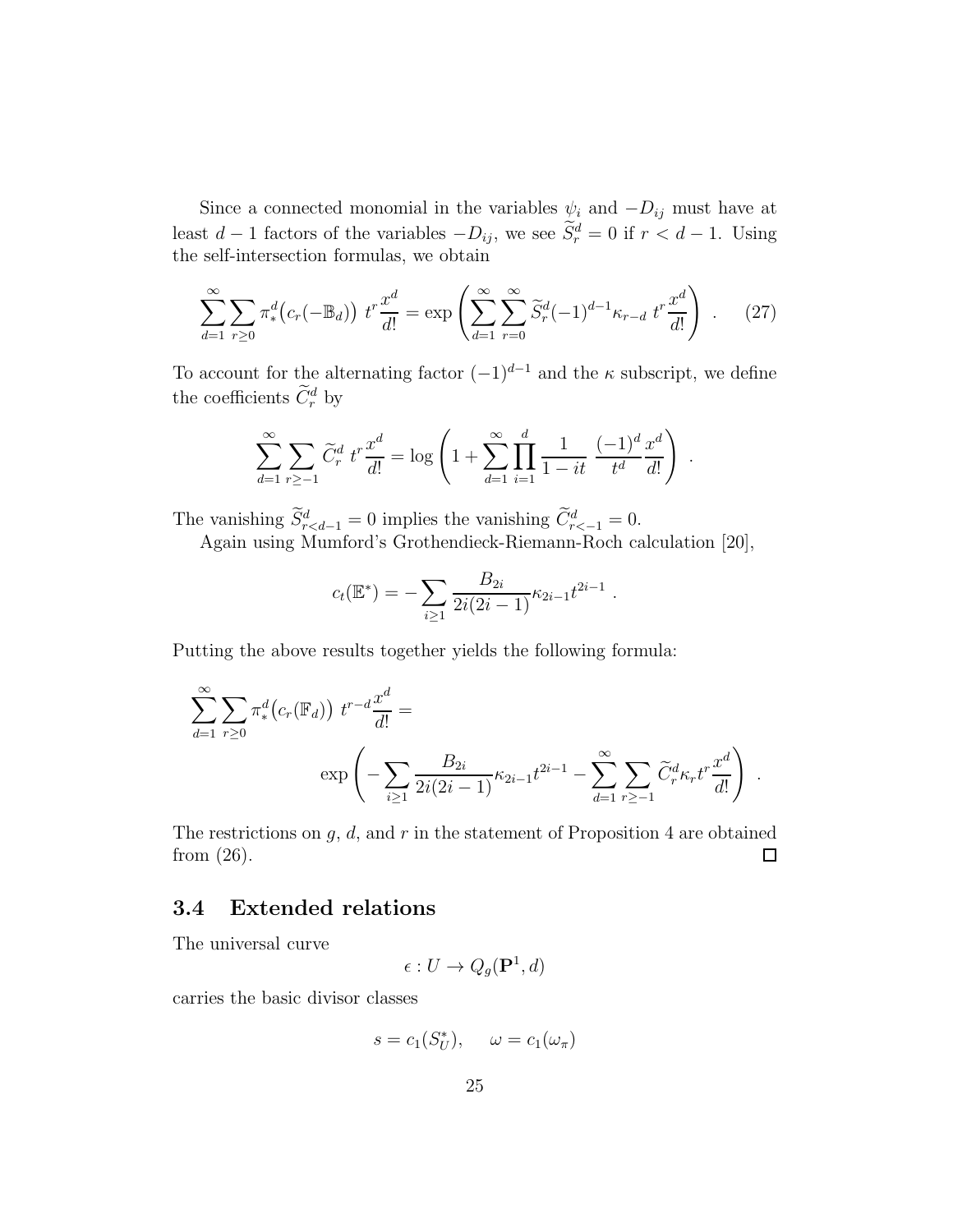obtained from the universal subsheaf  $S_U$  of the moduli of stable quotients and the  $\epsilon$ -relative dualizing sheaf. Following [19, Proposition 5], we can obtain a much larger set of relations in the tautological ring of  $\mathcal{M}_g$  by including factors of  $\epsilon_*(s^{a_i}\omega^{b_i})$  in the integrand:

$$
\nu_*\left(\prod_{i=1}^n \epsilon_*(s^{a_i} \omega^{b_i}) \cdot 0^c \cap [Q_g(\mathbf{P}^1, d)]^{vir}\right) = 0 \text{ in } A^*(\mathcal{M}_g, \mathbb{Q})
$$

when  $c > 0$ . We will study the associated relations where the  $a_i$  are always 1. The  $b_i$  then form the parts of a partition  $\sigma$ .

To state the relations we obtain, we start by extending the function  $\tilde{\gamma}$  of Section 3.1,

$$
\gamma^{\mathsf{SQ}} = \sum_{i \geq 1} \frac{B_{2i}}{2i(2i-1)} \kappa_{2i-1} t^{2i-1} + \sum_{\sigma} \sum_{d=1}^{\infty} \sum_{r=-1}^{\infty} \widetilde{C}_{r}^{d} \kappa_{r+|\sigma|} t^{r} \frac{x^{d}}{d!} \frac{d^{\ell(\sigma)} t^{|\sigma|} \mathbf{p}^{\sigma}}{|\mathrm{Aut}(\sigma)|}.
$$

Let  $\overline{\gamma}^{\text{sq}}$  be defined by a similar formula,

$$
\overline{\gamma}^{\mathsf{SQ}} = \sum_{i \geq 1} \frac{B_{2i}}{2i(2i-1)} \kappa_{2i-1}(-t)^{2i-1} + \sum_{\sigma} \sum_{d=1}^{\infty} \sum_{r=-1}^{\infty} \widetilde{C}_{r}^{d} \kappa_{r+|\sigma|} (-t)^{r} \frac{x^{d}}{d!} \frac{d^{\ell(\sigma)} t^{|\sigma|} \mathbf{p}^{\sigma}}{|\mathrm{Aut}(\sigma)|}.
$$

The sign of t in  $t^{|\sigma|}$  does not change in  $\overline{\gamma}^{s_{\mathcal{Q}}}$ . The  $\kappa_{-1}$  terms which appear will later be set to 0.

The full system of relations are obtained from the coefficients of the functions  $\infty$ 

$$
\exp(-\gamma^{\text{sq}}), \quad \exp(-\sum_{r=0} \kappa_r t^r p_{r+1}) \cdot \exp(-\overline{\gamma}^{\text{sq}})
$$

**Theorem 5.** In  $R^r(\mathcal{M}_g)$ , the relation

$$
\left[\exp(-\gamma^{\text{SQ}})\right]_{t^r x^d \mathbf{p}^\sigma} = (-1)^g \left[\exp(-\sum_{r=0}^\infty \kappa_r t^r p_{r+1}) \cdot \exp(-\overline{\gamma}^{\text{SQ}})\right]_{t^r x^d \mathbf{p}^\sigma}
$$

*holds when*  $g - 2d - 1 + |\sigma| < r$ *.*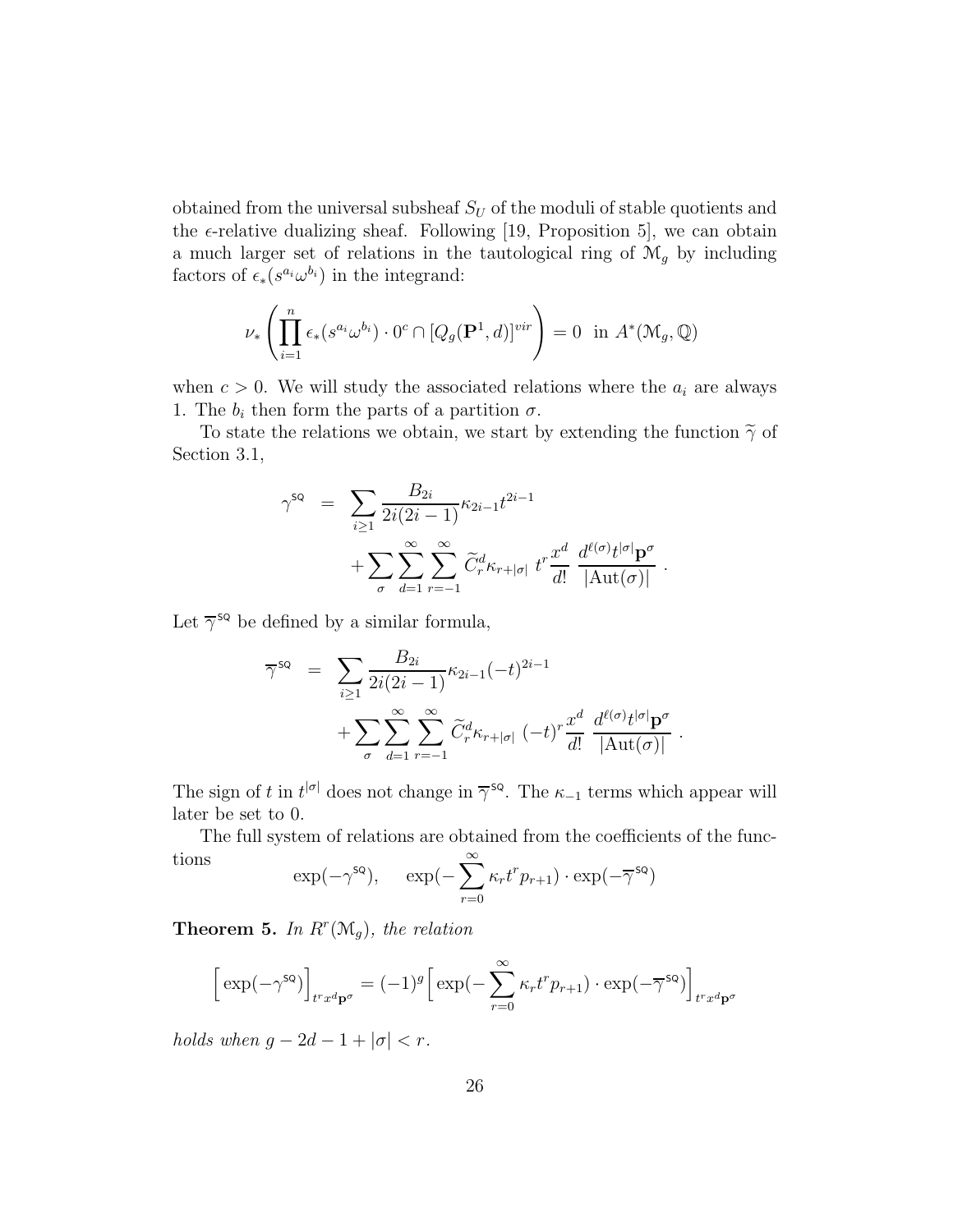Again, we see the genus shifting mod 2 property. If the relation holds in genus g, then the *same* relation holds in genera  $h = g - 2\delta$  for all natural numbers  $\delta \in \mathbb{N}$ .

In case  $\sigma = \emptyset$ , Theorem 5 specializes to the relation

$$
\begin{aligned} \left[ \exp(-\widetilde{\gamma}(t,x)) \right]_{t^r x^d} &= (-1)^g \left[ \exp(-\widetilde{\gamma}(-t,x)) \right]_{t^r x^d} \\ &= (-1)^{g+r} \left[ \exp(-\widetilde{\gamma}(t,x)) \right]_{t^r x^d}, \end{aligned}
$$

nontrivial only if  $g \equiv r + 1 \mod 2$ . If the mod 2 condition holds, then we obtain the relations of Proposition 4.

Consider the case  $\sigma = (1)$ . The left side of the relation is then

$$
\[\exp(-\widetilde{\gamma}(t,x))\cdot \left(-\sum_{d=1}^{\infty}\sum_{s=-1}^{\infty}\widetilde{C}_{s}^{d}\ \kappa_{s+1}t^{s+1}\frac{dx^{d}}{d!}\right)\Big]_{t^{r}x^{d}}.
$$

The right side is

$$
(-1)^{g} \Big[ \exp(-\widetilde{\gamma}(-t,x)) \cdot \left( -\kappa_0 t^0 + \sum_{d=1}^{\infty} \sum_{s=-1}^{\infty} \widetilde{C}_s^d \ \kappa_{s+1}(-t)^{s+1} \frac{dx^d}{d!} \right) \Big]_{t^r x^d} \ .
$$

If  $g \equiv r + 1 \mod 2$ , then the large terms cancel and we obtain

$$
-\kappa_0 \cdot \left[ \exp(-\widetilde{\gamma}(t,x)) \right]_{t^r x^d} = 0.
$$

Since  $\kappa_0 = 2g - 2$  and

$$
(g - 2d - 1 + 1 < r) \quad \Longrightarrow \quad (g - 2d - 1 < r),
$$

we recover most (but not all) of the  $\sigma = \emptyset$  equations.

If  $g \equiv r \mod 2$ , then the resulting equation is

$$
\left[\exp(-\widetilde{\gamma}(t,x))\cdot \left(\kappa_0 - 2\sum_{d=1}^{\infty}\sum_{s=-1}^{\infty}\widetilde{C}_s^d \ \kappa_{s+1}t^{s+1}\frac{dx^d}{d!}\right)\right]_{t^r x^d} = 0
$$

when  $g - 2d < r$ .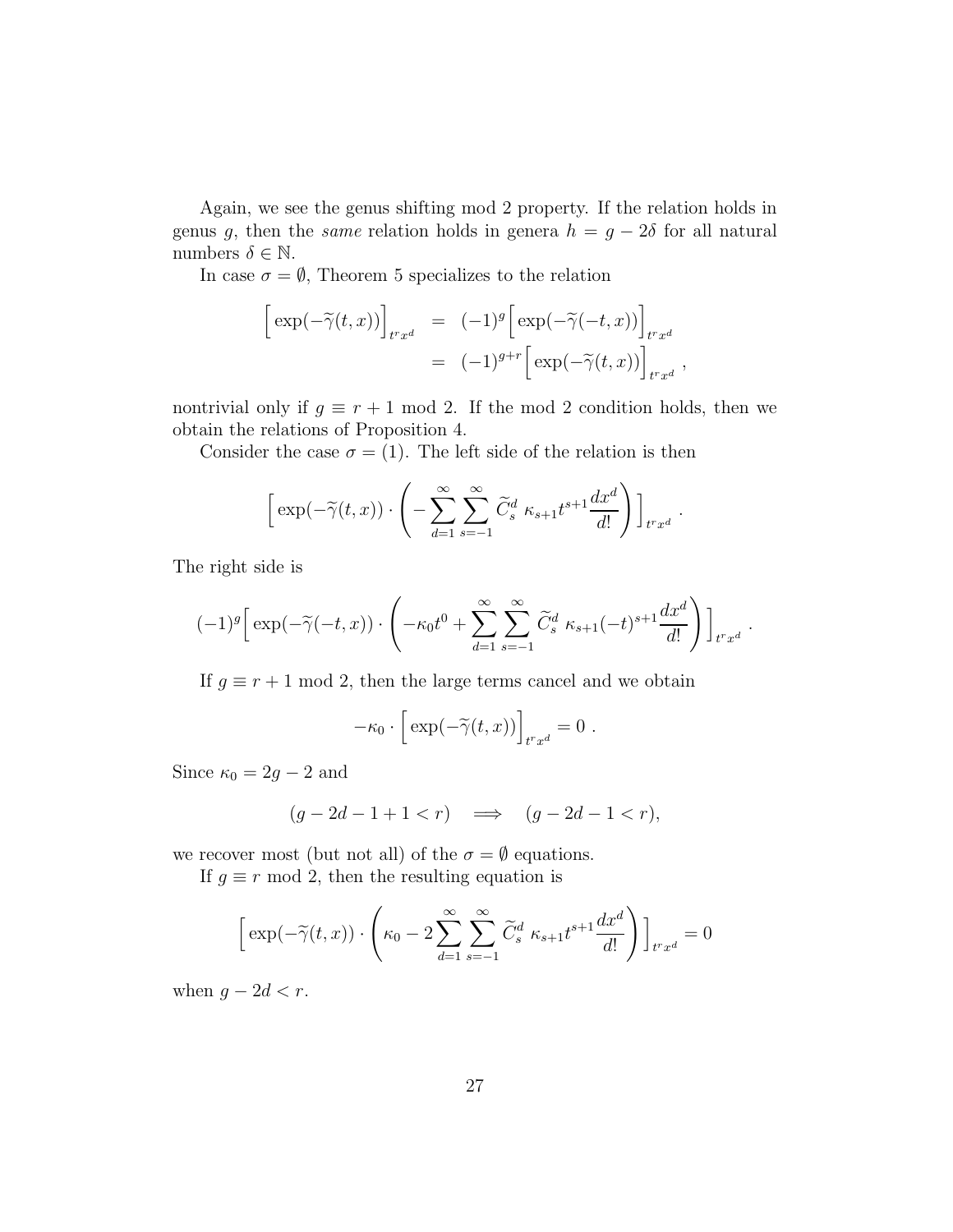### 3.5 Proof of Theorem 5

#### 3.5.1 Partitions, differential operators, and logs.

We will write partitions  $\sigma$  as  $(1^{n_1}2^{n_2}3^{n_3}\ldots)$  with

$$
\ell(\sigma) = \sum_i n_i
$$
 and  $|\sigma| = \sum_i i n_i$ .

The empty partition  $\emptyset$  corresponding to  $(1^02^03^0 \dots)$  is permitted. In all cases, we have

$$
|\mathrm{Aut}(\sigma)|=n_1!n_2!n_3!\cdots.
$$

In the infinite set of variables  $\{p_1, p_2, p_3, \ldots\}$ , let

$$
\Phi^{\mathbf{p}}(t,x) = \sum_{\sigma} \sum_{d=0}^{\infty} \prod_{i=1}^{d} \frac{1}{1-it} \frac{(-1)^{d}}{d!} \frac{x^{d}}{t^{d}} \frac{d^{\ell(\sigma)}t^{|\sigma|} \mathbf{p}^{\sigma}}{|\mathrm{Aut}(\sigma)|},
$$

where the first sum is over all partitions  $\sigma$ . The summand corresponding to the empty partition equals  $\Phi(t, x)$  defined in (20).

The function  $\Phi$ <sup>p</sup> is easily obtained from  $\Phi$ ,

$$
\Phi^{\mathbf{p}}(t,x) = \exp\left(\sum_{i=1}^{\infty} p_i t^i x \frac{d}{dx}\right) \Phi(t,x).
$$

Let D denote the differential operator

$$
D = \sum_{i=1}^{\infty} p_i t^i x \frac{d}{dx} .
$$

Expanding the exponential of  $D$ , we obtain

$$
\Phi^{\mathbf{p}} = \Phi + D\Phi + \frac{1}{2}D^2\Phi + \frac{1}{6}D^3\Phi + \dots
$$
\n
$$
= \Phi \left( 1 + \frac{D\Phi}{\Phi} + \frac{1}{2} \frac{D^2\Phi}{\Phi} + \frac{1}{6} \frac{D^3\Phi}{\Phi} + \dots \right) .
$$
\n(28)

Let  $\gamma^* = \log(\Phi)$  be the logarithm,

$$
D\gamma^* = \frac{D\Phi}{\Phi}.
$$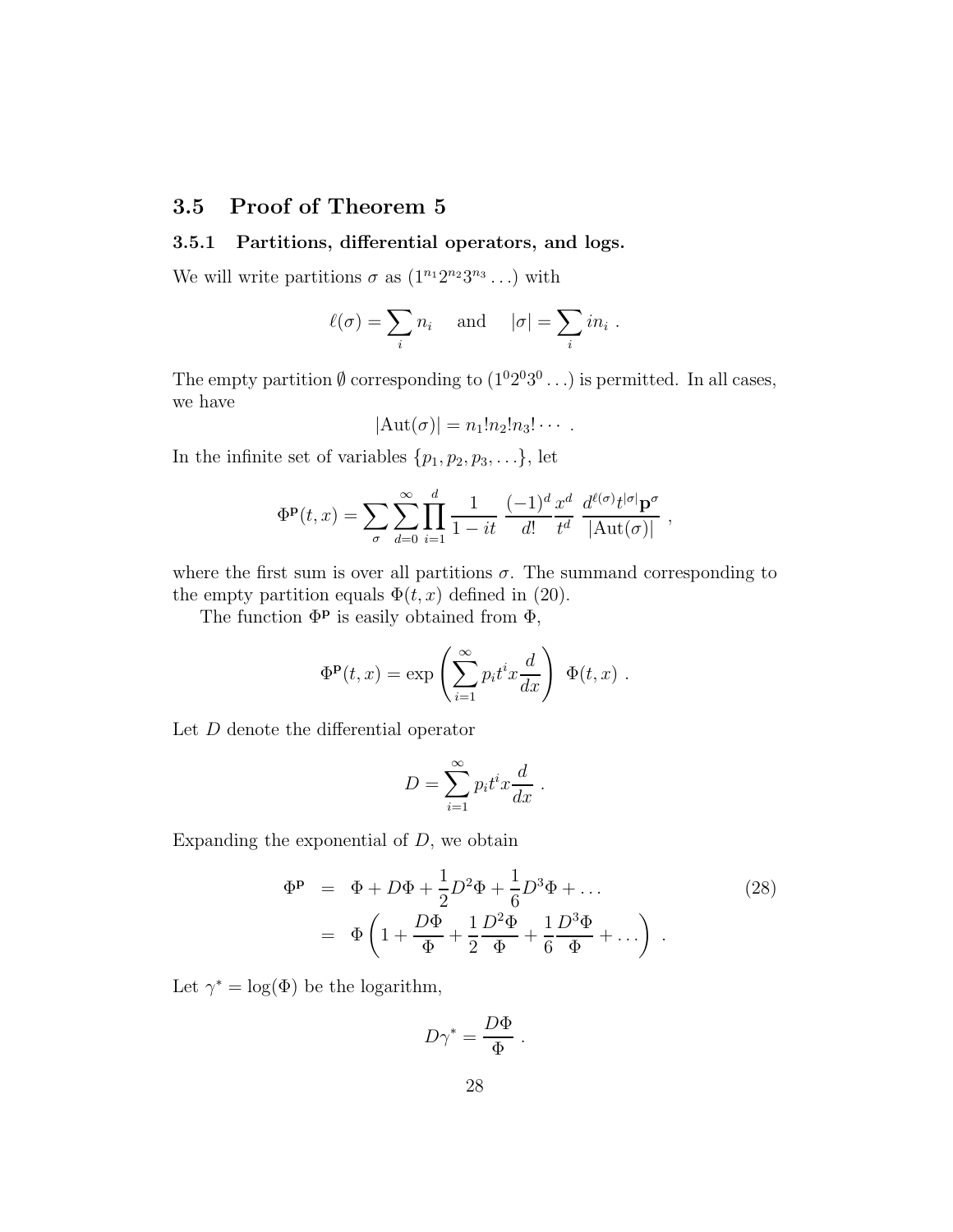After applying the logarithm to (28), we see

$$
\log(\Phi^{\mathbf{p}}) = \gamma^* + \log\left(1 + D\gamma^* + \frac{1}{2}(D^2\gamma^* + (D\gamma^*)^2) + \dots\right)
$$
  
=  $\gamma^* + D\gamma^* + \frac{1}{2}D^2\gamma^* + \dots$ 

where the dots stand for a universal expression in the  $D^k \gamma^*$ . In fact, a remarkable simplification occurs,

$$
\log(\Phi^{\mathbf{p}}) = \exp\left(\sum_{i=1}^{\infty} p_i t^i x \frac{d}{dx}\right) \gamma^*.
$$

The result follows from a general identity.

Proposition 7. *If* f *is a function of* x*, then*

$$
\log\left(\exp\left(\lambda x \frac{d}{dx}\right) f\right) = \exp\left(\lambda x \frac{d}{dx}\right) \log(f).
$$

*Proof.* A simple computation for monomials in x shows

$$
\exp\left(\lambda x \frac{d}{dx}\right) x^k = (e^{\lambda} x)^k.
$$

Hence, since the differential operator is additive,

$$
\exp\left(\lambda x \frac{d}{dx}\right) f(x) = f(e^{\lambda} x) .
$$

The Proposition follows immediately.

We apply Proposition 7 to  $log(\Phi^{\mathbf{p}})$ . The coefficients of the logarithm may be written as

$$
\log(\Phi^{\mathbf{p}}) = \sum_{\sigma} \sum_{d=1}^{\infty} \sum_{r=-1}^{\infty} \widetilde{C}_{r}^{d}(\sigma) t^{r} \frac{x^{d}}{d!} \mathbf{p}^{\sigma}
$$
  
\n
$$
= \sum_{d=1}^{\infty} \sum_{r=-1}^{\infty} \widetilde{C}_{r}^{d} t^{r} \frac{x^{d}}{d!} \exp\left(\sum_{i=1}^{\infty} dp_{i} t^{i}\right)
$$
  
\n
$$
= \sum_{\sigma} \sum_{d=1}^{\infty} \sum_{r=-1}^{\infty} \widetilde{C}_{r}^{d} t^{r} \frac{x^{d}}{d!} \frac{d^{\ell(\sigma)} t^{|\sigma|} \mathbf{p}^{\sigma}}{|\mathrm{Aut}(\sigma)|}.
$$

We have expressed the coefficients  $\tilde{C}_r^d(\sigma)$  of log( $\Phi$ **P**) solely in terms of the coefficients  $C_r^d$  of  $log(\Phi)$ .

 $\Box$ 

.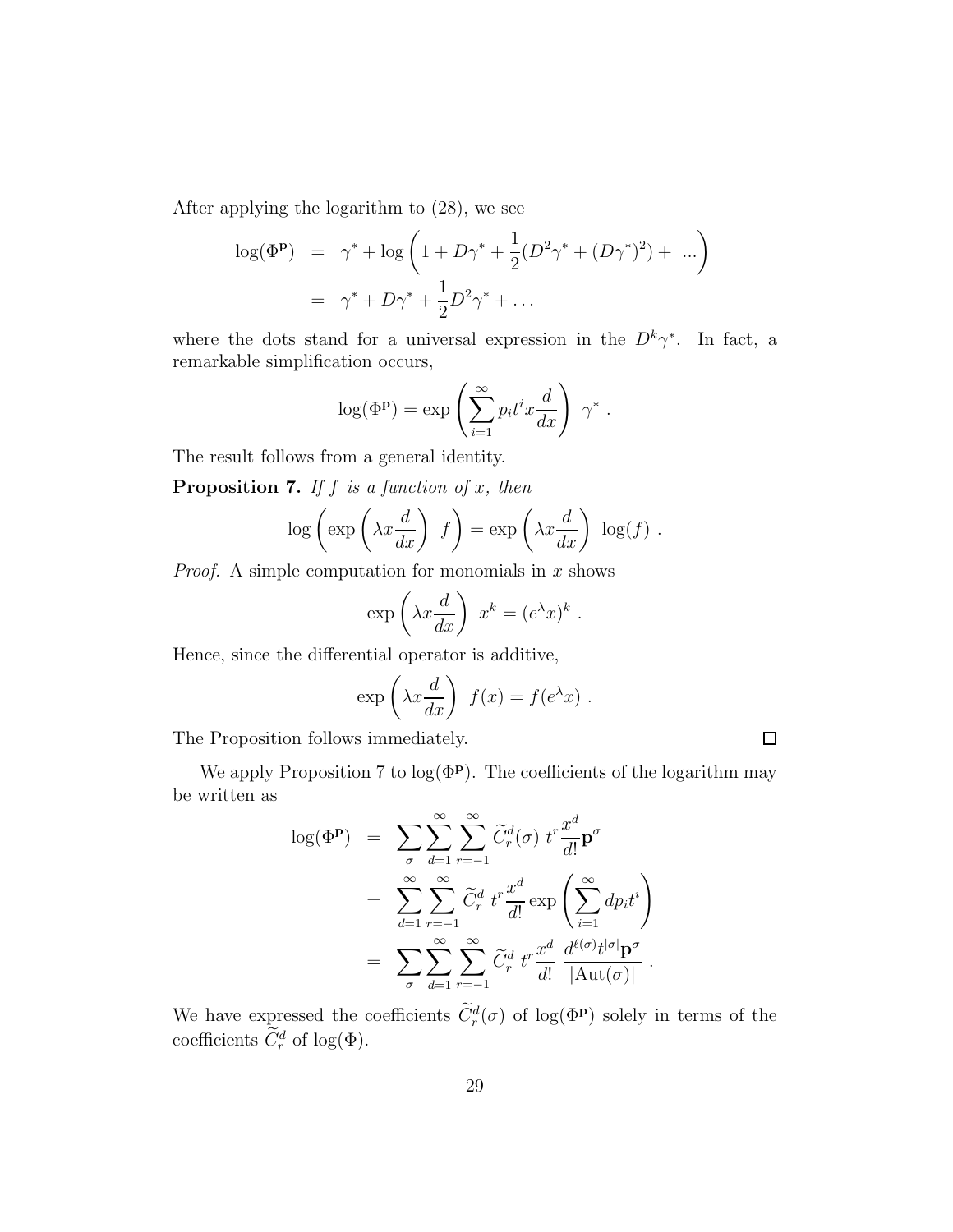#### 3.5.2 Cutting classes

Let  $\theta_i \in A^1(U, \mathbb{Q})$  be the class of the *i*<sup>th</sup> section of the universal curve

$$
\epsilon: U \to \mathfrak{C}_g^d \tag{29}
$$

The class  $s = c_1(S_U^*)$  on the universal curve over  $Q_g(\mathbf{P}^1, d)$  restricted to the  $\mathbb{C}^*$ -fixed locus  $\mathcal{C}_g^d/\mathcal{S}_d$  and pulled-back to (29) yields

$$
s = \theta_1 + \ldots + \theta_d \ \in A^1(U, \mathbb{Q}).
$$

We calculate

$$
\epsilon_*(s\ \omega^b) = \psi_1^b + \ldots + \psi_d^b \ \in A^b(\mathfrak{C}_g^d, \mathbb{Q}) \ . \tag{30}
$$

#### 3.5.3 Wick form

We repeat the Wick analysis of Section 3.3 for the vanishings

$$
\nu_*\left(\prod_{i=1}^{\ell} \epsilon_*(s\omega^{b_i}) \cdot 0^c \cap [Q_g(\mathbf{P}^1, d)]^{vir}\right) = 0 \text{ in } A^*(\mathcal{M}_g, \mathbb{Q})
$$

when  $c > 0$ . We start by writing a formula for

$$
\sum_{d=1}^{\infty} \sum_{r\geq 0} \pi_{*}^{d} \left( \exp\left(\sum_{i=1}^{\infty} p_{i} t^{i} \epsilon_{*} (\mathbf{s} \omega^{i})\right) \cdot c_{r}(\mathbb{F}_{d}) t^{r} \right) \frac{1}{t^{d}} \frac{x^{d}}{d!}.
$$

Applying the Wick formula to equation (30) for the cutting classes, we see

$$
\sum_{d=1}^{\infty} \sum_{r\geq 0} \pi_*^d \left( \exp\left( \sum_{i=1}^{\infty} p_i t^i \epsilon_*(s\omega^i) \right) \cdot c_r(\mathbb{F}_d) t^r \right) \frac{1}{t^d} \frac{x^d}{d!} = \exp(-\widetilde{\gamma}^{s\mathsf{Q}}) \tag{31}
$$

where  $\tilde{\gamma}^{\text{sq}}$  is defined by

$$
\widetilde{\gamma}^{\mathsf{sq}} = \sum_{i\geq 1} \frac{B_{2i}}{2i(2i-1)} \kappa_{2i-1} t^{2i-1} + \sum_{\sigma} \sum_{d=1}^{\infty} \sum_{r=-1}^{\infty} \widetilde{C}^d_r(\sigma) \kappa_r \ t^r \frac{x^d}{d!} \ \mathbf{p}^{\sigma}.
$$

We follow here the notation of Section 3.5.1,

$$
\Phi^{\mathbf{p}}(t,x) = \sum_{\sigma} \sum_{d=0}^{\infty} \prod_{i=1}^{d} \frac{1}{1-it} \frac{(-1)^{d}}{d!} \frac{x^{d}}{t^{d}} \frac{d^{\ell(\sigma)}t^{|\sigma|} \mathbf{p}^{\sigma}}{|\mathrm{Aut}(\sigma)|},
$$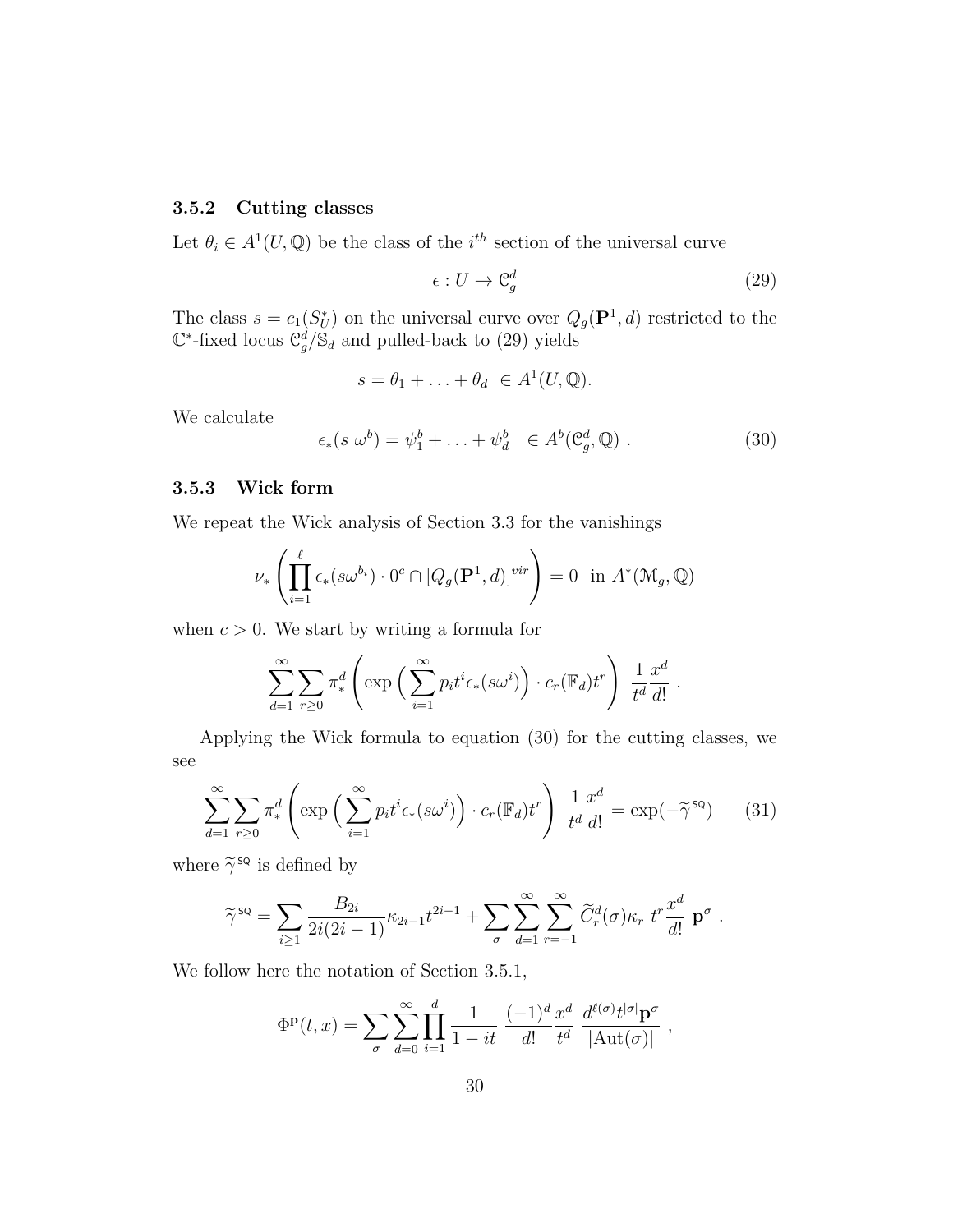$$
\log(\Phi^{\mathbf{p}}) = \sum_{\sigma} \sum_{d=1}^{\infty} \sum_{r=-1}^{\infty} \widetilde{C}_{r}^{d}(\sigma) t^{r} \frac{x^{d}}{d!} \mathbf{p}^{\sigma}.
$$

In the Wick analysis, the class  $\epsilon_*(s\omega^b)$  simply acts as  $dt^b$ .

Using the expression for the coefficents  $C_r^d(\sigma)$  in terms of  $C_r^d$  derived in Section 3.5.1, we obtain the following result from (31).

Proposition 8. *We have*

$$
\sum_{d=1}^{\infty} \sum_{r\geq 0} \pi_*^d \left( \exp\left( \sum_{i=1}^{\infty} p_i t^i \epsilon_*(s\omega^i) \right) \cdot c_r(\mathbb{F}_d) t^r \right) \frac{1}{t^d} \frac{x^d}{d!} = \exp(-\gamma^{\mathsf{SQ}}).
$$

#### 3.5.4 Geometric construction

We apply  $\mathbb{C}^*$ -localization on  $Q_g(\mathbf{P}^1, d)$  to the geometric vanishing

$$
\nu_* \left( \prod_{i=1}^{\ell} \epsilon_* (s \omega^{b_i}) \cdot 0^c \cap [Q_g(\mathbf{P}^1, d)]^{vir} \right) = 0 \text{ in } A^*(\mathcal{M}_g, \mathbb{Q}) \tag{32}
$$

when  $c > 0$ . The result is the relation

$$
\pi_* \Big( \prod_{i=1}^{\ell} \epsilon_* (s \omega^{b_i}) \cdot c_{g-d-1+c}(\mathbb{F}_d) +
$$
  

$$
(-1)^{g-d-1} \Big[ \prod_{i=1}^{\ell} \epsilon_* \left( (s-1) \omega^{b_i} \right) \cdot c_- (\mathbb{F}_d) \Big]^{g-d-1+\sum_i b_i+c} \Big) = 0 \quad (33)
$$

in  $R^*(\mathcal{M}_g)$ . After applying the Wick formula of Proposition 8, we immediately obtain Theorem 5.

The first summand in (33) yields the left side

$$
\Big[\exp(-\gamma^{\rm SQ})\Big]_{t^r x^d {\bf p}^\sigma}
$$

of the relation of Theorem 5. The second summand produces the right side

$$
(-1)^{g} \left[ \exp\left(-\sum_{r=0}^{\infty} \kappa_r t^r p_{r+1}\right) \cdot \exp\left(-\hat{\gamma}^{\text{sq}}\right) \right]_{t^r x^d \mathbf{p}^{\sigma}} . \tag{34}
$$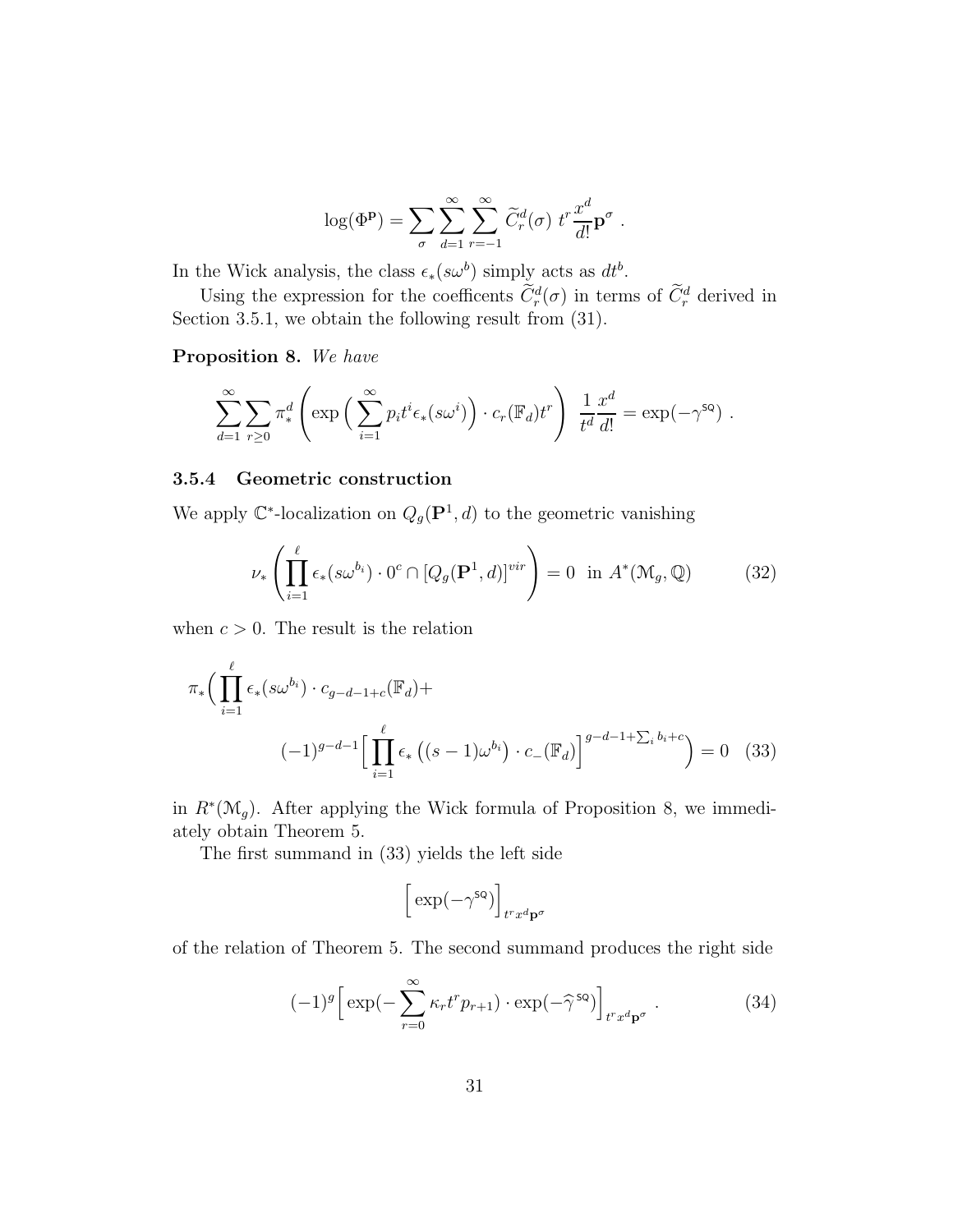Recall the localization of the virtual class over  $\infty \in \mathbf{P}^1$  is

$$
\frac{(-1)^{g-d-1}}{d!} \pi^d_* \left[ c_-(\mathbb{F}_d) \right]^{g-d-1+c}
$$

Of the sign prefactor  $(-1)^{g-d-1}$ ,

- $(-1)^{-1}$  is used to move the term to the right side,
- $(-1)^{-d}$  is absorbed in the  $(-t)$  of the definition of  $\hat{\gamma}^{\text{sq}}$ ,
- $(-1)^g$  remains in  $(34)$ .

The  $-1$  of  $s-1$  produces the the factor  $\exp(-\sum_{r=0}^{\infty} \kappa_r t^r p_{r+1}).$ 

Finally, a simple dimension calculation (remembering  $c > 0$ ) implies the validity of the relation when  $g - 2d - 1 + |\sigma| < r$ .  $\Box$ 

# 4 Analysis of the relations

### 4.1 Expanded form

Let  $\sigma = (1^{a_1} 2^{a_2} 3^{a_3} ...)$  be a partition of length  $\ell(\sigma)$  and size  $|\sigma|$ . We can directly write the corresponding tautological relation in  $R^r(\mathcal{M}_g)$  obtained from Theorem 5.

A *subpartition*  $\sigma' \subset \sigma$  is obtained by selecting a nontrivial subset of the parts of  $\sigma$ . A *division* of  $\sigma$  is a disjoint union

$$
\sigma = \sigma^{(1)} \cup \sigma^{(2)} \cup \sigma^{(3)} \dots \tag{35}
$$

.

of subpartitions which exhausts  $\sigma$ . The subpartitions in (35) are unordered. Let  $\mathcal{S}(\sigma)$  be the set of divisions of  $\sigma$ . For example,

$$
8(1121) = { (1121), (11) \cup (21) },\n8(13) = { (13), (12) \cup (11) }.
$$

We will use the notation  $\sigma^{\bullet}$  to denote a division of  $\sigma$  with subpartitions  $\sigma^{(i)}$ . Let

$$
m(\sigma^{\bullet}) = \frac{1}{|\text{Aut}(\sigma^{\bullet})|} \frac{|\text{Aut}(\sigma)|}{\prod_{i=1}^{\ell(\sigma^{\bullet})} |\text{Aut}(\sigma^{(i)})|}.
$$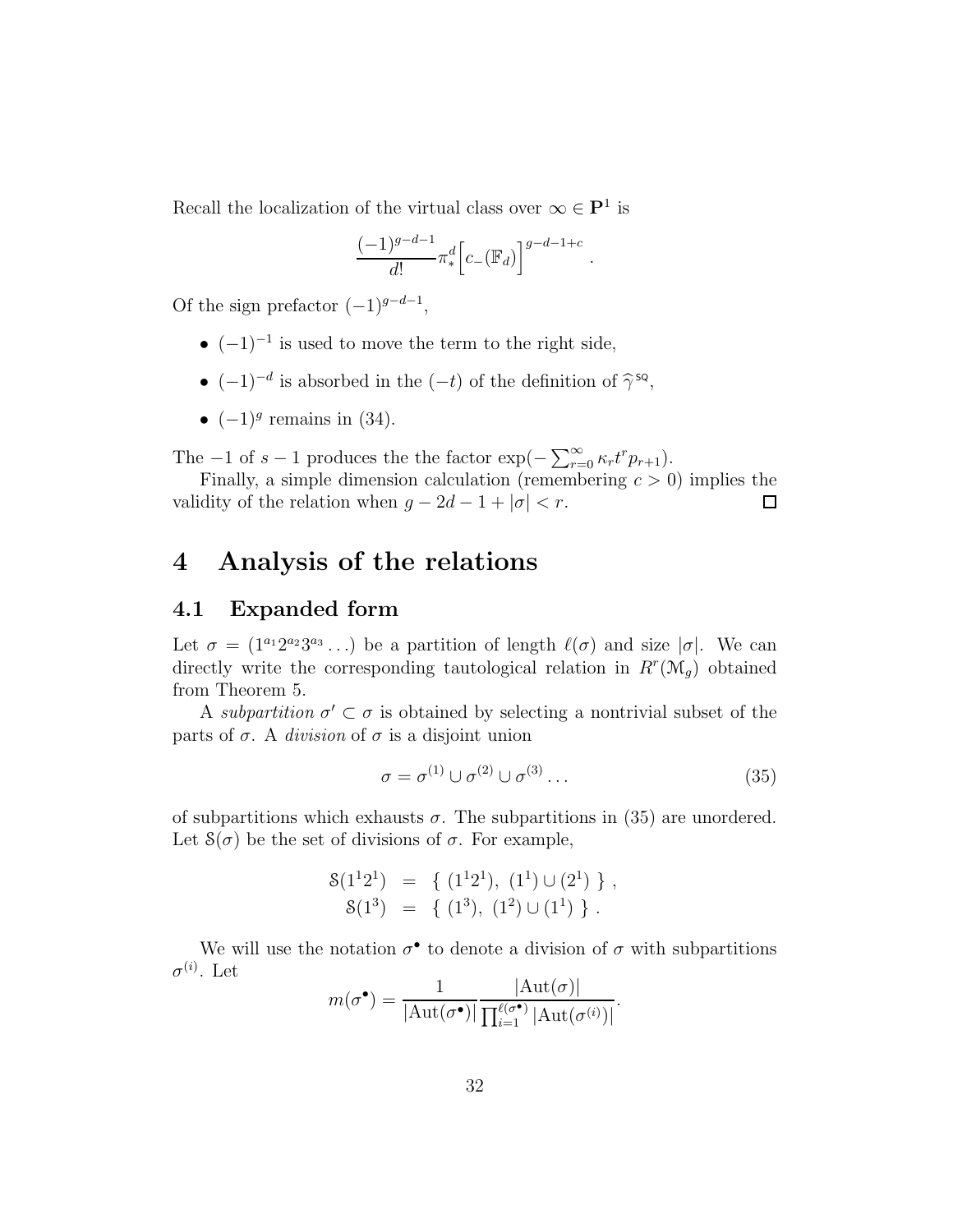Here,  $Aut(\sigma^{\bullet})$  is the group permuting equal subpartitions. The factor  $m(\sigma^{\bullet})$ may be interpreted as counting the number of different ways the disjoint union can be made.

To write explicitly the  $p^{\sigma}$  coefficient of exp( $\gamma^{sq}$ ), we introduce the functions

$$
F_{n,m}(t,x) = -\sum_{d=1}^{\infty} \sum_{s=-1}^{\infty} \widetilde{C}_s^d \kappa_{s+m} t^{s+m} \frac{d^n x^d}{d!}
$$

for  $n, m \geq 1$ . Then,

$$
|\text{Aut}(\sigma)| \cdot \left[ \exp(-\gamma^{\text{SQ}}) \right]_{t^r x^d \mathbf{p}^{\sigma}} =
$$

$$
\left[ \exp(-\widetilde{\gamma}(t,x)) \cdot \left( \sum_{\sigma^{\bullet} \in \mathcal{S}(\sigma)} m(\sigma^{\bullet}) \prod_{i=1}^{\ell(\sigma^{\bullet})} F_{\ell(\sigma^{(i)}), |\sigma^{(i)}|} \right) \right]_{t^r x^d}.
$$

Let  $\sigma^{*,\bullet}$  be a division of  $\sigma$  with a marked subpartition,

$$
\sigma = \sigma^* \cup \sigma^{(1)} \cup \sigma^{(2)} \cup \sigma^{(3)} \dots,
$$
\n(36)

labelled by the superscript ∗. The marked subpartition is permitted to be empty. Let  $\mathcal{S}^*(\sigma)$  denote the set of marked divisions of  $\sigma$ . Let

$$
m(\sigma^{*,\bullet}) = \frac{1}{|\text{Aut}(\sigma^{\bullet})|} \frac{|\text{Aut}(\sigma)|}{|\text{Aut}(\sigma^*)| \prod_{i=1}^{\ell(\sigma^{*,\bullet})} |\text{Aut}(\sigma^{(i)})|}.
$$

The length  $\ell(\sigma^{*,\bullet})$  is the number of unmarked subpartitions.

Then,  $|\text{Aut}(\sigma)|$  times the right side of Theorem 5 may be written as

$$
(-1)^{g+|\sigma|}|\text{Aut}(\sigma)| \cdot \left[\exp(-\widetilde{\gamma}(-t,x))\cdot \left(\sum_{\sigma^*, \bullet \subset \mathcal{S}^*(\sigma)} m(\sigma^{*,\bullet}) \prod_{j=1}^{\ell(\sigma^*)} \kappa_{\sigma^*_j-1}(-t)^{\sigma^*_j-1} \prod_{i=1}^{\ell(\sigma^{*,\bullet})} F_{\ell(\sigma^{(i)}), |\sigma^{(i)}|}(-t,x)\right) \right]_{t^r x^d}
$$

To write Theorem 5 in the simplest form, the following definition using the Kronecker  $\delta$  is useful,

$$
m^{\pm}(\sigma^{*,\bullet}) = (1 \pm \delta_{0,|\sigma^*|}) \cdot m(\sigma^{*,\bullet}).
$$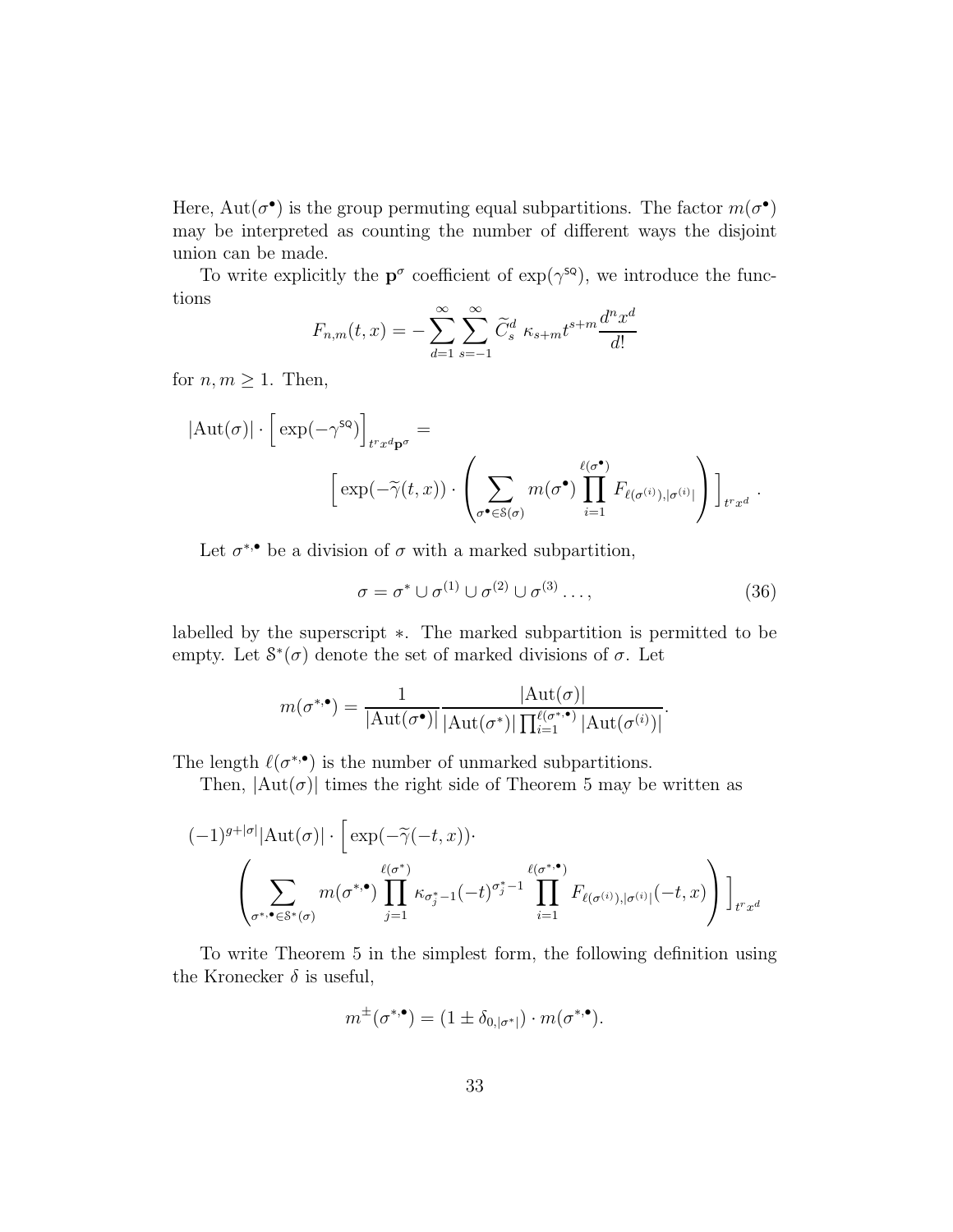There are two cases. If  $g \equiv r + |\sigma| \mod 2$ , then Theorem 3 is equivalent to the vanishing of

$$
|\mathrm{Aut}(\sigma)| \Big[ \exp(-\widetilde{\gamma}) \cdot \left( \sum_{\sigma^* \cdot \bullet \in \mathbb{S}^*(\sigma)} m^-(\sigma^{*, \bullet}) \prod_{j=1}^{\ell(\sigma^*)} \kappa_{\sigma^*_j - 1} t^{\sigma^*_j - 1} \prod_{i=1}^{\ell(\sigma^{*, \bullet})} F_{\ell(\sigma^{(i)}), |\sigma^{(i)}|} \right) \Big]_{t^r x^d}.
$$

If  $g \equiv r + |\sigma| + 1 \mod 2$ , then Theorem 5 is equivalent to the vanishing of

$$
|\mathrm{Aut}(\sigma)| \Big[ \exp(-\widetilde{\gamma}) \cdot \left( \sum_{\sigma^*, \bullet \in \mathcal{S}^*(\sigma)} m^+(\sigma^{*, \bullet}) \prod_{j=1}^{\ell(\sigma^*)} \kappa_{\sigma^*_j - 1} t^{\sigma^*_j - 1} \prod_{i=1}^{\ell(\sigma^{*, \bullet})} F_{\ell(\sigma^{(i)}), |\sigma^{(i)}|} \right) \Big]_{t^r x^d}.
$$

In either case, the relations are valid in the ring  $R^*(\mathcal{M}_g)$  only if the condition  $g - 2d - 1 + |\sigma| < r$  holds.

We denote the above relation corresponding to g, r, d, and  $\sigma$  (and depending upon the parity of  $g - r - |\sigma|$  by

$$
R(g, r, d, \sigma) = 0
$$

The  $|\text{Aut}(\sigma)|$  prefactor is included in  $R(q, r, d, \sigma)$ , but is only relevant when  $\sigma$  has repeated parts. In case of repeated parts, the automorphism scaled normalization is more convenient.

### 4.2 Further examples

If  $\sigma = (k)$  has a single part, then the two cases of Theorem 5 are the following. If  $q \equiv r + k \mod 2$ , we have

$$
\Big[\exp(-\widetilde{\gamma})\cdot\kappa_{k-1}t^{k-1}\Big]_{t^r x^d}=0
$$

which is a consequence of the  $\sigma = \emptyset$  case. If  $g \equiv r + k + 1 \mod 2$ , we have

$$
\left[\exp(-\widetilde{\gamma})\cdot\left(\kappa_{k-1}t^{k-1}+2F_{1,k}\right)\right]_{t^r x^d}=0
$$

If  $\sigma = (k_1 k_2)$  has two distinct parts, then the two cases of Theorem 5 are as follows. If  $g \equiv r + k_1 + k_2 \mod 2$ , we have

$$
\left[ \exp(-\widetilde{\gamma}) \cdot \left( \kappa_{k_1-1} \kappa_{k_2-1} t^{k_1+k_2-2} + \kappa_{k_1-1} t^{k_1-1} F_{1,k_2} + \kappa_{k_2-1} t^{k_2-1} F_{1,k_1} \right) \right]_{t^r x^d} = 0.
$$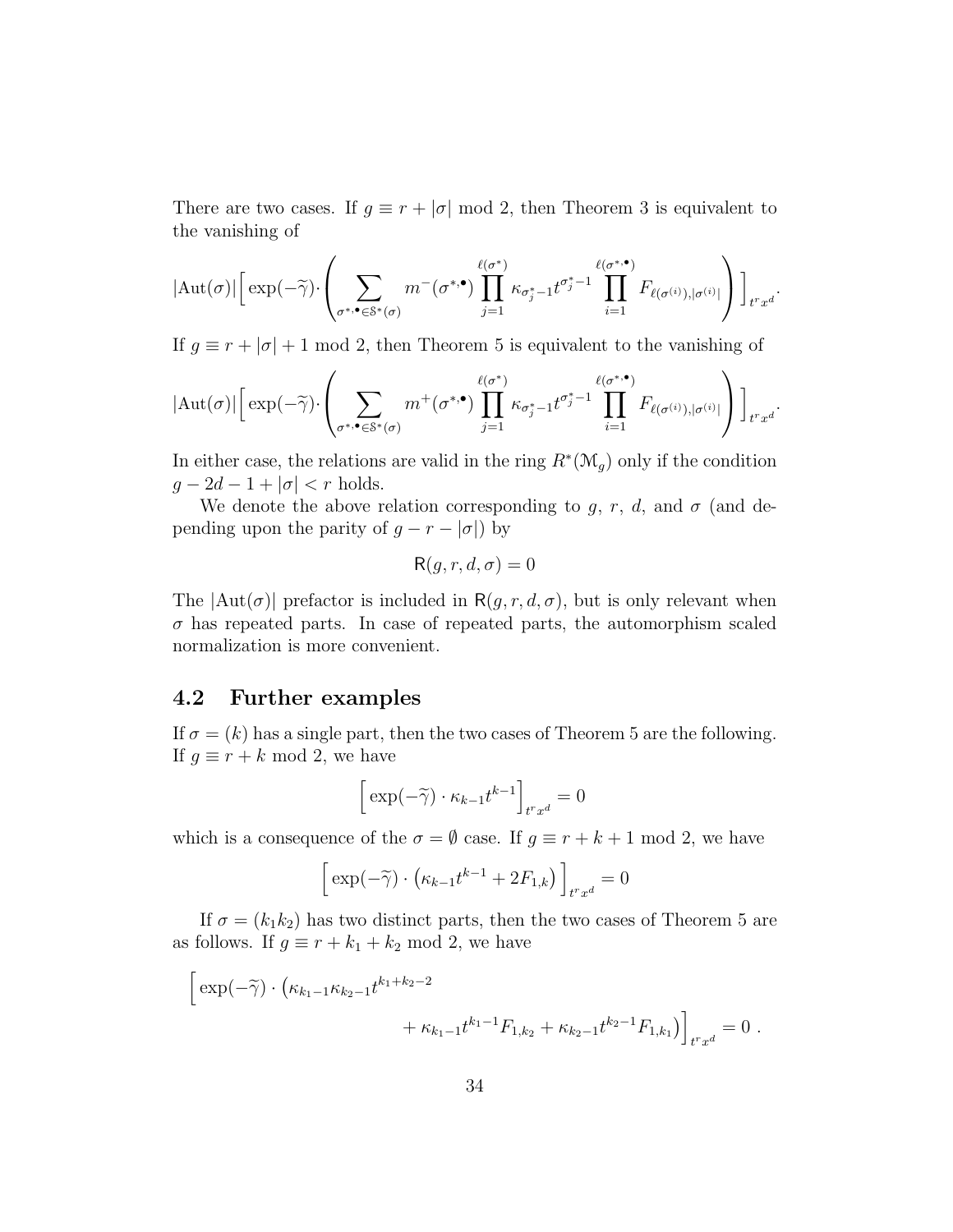If  $g \equiv r + k_1 + k_2 + 1 \mod 2$ , we have

$$
\[ \exp(-\widetilde{\gamma}) \cdot \left( \kappa_{k_1-1} \kappa_{k_2-1} t^{k_1+k_2-2} + \kappa_{k_1-1} t^{k_1-1} F_{1,k_2} + \kappa_{k_2-1} t^{k_2-1} F_{1,k_1} + 2 F_{2,k_1+k_2} + 2 F_{1,k_1} F_{1,k_2} \right) \]_{t^r x^d} = 0 \; .
$$

In fact, the  $g \equiv r + k_1 + k_2$  mod 2 equation above is not new. The genus g and codimension  $r_1 = r - k_2 + 1$  case of partition  $(k_1)$  yields

$$
\[ \exp(-\widetilde{\gamma}) \cdot (\kappa_{k_1-1} t^{k_1-1} + 2F_{1,k_1}) \]_{t^{r_1}x^d} = 0 \; .
$$

After multiplication with  $\kappa_{k_2-1} t^{k_2-1}$ , we obtain

$$
\[ \exp(-\widetilde{\gamma}) \cdot \left( \kappa_{k_1-1} \kappa_{k_2-1} t^{k_1+k_2-2} + 2 \kappa_{k_2-1} t^{k_2-1} F_{1,k_1} \right) \]_{t^r x^d} = 0 \; .
$$

Summed with the corresponding equation with  $k_1$  and  $k_2$  interchanged yields the above  $g \equiv r + k_1 + k_2 \mod 2$  case.

### 4.3 Expanded form revisited

Consider the partition  $\sigma = (k_1 k_2 \cdots k_\ell)$  with distinct parts. Relation  $R(g, r, d, \sigma)$ , in the  $g \equiv r + |\sigma| \mod 2$  case, is the vanishing of

$$
\left[\exp(-\widetilde{\gamma})\right]\cdot\left(\sum_{\sigma^*\cdot\bullet\in\mathcal{S}^*(\sigma)}(1-\delta_{0,|\sigma^*|})\prod_{j=1}^{\ell(\sigma^*)}\kappa_{\sigma^*_j-1}t^{\sigma^*_j-1}\prod_{i=1}^{\ell(\sigma^*\cdot\bullet)}F_{\ell(\sigma^{(i)}),|\sigma^{(i)}|}\right)\right]_{t^r x^d}
$$

since all the factors  $m(\sigma^{*,\bullet})$  are 1. In the  $g \equiv r + |\sigma| + 1 \mod 2$  case,  $R(q, r, d, \sigma)$  is the vanishing of

$$
\left[\exp(-\widetilde{\gamma})\right] \cdot \left(\sum_{\sigma^*\cdot\bullet\in\mathcal{S}^*(\sigma)}(1+\delta_{0,|\sigma^*|})\prod_{j=1}^{\ell(\sigma^*)}\kappa_{\sigma^*_j-1}t^{\sigma^*_j-1}\prod_{i=1}^{\ell(\sigma^*\cdot\bullet)}F_{\ell(\sigma^{(i)}),|\sigma^{(i)}|}\right)\right]_{t^r x^d}
$$

for the same reason.

If  $\sigma$  has repeated parts, the relation  $R(g, r, d, \sigma)$  is obtained by viewing the parts as distinct and specializing the indicies afterwards. For example, the two cases for  $\sigma = (k^2)$  are as follows. If  $g \equiv r + 2k \mod 2$ , we have

$$
\[ \exp(-\widetilde{\gamma}) \cdot (\kappa_{k-1} \kappa_{k-1} t^{2k-2} + 2 \kappa_{k-1} t^{k-1} F_{1,k}) \]_{t^r x^d} = 0 \; .
$$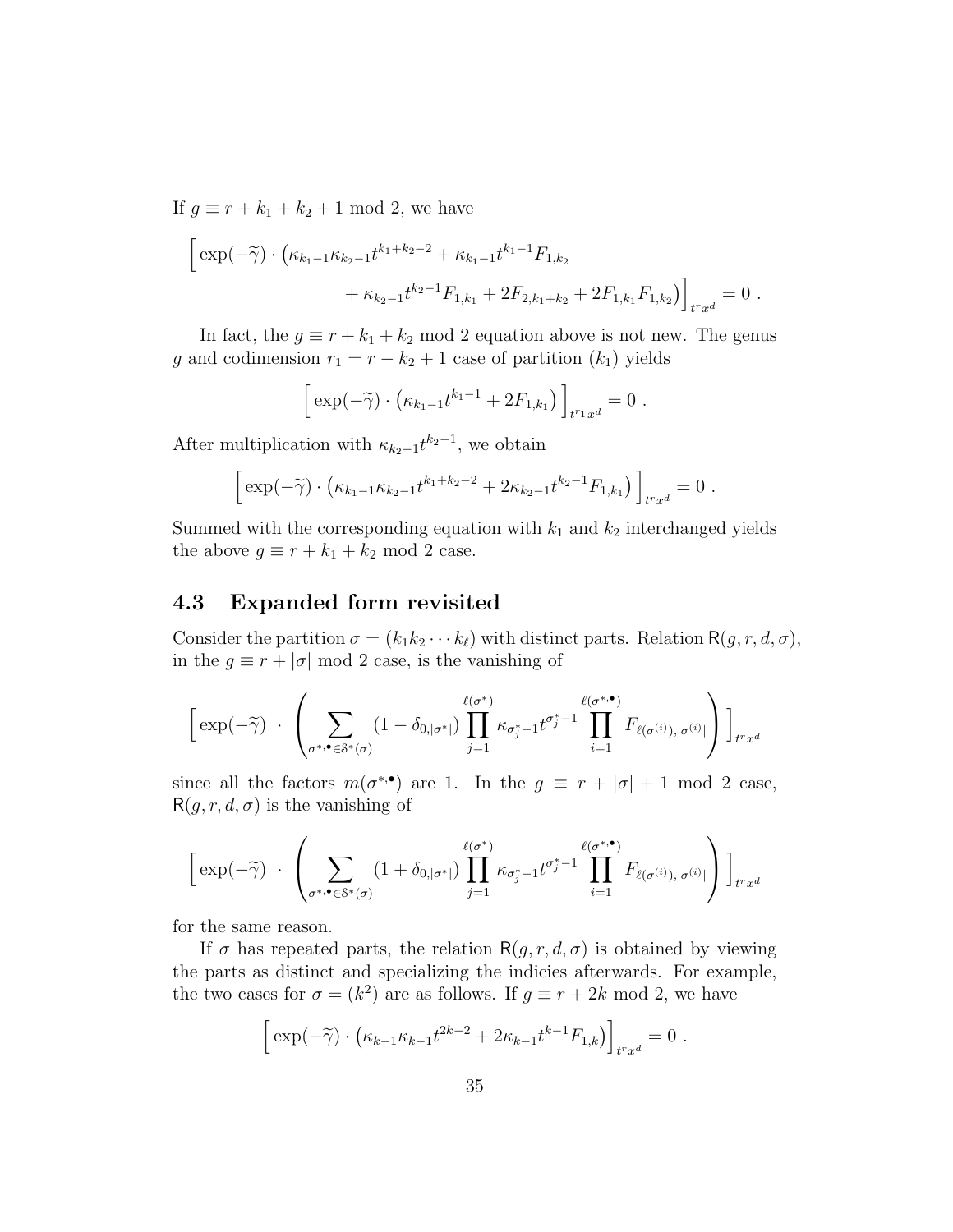If  $g \equiv r + 2k + 1 \mod 2$ , we have

$$
\Big[\exp(-\widetilde{\gamma})\cdot\left(\kappa_{k-1}\kappa_{k-1}t^{2k-2} + 2\kappa_{k-1}t^{k-1}F_{1,k}\right.\right.\\ \left.\left. + 2F_{2,2k} + 2F_{1,k}F_{1,k}\right)\right]_{t^r x^d} = 0\ .
$$

The factors occur via repetition of terms in the formulas for distinct parts.

**Proposition 9.** *The relation*  $R(g, r, d, \sigma)$  *in the*  $g \equiv r + |\sigma|$  *mod 2 case is a* consequence of the relations in  $R(g, r', d, \sigma')$  where  $g \equiv r' + |\sigma'| + 1 \mod 2$ and  $\sigma' \subset \sigma$  *is a strictly smaller partition.* 

*Proof.* The strategy follows the example of the phenonenon already discussed in Section 4.2.

If  $g \equiv r + |\sigma| \mod 2$ , then for every subpartition  $\tau \subset \sigma$  of odd length, we have

$$
g \equiv r - |\tau| + \ell(\tau) + |\sigma/\tau| + 1 \mod 2
$$

where  $\sigma/\tau$  is the complement of  $\tau$ . The relation

$$
\prod_i \kappa_{\tau_i - 1} \cdot {\sf R}(g, r - |\tau| + \ell(\tau), d, \sigma/\tau)
$$

is of codimension r.

Let  $g \equiv r + |\sigma| \mod 2$ , and let  $\sigma$  have distinct parts. The formula

$$
R(g, r, d, \sigma) = \sum_{\tau \subset \sigma} \left( \frac{2^{\ell(\tau)+2} - 2}{\ell(\tau) + 1} \right) B_{\ell(\tau)+1} \cdot \prod_{i} \kappa_{\tau_{i}-1} \cdot R(g, r - |\tau| + \ell(\tau), d, \sigma/\tau) \tag{37}
$$

follows easily by grouping like terms and the Bernoulli identity

$$
\sum_{k\geq 1} \binom{n}{2k-1} \left(\frac{2^{2k+1}-2}{2k}\right) B_{2k} = -\left(\frac{2^{n+2}-2}{n+1}\right) B_{n+1} \tag{38}
$$

for  $n > 0$ . The sum in (37) is over all subpartitions  $\tau \subset \sigma$  of odd length.

The proof of the Bernoulli identity (38) is straightforward. Let

$$
a_i = \left(\frac{2^{i+2} - 2}{i+1}\right) B_{i+1}, \quad A(x) = \sum_{i=0}^{\infty} a_i \frac{x^i}{i!}.
$$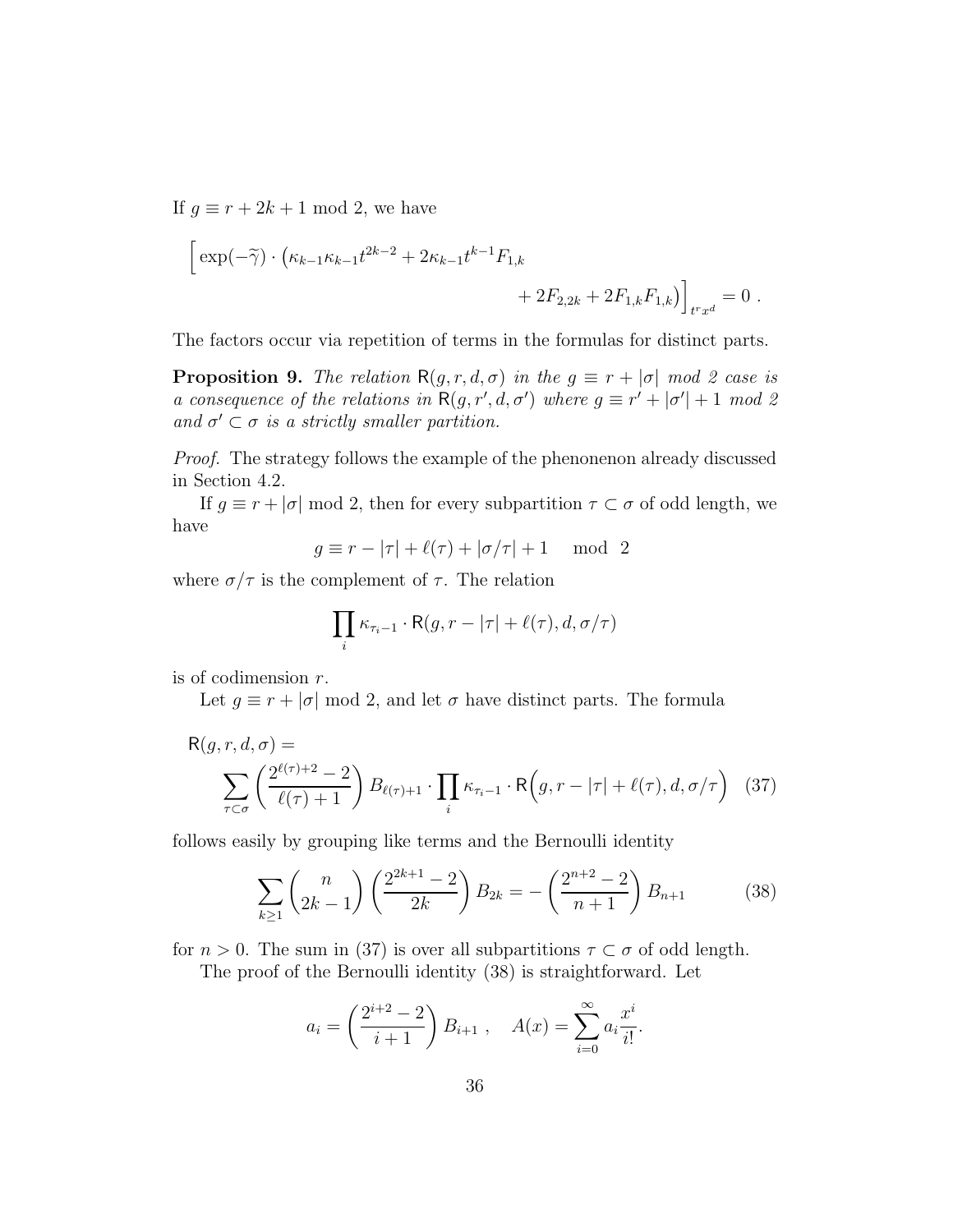Using the definition of the Bernoulli numbers as

$$
\frac{x}{e^x - 1} = \sum_{i=0}^{\infty} B_i \frac{x^i}{i!} ,
$$

we see

$$
A(x) = \frac{2}{x} \sum_{i=0}^{\infty} (2^i - 1) B_r \frac{x^r}{r!} = \frac{2}{x} \left( \frac{2x}{e^{2x} - 1} - \frac{x}{e^x - 1} \right) = -\left( \frac{2}{1 + e^x} \right)
$$

.

The identity (38) follows from the series relation

$$
e^x A(x) = -A(x) - 2.
$$

Formula (37) is valid for  $R(g, r, d, \sigma)$  even when  $\sigma$  has repeated parts: the sum should be interpreted as running over all odd subsets  $\tau \subset \sigma$  (viewing the parts of  $\sigma$  as distinct). the parts of  $\sigma$  as distinct).

### 4.4 Recasting

We will recast the relations  $R(g, r, d, \sigma)$  in case  $g \equiv r + |\sigma| + 1 \mod 2$  in a more convenient form. The result will be crucial to the further analysis in Section 5.

Let  $g \equiv r + |\sigma| + 1 \mod 2$ , and let  $\mathsf{S}(g, r, d, \sigma)$  denote the  $\kappa$  polynomial

$$
|\mathrm{Aut}| \Big[ \exp \left( -\widetilde{\gamma}(t,x) + \sum_{\sigma \neq \emptyset} \left( F_{\ell(\sigma),|\sigma|} + \frac{\delta_{\ell(\sigma),1}}{2} \kappa_{|\sigma|-1} \right) \frac{\mathbf{p}^{\sigma}}{|\mathrm{Aut}(\sigma)|} \right) \Big]_{t^r x^d \mathbf{p}^{\sigma}}.
$$

We can write  $S(g, r, d, \sigma)$  in terms of our previous relations  $R(g, r', d, \sigma')$  satisfying  $g \equiv r' + |\sigma'| + 1 \mod 2$  and  $\sigma' \subset \sigma$ :

If  $g \equiv r + |\sigma| + 1 \mod 2$ , then for every subpartition  $\tau \subset \sigma$  of even length (including the case  $\tau = \emptyset$ ), we have

$$
g \equiv r - |\tau| + \ell(\tau) + |\sigma/\tau| + 1 \mod 2
$$

where  $\sigma/\tau$  is the complement of  $\tau$ . The relation

$$
\prod_i \kappa_{\tau_i-1} \cdot {\sf R}(g,r-|\tau|+\ell(\tau),d,\sigma/\tau)
$$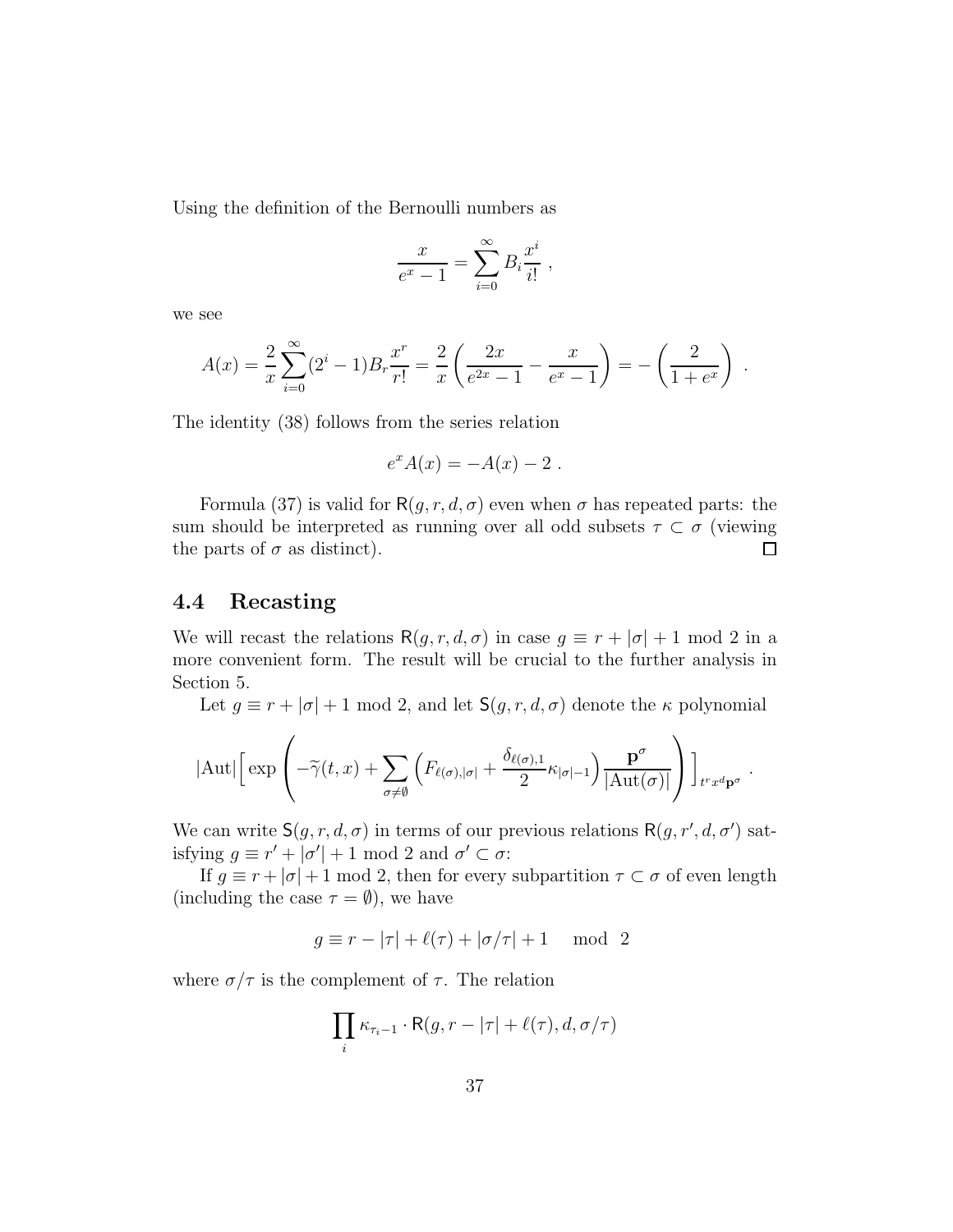is of codimension r.

In order to express S in terms of R, we define  $z_i \in \mathbb{Q}$  by

$$
\frac{2}{e^x + e^{-x}} = \sum_{i=0}^{\infty} z_i \frac{x^i}{i!} .
$$

Let  $g \equiv r + |\sigma| + 1 \mod 2$ , and let  $\sigma$  have distinct parts. The formula

$$
\mathsf{S}(g,r,d,\sigma) = \sum_{\tau \subset \sigma} \frac{z_{\ell(\tau)}}{2^{\ell(\tau)+1}} \cdot \prod_i \kappa_{\tau_i-1} \cdot \mathsf{R}\Big(g,r-|\tau| + \ell(\tau),d,\sigma/\tau\Big) \tag{39}
$$

follows again grouping like terms and the combinatorial identity

$$
\sum_{i\geq 0} \binom{n}{i} \frac{z_i}{2^i + 1} = -\frac{z_n}{2^{n+1}} - \frac{1}{2^n} \tag{40}
$$

for  $n > 0$ . The sum in (39) is over all subpartitions  $\tau \subset \sigma$  of even length.

As before, there the identity (40) is straightforward to prove. We see

$$
Z(x) = \sum_{i=0}^{\infty} \frac{z_i}{2^{i+1}} \frac{x^i}{i!} = \frac{1}{e^{x/2} + e^{-x/2}}.
$$

The identity (40) follows from the series relation

$$
e^x Z(x) = e^{x/2} - Z(x).
$$

Formula (37) is valid for  $S(g, r, d, \sigma)$  even when  $\sigma$  has repeated parts: the sum should be interpreted as running over all even subsets  $\tau \subset \sigma$  (viewing the parts of  $\sigma$  as distinct). We have proved the following result.

Proposition 10. *In* R<sup>r</sup> (Mg)*, the relation*

$$
\left[\exp\left(-\widetilde{\gamma}(t,x)+\sum_{\sigma\neq\emptyset}\left(F_{\ell(\sigma),|\sigma|}+\frac{\delta_{\ell(\sigma),1}}{2}\kappa_{|\sigma|-1}\right)\frac{\mathbf{p}^{\sigma}}{|\mathrm{Aut}(\sigma)|}\right)\right]_{t^rx^d\mathbf{p}^{\sigma}}=0
$$

*holds when*  $g - 2d - 1 + |\sigma| < r$  *and*  $g \equiv r + |\sigma| + 1$  *mod* 2.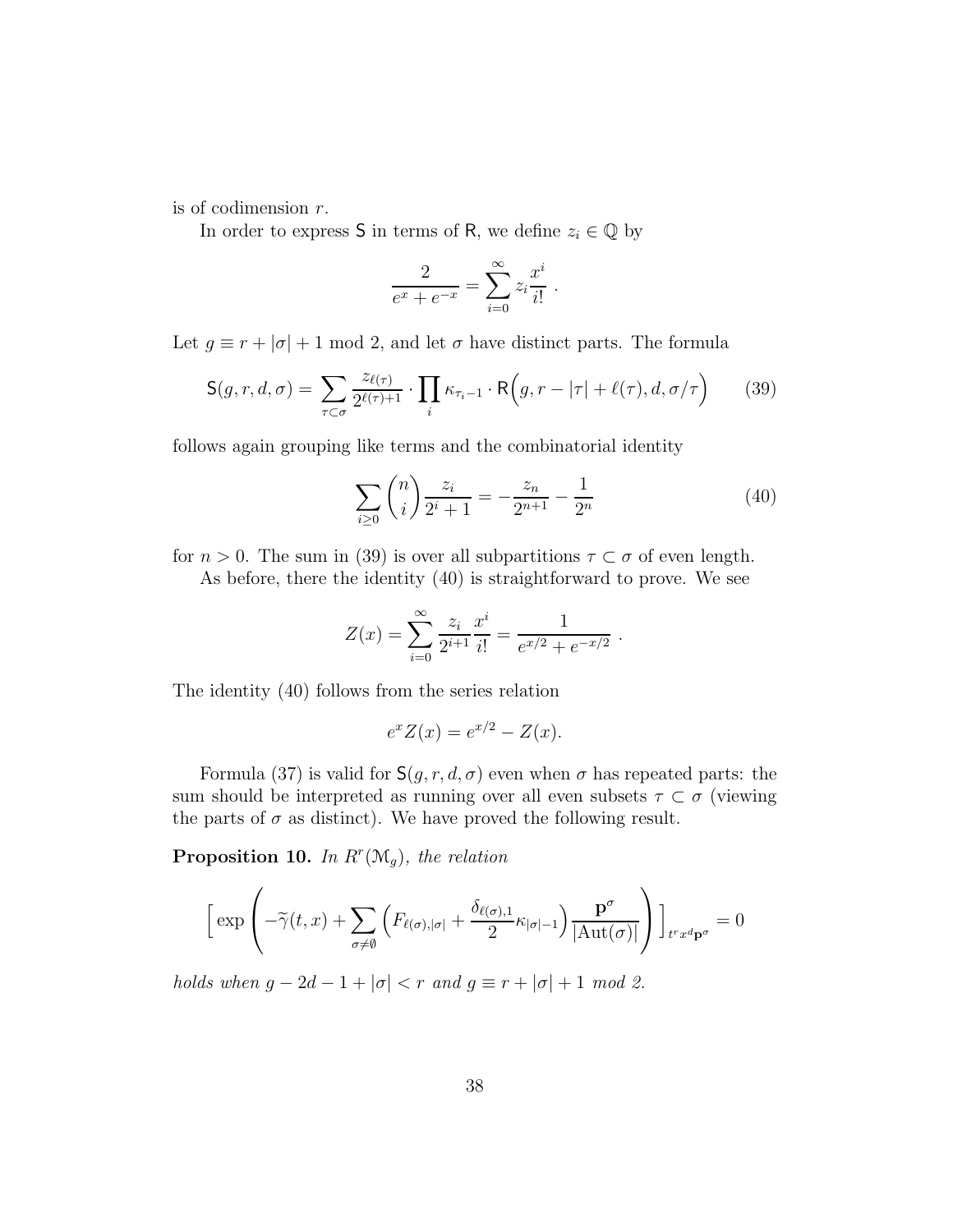# 5 Transformation

### 5.1 Differential equations

The function  $\Phi$  satisfies a basic differential equation obtained from the series definition:

$$
\frac{d}{dx}(\Phi - tx\frac{d}{dx}\Phi) = -\frac{1}{t}\Phi.
$$

After expanding and dividing by  $\Phi$ , we find

$$
-tx\frac{\Phi_{xx}}{\Phi}-t\frac{\Phi_x}{\Phi}+\frac{\Phi_x}{\Phi}=-\frac{1}{t}
$$

which can be written as

$$
-t^2x\gamma_{xx}^* = t^2x(\gamma_x^*)^2 + t^2\gamma_x^* - t\gamma_x^* - 1\tag{41}
$$

where, as before,  $\gamma^* = \log(\Phi)$ . Equation (41) has been studied by Ionel in *Relations in the tautological ring* [13]. We present here results of hers which will be useful for us.

To kill the pole and match the required constant term, we will consider the function

$$
\Gamma = -t \left( \sum_{i \ge 1} \frac{B_{2i}}{2i(2i-1)} t^{2i-1} + \gamma^* \right) . \tag{42}
$$

The differential equation (41) becomes

$$
tx\Gamma_{xx}=x(\Gamma_x)^2+(1-t)\Gamma_x-1.
$$

The differential equation is easily seen to uniquely determine  $\Gamma$  once the initial conditions

$$
\Gamma(t,0) = -\sum_{i\geq 1} \frac{B_{2i}}{2i(2i-1)} t^{2i}
$$

are specified. By Ionel's first result,

$$
\Gamma_x = \frac{-1 + \sqrt{1 + 4x}}{2x} + \frac{t}{1 + 4x} + \sum_{k=1}^{\infty} \sum_{j=0}^{k} t^{k+1} q_{k,j}(-x)^j (1 + 4x)^{-j - \frac{k}{2} - 1}
$$

where the postive integers  $q_{k,j}$  (defined to vanish unless  $k \geq j \geq 0$ ) are defined via the recursion

$$
q_{k,j} = (2k+4j-2)q_{k-1,j-1} + (j+1)q_{k-1,j} + \sum_{m=0}^{k-1} \sum_{l=0}^{j-1} q_{m,l} q_{k-1-m,j-1-l}
$$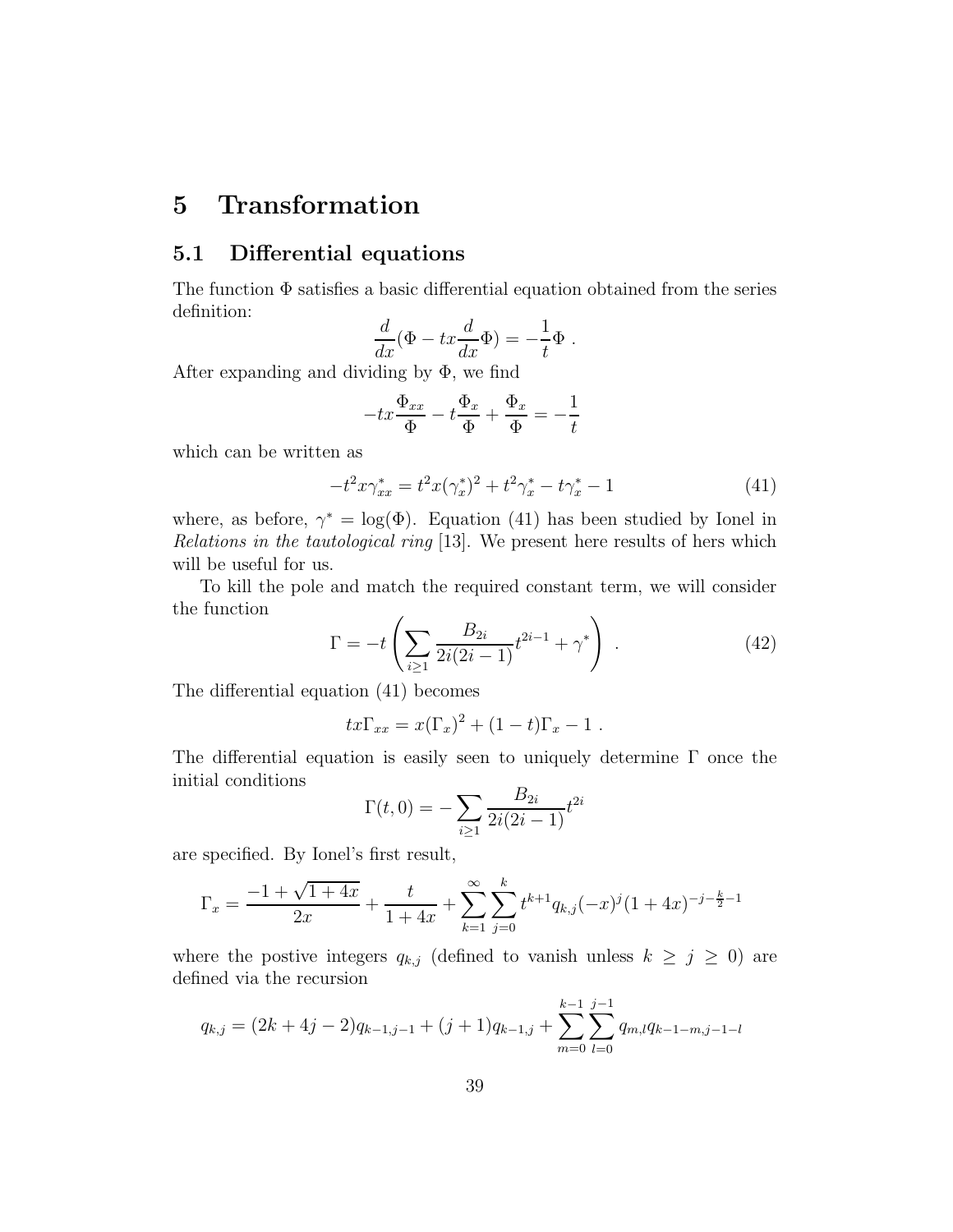from the initial value  $q_{0,0} = 1$ .

Ionel's second result is obtained by integrating  $\Gamma_x$  with respect to x. She finds

$$
\Gamma = \Gamma(0, x) + \frac{t}{4} \log(1 + 4x) - \sum_{k=1}^{\infty} \sum_{j=0}^{k} t^{k+1} c_{k,j}(-x)^{j} (1 + 4x)^{-j - \frac{k}{2}}
$$

where the coefficients  $c_{k,j}$  are determined by

$$
q_{k,j} = (2k+4j)c_{k,j} + (j+1)c_{k,j+1}
$$

for  $k \ge 1$  and  $k \ge j \ge 0$ .

While the derivation of the formula for  $\Gamma_x$  is straightforward, the formula for  $\Gamma$  is quite subtle as the intial conditions (given by the Bernoulli numbers) are used to show the vanishing of constants of integration. Said differently, the recursions for  $q_{k,j}$  and  $c_{k,j}$  must be shown to imply the formula

$$
c_{k,0} = \frac{B_{k+1}}{k(k+1)} \ .
$$

A third result of Ionel's is the determination of the extremal  $c_{k,k}$ ,

$$
\sum_{k=1}^{\infty} c_{k,k} z^k = \log \left( \sum_{k=1}^{\infty} \frac{(6k)!}{(2k)!(3k)!} \left( \frac{z}{72} \right)^k \right).
$$

The formula for Γ becomes simpler after the following very natural change of variables,

$$
u = \frac{t}{\sqrt{1+4x}}
$$
 and  $y = \frac{-x}{1+4x}$ . (43)

The change of variables defines a new function

$$
\widehat{\Gamma}(u,y)=\Gamma(t,x)\;.
$$

The formula for  $\Gamma$  implies

$$
\frac{1}{t}\widehat{\Gamma}(u,y) = \frac{1}{t}\widehat{\Gamma}(0,y) - \frac{1}{4}\log(1+4y) - \sum_{k=1}^{\infty}\sum_{j=0}^{k}c_{k,j}u^{k}y^{j}.
$$
 (44)

Ionel's fourth result relates coefficients of series after the change of variables (43). Given any series

$$
P(t,x) \in \mathbb{Q}[[t,x]],
$$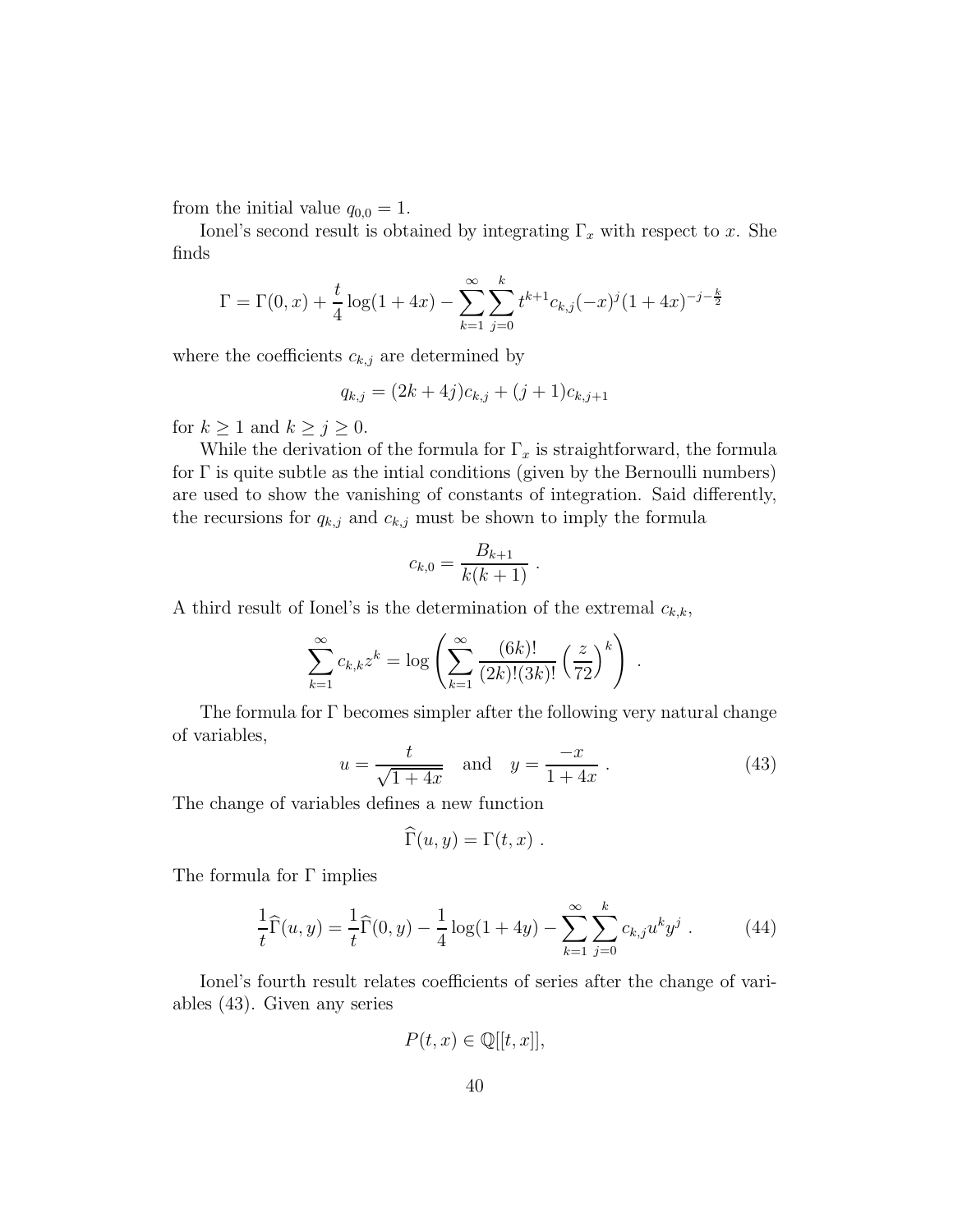let  $\widehat{P}(u, y)$  be the series obtained from the change of variables (43). Ionel proves the coefficient relation

$$
[P(t,x)]_{t^r x^d} = (-1)^d [(1+4y)^{\frac{r+2d-2}{2}} \cdot \widehat{P}(u,y)]_{u^r y^d}.
$$

### 5.2 Analysis of the relations of Proposition 4

We now study in detail the simple relations of Proposition 4,

$$
\left[\exp(-\widetilde{\gamma})\right]_{t^r x^d} = 0 \in R^r(\mathcal{M}_g)
$$

when  $g - 2d - 1 < r$  and  $g \equiv r + 1 \mod 2$ . Let

$$
\widehat{\gamma}(u,y) = \widetilde{\gamma}(t,x)
$$

be obtained from the variable change  $(43)$ . Equations  $(21)$ ,  $(42)$ , and  $(44)$ together imply

$$
\widehat{\gamma}(u, y) = \frac{\kappa_0}{4} \log(1 + 4y) + \sum_{k=1}^{\infty} \sum_{j=0}^{k} \kappa_k c_{k, j} u^k y^j
$$

modulo  $\kappa_{-1}$  terms which we set to 0.

Applying Ionel's coefficient result,

$$
\begin{array}{rcl}\n\left[\exp(-\widetilde{\gamma})\right]_{t^r x^d} & = & \left[(1+4y)^{\frac{r+2d-2}{2}} \cdot \exp(-\widehat{\gamma})\right]_{u^r y^d} \\
& = & \left[(1+4y)^{\frac{r+2d-2}{2} - \frac{\kappa_0}{4}} \cdot \exp(-\sum_{k=1}^{\infty} \sum_{j=0}^k \kappa_k c_{k,j} u^k y^j)\right]_{u^r y^d} \\
& = & \left[(1+4y)^{\frac{r-g+2d-1}{2}} \cdot \exp(-\sum_{k=1}^{\infty} \sum_{j=0}^k \kappa_k c_{k,j} u^k y^j)\right]_{u^r y^d}.\n\end{array}
$$

In the last line, the substitution  $\kappa_0 = 2g - 2$  has been made.

Consider first the exponent of  $1 + 4y$ . By the assumptions on g and r in Proposition 4,

$$
\frac{r-g+2d-1}{2} \ge 0
$$

and the fraction is integral. Hence, the y degree of the prefactor

$$
(1+4y)^{\frac{r-g+2d-1}{2}}
$$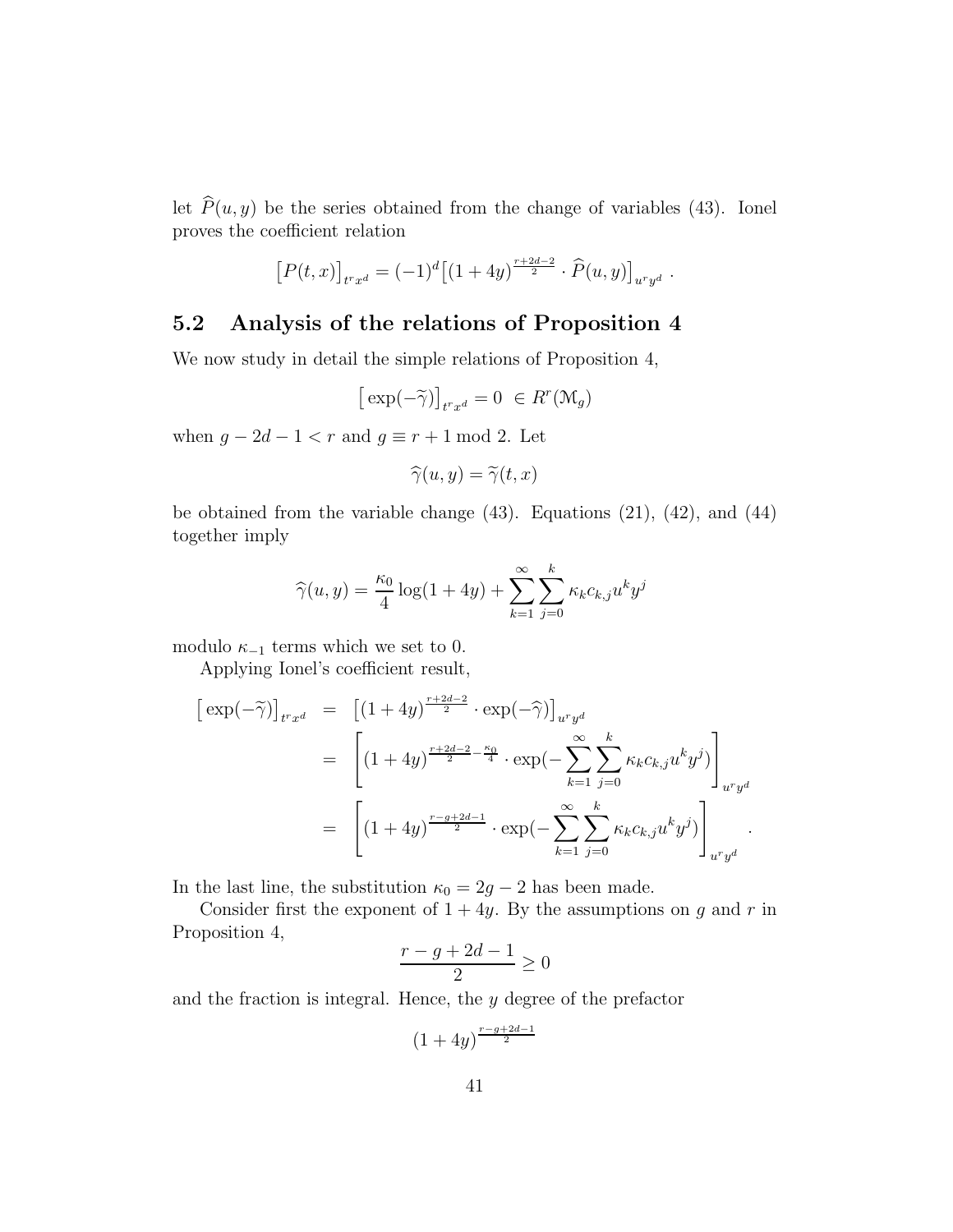is exactly  $\frac{r-g+2d-1}{2}$ . The y degree of the exponential factor is bounded from above by the  $u$  degree. We conclude

$$
\left[ (1+4y)^{\frac{r-g+2d-1}{2}} \cdot \exp(-\sum_{k=1}^{\infty} \sum_{j=0}^{k} \kappa_k c_{k,j} u^k y^j) \right]_{u^r y^d} = 0
$$

is the *trivial* relation unless

$$
r \ge d - \frac{r - g + 2d - 1}{2} = -\frac{r}{2} + \frac{g + 1}{2}
$$
.

Rewriting the inequality, we obtain  $3r \geq g+1$  which is equivalent to  $r > \lfloor \frac{g}{3} \rfloor$  $\frac{g}{3}$ . The conclusion is in agreement with the proven freeness of  $R^*(\mathcal{M}_g)$  up to (and including) degree  $\lfloor \frac{g}{3} \rfloor$  $\frac{g}{3}$ .

A similar connection between Proposition 4 and Ionel's relations in [13] has also been found by Shengmao Zhu [30].

### 5.3 Analysis of the relations of Theorem 5

For the relations of Theorem 5, we will require additional notation. To start, let

$$
\gamma^{c}(u,y) = \sum_{k=1}^{\infty} \sum_{j=0}^{k} \kappa_k c_{k,j} u^k y^j.
$$

By Ionel's second result,

$$
\frac{1}{t}\Gamma = \frac{1}{t}\Gamma(0,x) + \frac{1}{4}\log(1+4x) - \sum_{k=1}^{\infty}\sum_{j=0}^{k} t^{k}c_{k,j}(-x)^{j}(1+4x)^{-j-\frac{k}{2}}.
$$
 (45)

Let  $c_{k,j}^0 = c_{k,j}$ . We define the constants  $c_{k,j}^n$  for  $n \geq 1$  by

$$
\left(x\frac{d}{dx}\right)^n \frac{1}{t} \Gamma = \left(x\frac{d}{dx}\right)^{n-1} \left(\frac{-1}{2t} + \frac{1}{2t}\sqrt{1+4x}\right) - \sum_{k=0}^{\infty} \sum_{j=0}^{k+n} t^k c_{k,j}^n (-x)^j (1+4x)^{-j-\frac{k}{2}}.
$$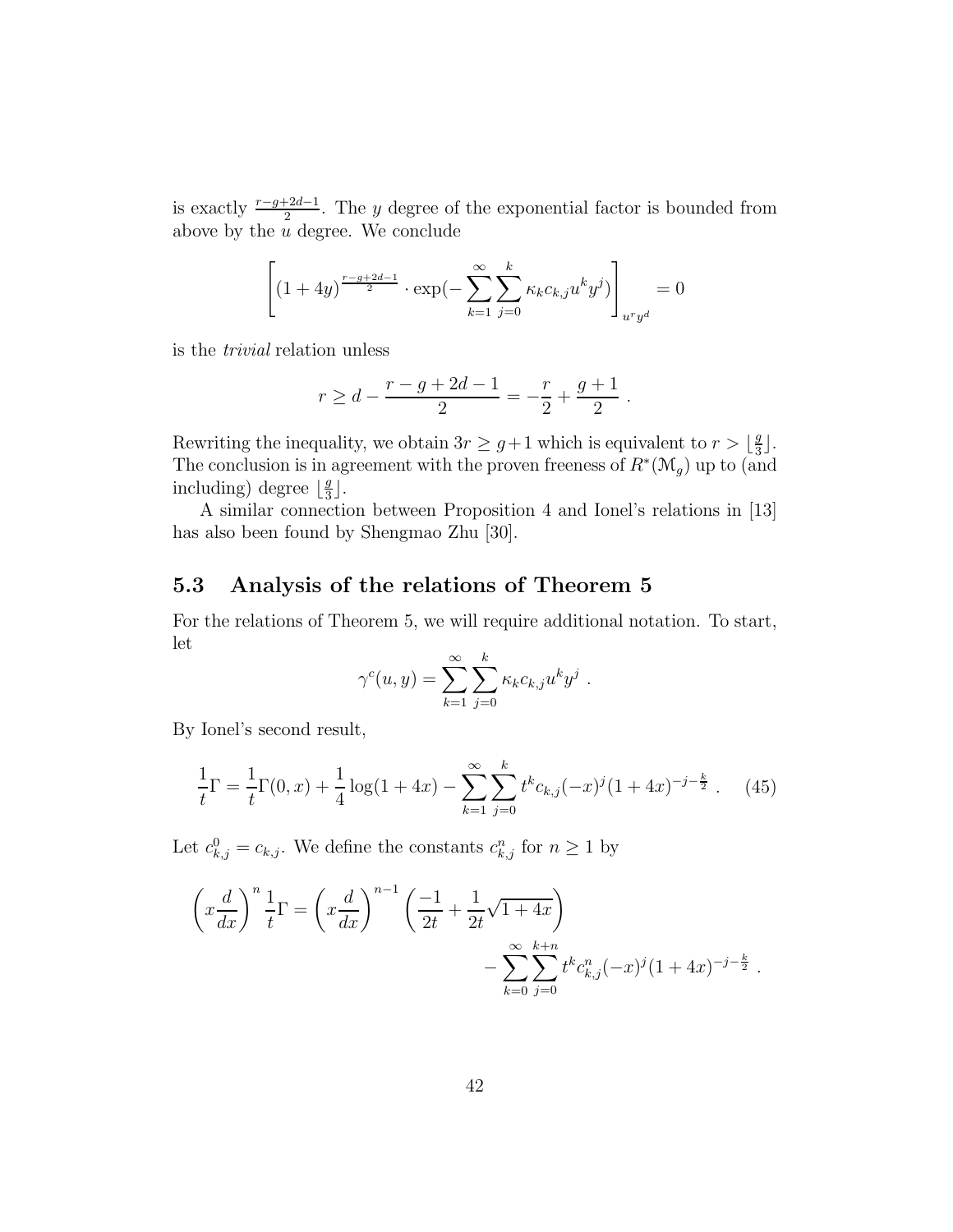**Lemma 11.** For  $n > 0$ , there are constants  $b_j^n$  satisfying

$$
\left(x\frac{d}{dx}\right)^{n-1}\left(\frac{1}{2t}\sqrt{1+4x}\right) = \sum_{j=0}^{n-1}b_j^n u^{-1}y^j.
$$

*Moreover,*  $b_{n-1}^n = -2^{n-2} \cdot (2n-5)!!$  *where*  $(-1)!! = 1$  *and*  $(-3)!! = -1$ *.* 

*Proof.* The result is obtained by simple induction. The negative evaluations  $(-1)!! = 1$  and  $(-3)!! = -1$  arise from the Γ-regularization.  $\Box$ 

**Lemma 12.** *For*  $n > 0$ *, we have*  $c_{0,n}^n = 4^{n-1}(n-1)!$ *.* 

*Proof.* The coefficients  $c_{0,n}^n$  are obtained directly from the  $t^0$  summand  $\frac{1}{4} \log(1+t)$  $4x$ ) of  $(45)$ .  $\Box$ 

**Lemma 13.** For  $n > 0$  and  $k > 0$ , we have

$$
c_{k,k+n}^n = (6k)(6k+4)\cdots(6k+4(n-1)) c_{k,k}.
$$

*Proof.* The coefficients  $c_{k,k+n}^n$  are extremal. The differential operators  $x\frac{d}{dx}$  $dx$ must always attack the  $(1 + 4x)^{-j-\frac{k}{2}}$  in order to contribute  $c_{k,k+n}^n$ . The formula follows by inspection.  $\Box$ 

Consider next the full set of equations given by Theorem 5 in the expanded form of Section 4. The function  $F_{n,m}$  may be rewritten as

$$
F_{n,m}(t,x) = -\sum_{d=1}^{\infty} \sum_{s=-1}^{\infty} \widetilde{C}_s^d \kappa_{s+m} t^{s+m} \frac{d^n x^d}{d!}
$$
  

$$
= -t^m \left( x \frac{d}{dx} \right)^n \sum_{d=1}^{\infty} \sum_{s=-1}^{\infty} \widetilde{C}_s^d \kappa_{s+m} t^s \frac{x^d}{d!}.
$$

We may write the result in terms of the constants  $b_j^n$  and  $c_{k,j}^n$ ,

$$
t^{-(m-n)}F_{n,m} = -\delta_{n,1}\frac{\kappa_{m-1}}{2} + (1+4y)^{-\frac{n}{2}} \left( \sum_{j=0}^{n-1} \kappa_{m-1} b_j^n u^{n-1} y^j - \sum_{k=0}^{\infty} \sum_{j=0}^{k+n} \kappa_{k+m} c_{k,j}^n u^{k+n} y^j \right)
$$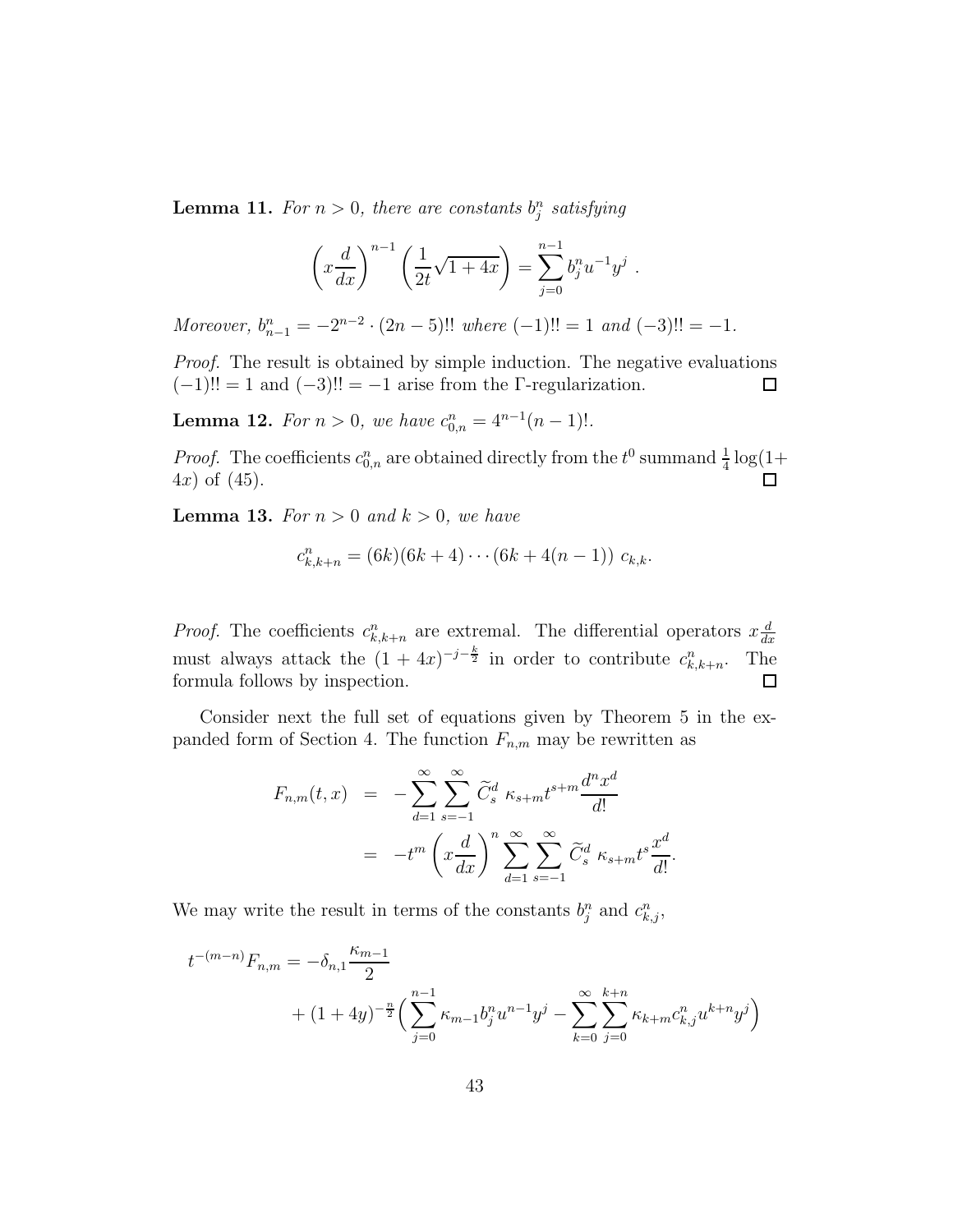Define the functions  $G_{n,m}(u, y)$  by

$$
G_{n,m}(u,y) = \sum_{j=0}^{n-1} \kappa_{m-1} b_j^n u^{n-1} y^j - \sum_{k=0}^{\infty} \sum_{j=0}^{k+n} \kappa_{k+m} c_{k,j}^n u^{k+n} y^j.
$$

Let  $\sigma = (1^{a_1}2^{a_2}3^{a_3}\ldots)$  be a partition of length  $\ell(\sigma)$  and size  $|\sigma|$ . We assume the parity condition

$$
g \equiv r + |\sigma| + 1. \tag{46}
$$

Let  $G_{\sigma}^{\pm}(u, y)$  be the following function associated to  $\sigma$ ,

$$
G_{\sigma}^{\pm}(u,y) = \sum_{\sigma^{\bullet} \in S(\sigma)} \prod_{i=1}^{\ell(\sigma^{\bullet})} \left( G_{\ell(\sigma^{(i)}),|\sigma^{(i)}|} \pm \frac{\delta_{\ell(\sigma^{(i)}),1}}{2} \sqrt{1+4y} \; \kappa_{|\sigma^{(i)}|-1} \right) \; .
$$

The relations of Theorem 5 in the the expanded form of Section 4.1 written in the variables  $u$  and  $y$  are

$$
\left[\left(1+4y\right)^{\frac{r-|\sigma|-g+2d-1}{2}}\exp(-\gamma^c)\left(G^+_\sigma+G^-_\sigma\right)\right]_{u^{r-|\sigma|+\ell(\sigma)}y^d}=0
$$

In fact, the relations of Proposition 10 here take a much more efficient form. We obtain the following result.

Proposition 14. *In* R<sup>r</sup> (Mg)*, the relation*

$$
\left[ (1+4y)^{\frac{r-|\sigma|-g+2d-1}{2}} \exp\left(-\gamma^c - \sum_{\sigma \neq \emptyset} G_{\ell(\sigma), |\sigma|} \frac{\mathbf{p}^{\sigma}}{|\mathrm{Aut}(\sigma)|}\right) \right]_{u^{r-|\sigma|+\ell(\sigma)} y^d \mathbf{p}^{\sigma}} = 0
$$

*holds when*  $g - 2d - 1 + |\sigma| < r$  *and*  $g \equiv r + |\sigma| + 1$  *mod 2.* 

Consider the exponent of  $1 + 4y$ . By the inequality and the parity condition (46),

$$
\frac{r - |\sigma| - g + 2d - 1}{2} \ge 0
$$

and the fraction is integral. Hence, the y degree of the prefactor

$$
(1+4y)^{\frac{r-|\sigma|-g+2d-1}{2}} \tag{47}
$$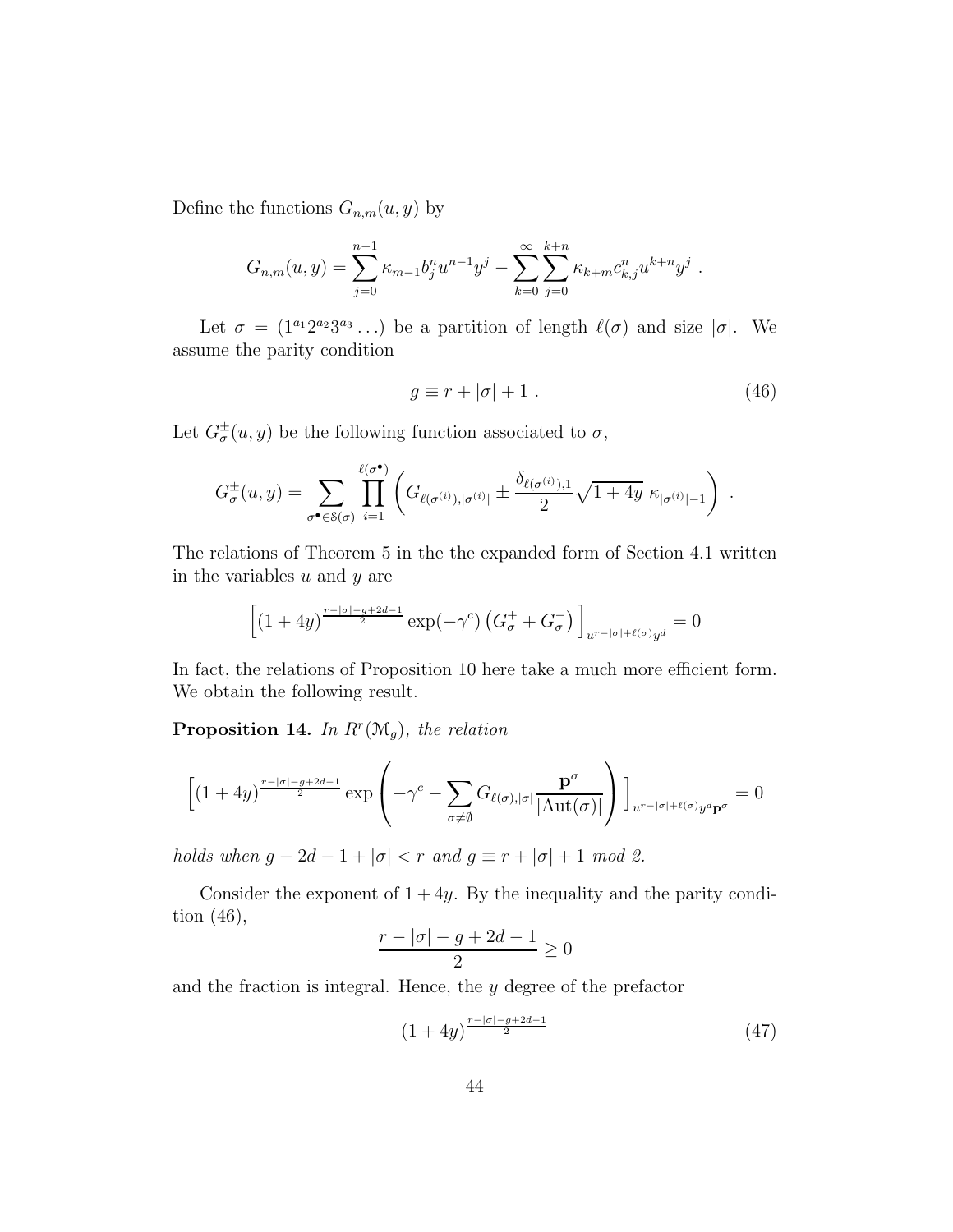is exactly  $\frac{r-|\sigma|-g+2d-1}{2}$ . The y degree of the exponential factor is bounded from above by the u degree. We conclude the relation of Theorem 4 is *trivial* unless

$$
r - |\sigma| + \ell(\sigma) \ge d - \frac{r - |\sigma| - g + 2d - 1}{2} = -\frac{r - |\sigma|}{2} + \frac{g + 1}{2}.
$$

Rewriting the inequality, we obtain

$$
3r \ge g + 1 + 3|\sigma| - 2\ell(\sigma)
$$

which is consistent with the proven freeness of  $R^*(\mathcal{M}_g)$  up to (and including) degree  $\lfloor \frac{g}{3} \rfloor$  $\frac{g}{3}$ .

### 5.4 Another form

A subset of the equations of Proposition 14 admits an especially simple description. Consider the function

$$
H_{n,m}(u) = 2^{n-2}(2n-5)!! \kappa_{m-1}u^{n-1} + 4^{n-1}(n-1)!\kappa_m u^n
$$
  
+ 
$$
\sum_{k=1}^{\infty} (6k)(6k+4)\cdots (6k+4(n-1))c_{k,k} \kappa_{k+m}u^{k+n}.
$$

Proposition 15. *In* R<sup>r</sup> (Mg)*, the relation*

$$
\left[\exp\left(-\sum_{k=1}^{\infty}c_{k,k}\kappa_{k}u^{k}-\sum_{\sigma\neq\emptyset}H_{\ell(\sigma),|\sigma|}\frac{\mathbf{p}^{\sigma}}{|\mathrm{Aut}(\sigma)|}\right)\right]_{u^{r-|\sigma|+\ell(\sigma)}\mathbf{p}^{\sigma}}=0
$$

*holds when*  $3r \geq g + 1 + 3|\sigma| - 2\ell(\sigma)$  *and*  $g \equiv r + |\sigma| + 1$  *mod* 2.

*Proof.* Let  $g \equiv r + |\sigma| + 1$ , and let

$$
\frac{3}{2}r - \frac{1}{2}g - \frac{1}{2} - \frac{3}{2}|\sigma| + \ell(\sigma) = \Delta > 0.
$$

By the parity condition,  $\delta$  is an integer. For  $0 \leq \delta \leq \Delta$ , let

$$
\mathsf{E}_{\delta}(g,r,\sigma) = \left[ \exp \left( -\gamma^{c} + \sum_{\sigma \neq \emptyset} G_{\ell(\sigma),|\sigma|} \frac{\mathbf{p}^{\sigma}}{|\mathrm{Aut}(\sigma)|} \right) \right]_{u^{r-|\sigma|+\ell(\sigma)} y^{r-|\sigma|+\ell(\sigma)-\delta} \mathbf{p}^{\sigma}}
$$

.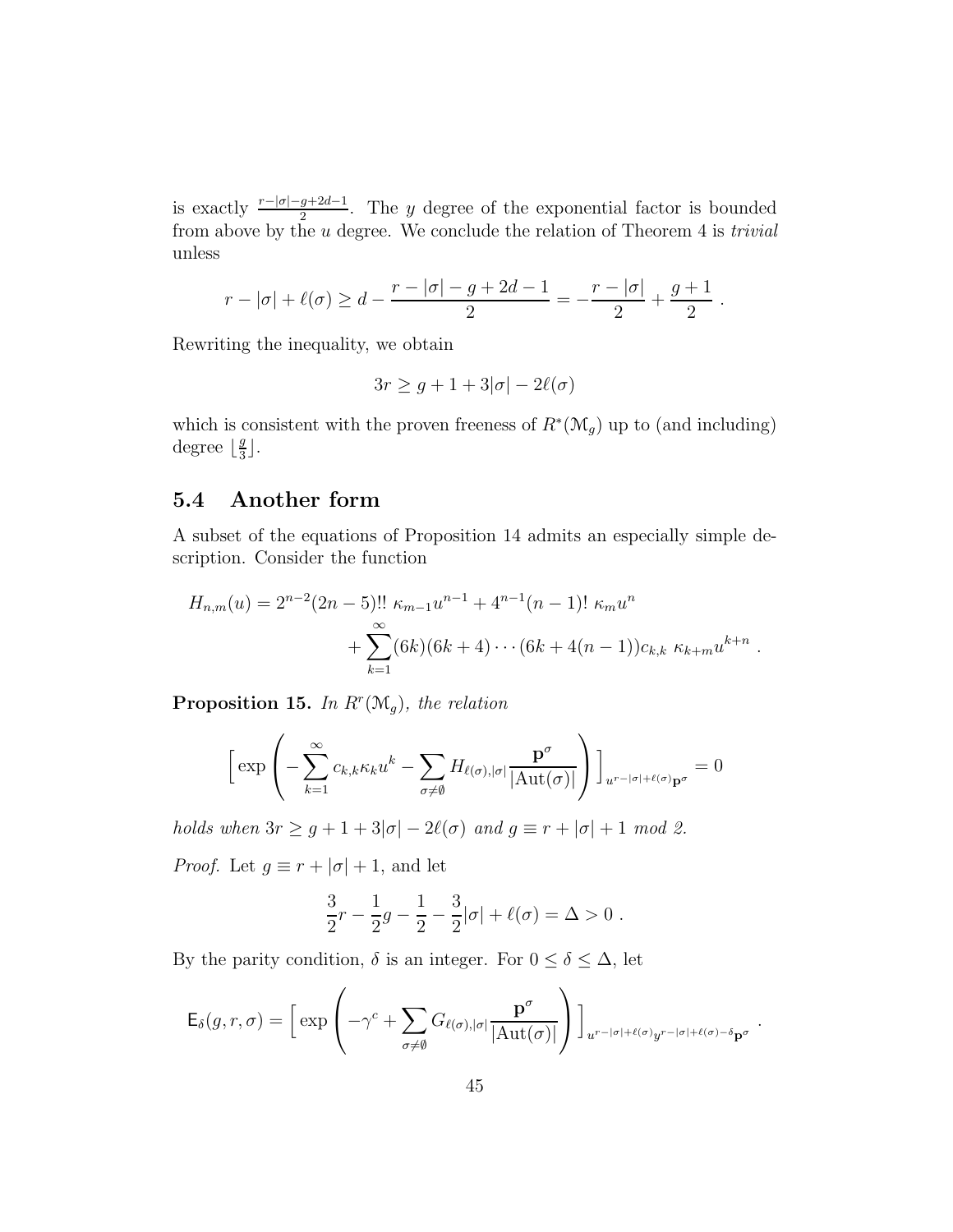The  $\delta = 0$  case is special. Only the monomials of  $G_{n,m}$  of equal u and y degree contribute to the relations of Proposition 14. By Lemmas 11 - 13,  $H_{u,m}(uy)$  is exactly the subsum of  $G_{n,m}$  consisting of such monomials. Similarly,

$$
\sum_{k=1}^{\infty} c_{k,k} \kappa_k u^k y^k
$$

is the subsum of  $\gamma^c$  of monomials of equal u and y degree. Hence,

$$
E_0(g, r, \sigma) =
$$
\n
$$
\left[ exp\left(-\sum_{k=1}^{\infty} c_{k,k} \kappa_k u^k y^k - \sum_{\sigma \neq \emptyset} H_{\ell(\sigma), |\sigma|}(uy) \frac{p^{\sigma}}{|\mathrm{Aut}(\sigma)|}\right) \right]_{(uy)^{r-|\sigma|+\ell(\sigma)} p^{\sigma}} =
$$
\n
$$
\left[ exp\left(-\sum_{k=1}^{\infty} c_{k,k} \kappa_k u^k - \sum_{\sigma \neq \emptyset} H_{\ell(\sigma), |\sigma|}(u) \frac{p^{\sigma}}{|\mathrm{Aut}(\sigma)|}\right) \right]_{u^{r-|\sigma|+\ell(\sigma)} p^{\sigma}}
$$

We consider the relations of Proposition 14 for fixed g, r, and  $\sigma$  as d varies. In order to satisfy the inequality  $g - 2d - 1 + |\sigma| < r$ , let

$$
d(\widehat{\delta}) = \frac{-r + g + 1 + |\sigma|}{2} + \widehat{\delta} , \quad \text{for } \widehat{\delta} \ge 0.
$$

For  $0 \leq \delta \leq \Delta$ , relation of Proposition 14 for g, r,  $\sigma$ , and  $d(\delta)$  is

$$
\sum_{i=0}^{\widehat{\delta}} 4^i {\widehat{\delta} \choose i} \cdot \mathsf{E}_{\Delta - \widehat{\delta} + i}(g, r, \sigma) = 0.
$$

As  $\widehat{\delta}$  varies, we therefore obtain all the relations

$$
\mathsf{E}_{\delta}(g, r, \sigma) = 0 \tag{48}
$$

.

for  $0 \le \delta \le \Delta$ . The relations of Proposition 15 are obtained when  $\delta = 0$  in (48). (48).

The main advantage of Proposition 15 is the dependence on only the function

$$
\sum_{k=1}^{\infty} c_{k,k} z^k = \log \left( \sum_{k=1}^{\infty} \frac{(6k)!}{(2k)!(3k)!} \left( \frac{z}{72} \right)^k \right) . \tag{49}
$$

Proposition 15 only provides finitely many relations for fixed g and r. In Section 6, we show Proposition 15 is equivalent to the Faber-Zagier conjecture.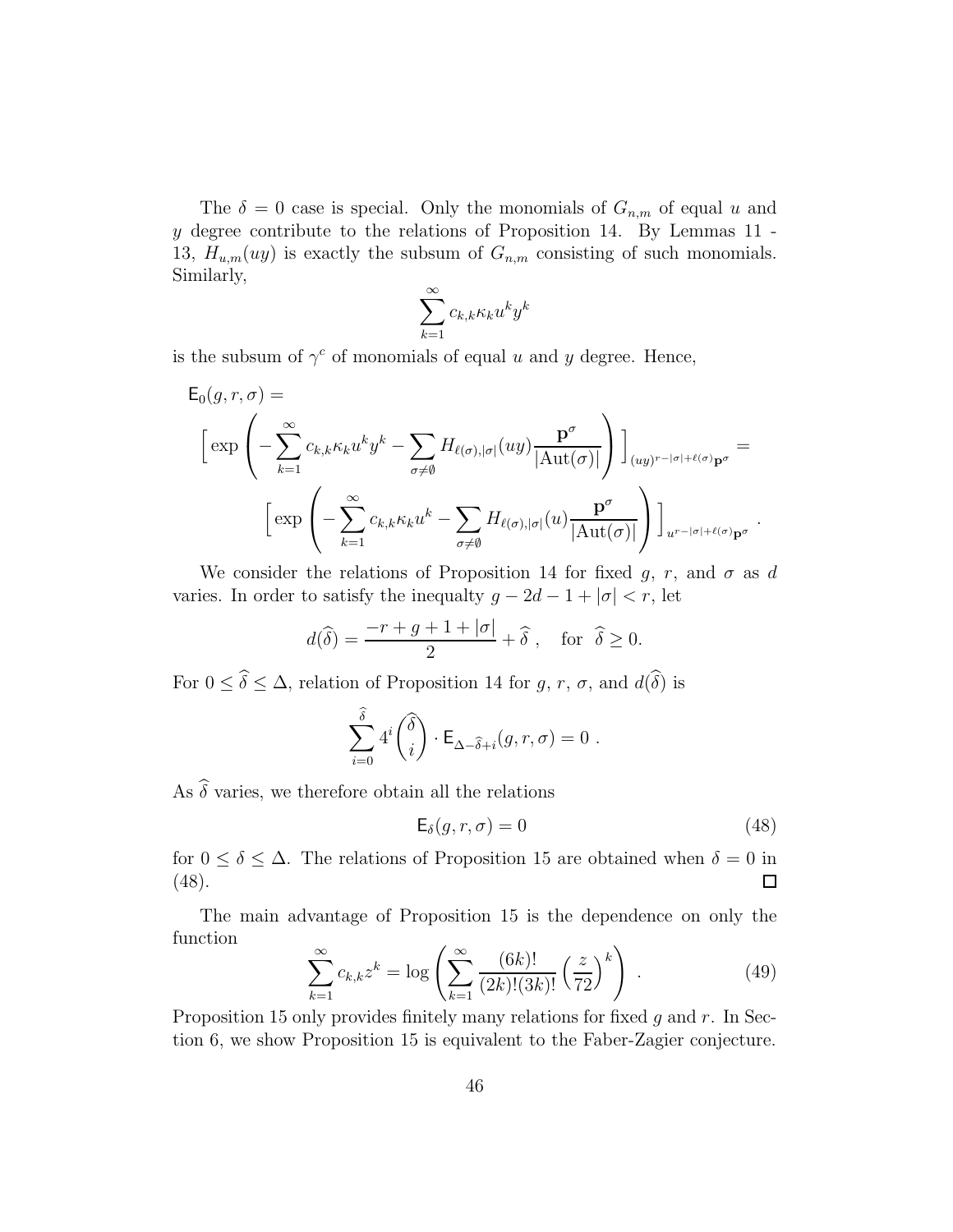### 5.5 Relations left behind

In our analysis of relations obtained from the virtual geometry of the moduli space of stable quotients, twice we have discarded large sets of relations. In Section 3.4, instead of analyzing all of the geometric possibilities

$$
\nu_*\left(\prod_{i=1}^n \epsilon_*(s^{a_i} \omega^{b_i}) \cdot 0^c \cap [Q_g(\mathbf{P}^1, d)]^{vir}\right) = 0 \text{ in } A^*(\mathcal{M}_g, \mathbb{Q}) ,
$$

we restricted ourselves to the case where  $a_i = 1$  for all i. And just now, instead of keeping all the relations (48), we restricted ourselves to the  $\delta = 0$ cases.

In both instances, the restricted set was chosen to allow further analysis. In spite of the discarding, we will arrive at the Faber-Zagier relations. We expect the discarded relations are all redundant (consistent with Conjecture 2), but we do not have a proof.

# 6 Equivalence

### 6.1 Notation

The relations in Proposition 15 have a similar flavor to the Faber-Zagier relations. We start with formal series related to

$$
A(z) = \sum_{i=0}^{\infty} \frac{(6i)!}{(3i)!(2i)!} \left(\frac{z}{72}\right)^i,
$$

we insert classes  $\kappa_r$ , we exponentiate, and we extract coefficients to obtain relations among the  $\kappa$  classes. In order to make the similarities clearer, we will introduce additional notation.

If  $F$  is a formal power series in  $z$ ,

$$
F = \sum_{r=0}^{\infty} c_r z^r
$$

with coefficients in a ring, let

$$
\{F\}_{\kappa} = \sum_{r=0}^{\infty} c_r \kappa_r z^r
$$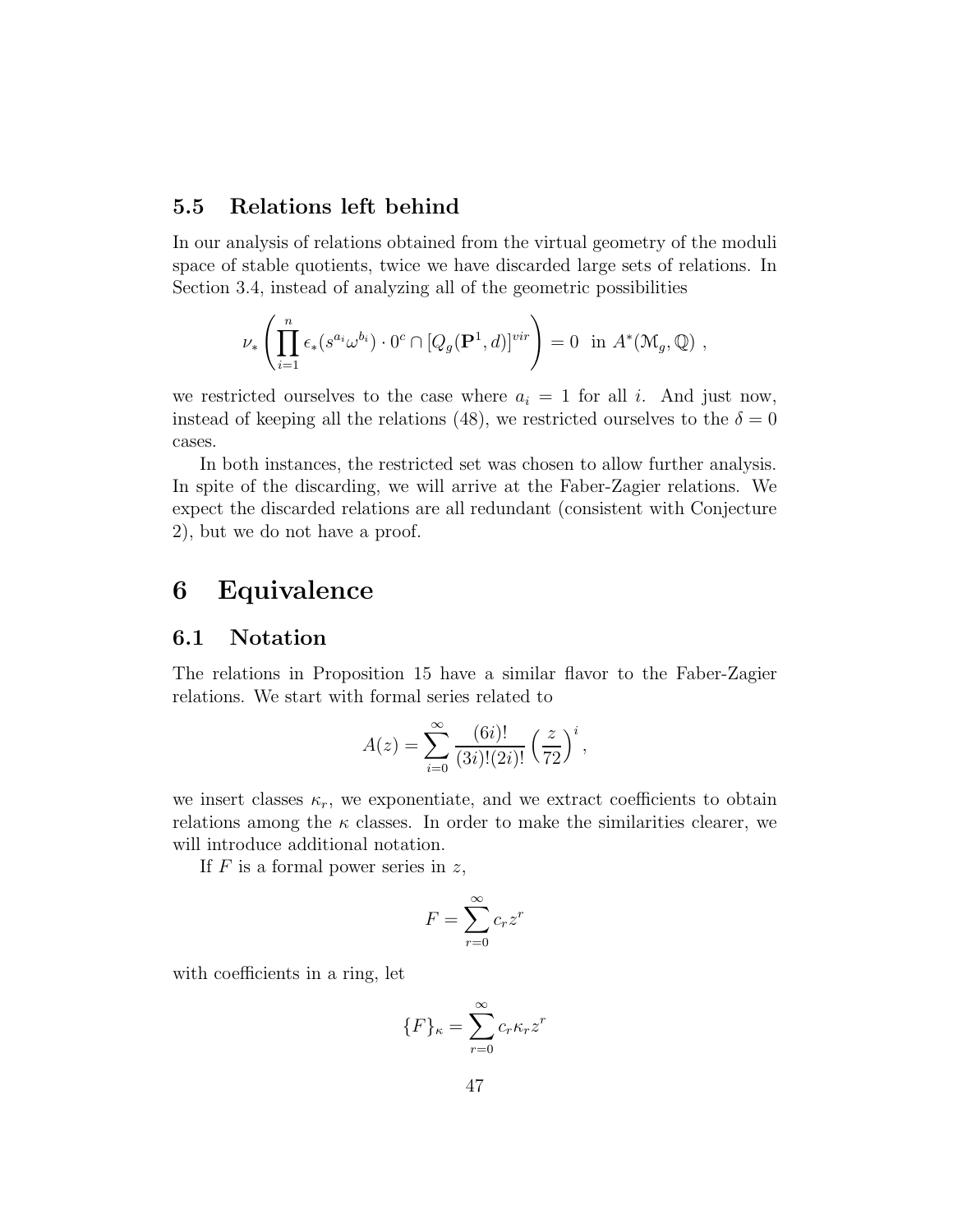be the series with  $\kappa$ -classes inserted.

Let  $A$  be as above, and let

$$
B(z) = \sum_{i=0}^{\infty} \frac{(6i)!}{(3i)!(2i)!} \frac{6i+1}{6i-1} \left(\frac{z}{72}\right)^i
$$

be the second power series appearing in the Faber-Zagier relations. Let

$$
C = \frac{B}{A} \; ,
$$

and let

$$
E = \exp(-\{\log(A)\}_{\kappa}) = \exp\left(-\sum_{k=1}^{\infty} c_{k,k} \kappa_k z^k\right).
$$

We will rewrite the Faber-Zagier relations and the relations of Proposition 15 in terms of  $C$  and  $E$ . The equivalence between the two will rely on the principal differential equation satisfied by C,

$$
12z^2 \frac{dC}{dz} = 1 + 4zC - C^2.
$$
 (50)

### 6.2 Rewriting the relations

The relations conjectured by Faber and Zagier are straightforward to rewrite using the above notation:

$$
\[E \cdot \exp\left(-\left\{\log\left(1 + p_3 z + p_6 z^2 + \cdots + C(p_1 + p_4 z + p_7 z^2 + \cdots)\right)\right\}_\kappa\right)\]_{z^r p^\sigma} = 0 \quad (51)
$$

for  $3r \geq g + |\sigma| + 1$  and  $3r \equiv g + |\sigma| + 1$  mod 2. The above relation (51) will be denoted  $\mathsf{FZ}(r,\sigma)$ .

The stable quotient relations of Proposition 15 are more complicated to rewrite in terms of C and E. Define a sequence of power series  $(C_n)_{n\geq 1}$  by

$$
2^{-n}C_n = 2^{n-2}(2n-5)!!z^{n-1} + 4^{n-1}(n-1)!z^n
$$
  
+ 
$$
\sum_{k=1}^{\infty} (6k)(6k+4)\cdots(6k+4(n-1))c_{k,k}z^{k+n}.
$$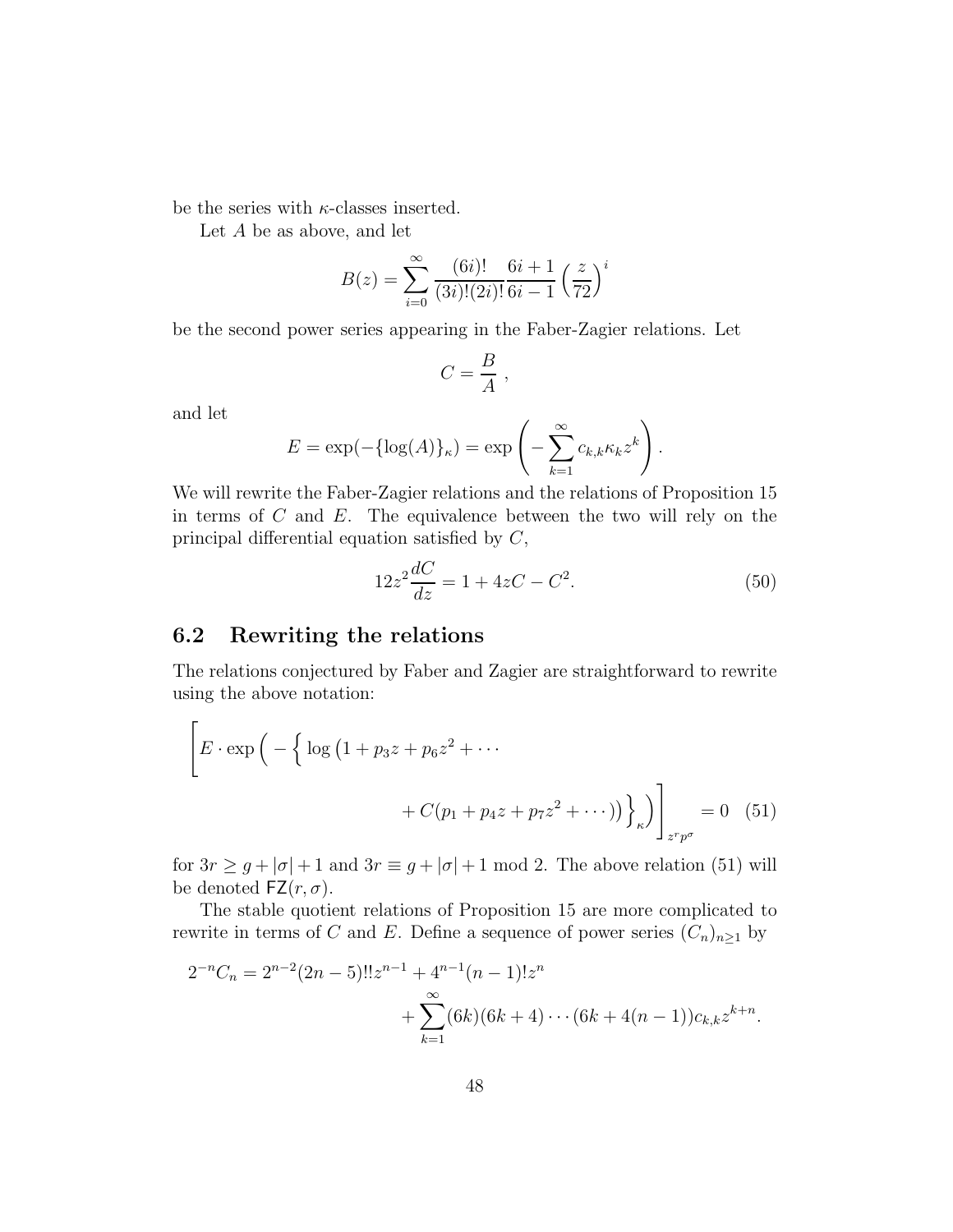We see

$$
H_{n,m}(z) = 2^{-n} z^{n-m} \{ z^{m-n} C_n \}_{\kappa}.
$$

The series  $C_n$  satisfy

$$
C_1 = C, \quad C_{i+1} = \left(12z^2 \frac{d}{dz} - 4iz\right) C_i.
$$
 (52)

Using the differential equation (50), each  $C_n$  can be expressed as a polynomial in  $C$  and  $z$ :

$$
C_1 = C
$$
,  $C_2 = 1 - C^2$ ,  $C_3 = -8z - 2C + 2C^3$ , ...,

Proposition 15 can then be rewritten as follows (after an appropriate change of variables):

$$
\left[E \cdot \exp\left(-\sum_{\sigma \neq \emptyset} \{z^{|\sigma|-\ell(\sigma)} C_{\ell(\sigma)}\}_{\kappa} \frac{p^{\sigma}}{|\operatorname{Aut}(\sigma)|}\right)\right]_{z^r p^{\sigma}} = 0 \tag{53}
$$

for  $3r \geq g+3|\sigma|-2\ell(\sigma)+1$  and  $3r \equiv g+3|\sigma|-2\ell(\sigma)+1$  mod 2. The above relation (53) will be denoted  $\mathsf{SQ}(r, \sigma)$ .

The FZ and SQ relations now look much more similar, but the relations in (51) are indexed by partitions with no parts of size 2 mod 3 and satisfy a slightly different inequality. The indexing differences can be erased by observing that the variables  $p_{3k}$  are actually not necessary in (51) if we are just interested in the *ideal* generated by a set of relations (rather than the linear span). This observation follows from the identity

$$
-\mathsf{FZ}(r,\sigma\sqcup 3a)=\kappa_a\,\mathsf{FZ}(r-a,\sigma)+\sum_{\tau}\mathsf{FZ}(r,\tau),
$$

where the sum runs over the  $\ell(\sigma)$  partitions  $\tau$  (possibly repeated) formed by increasing one of the parts of  $\sigma$  by 3a.

If we remove the variables  $p_{3k}$  and reindex the others by replacing  $p_{3k+1}$ with  $p_{k+1}$ , we obtain the following equivalent form of the  $FZ$  relations:

$$
\[E \cdot \exp\left(-\left\{\log(1 + C(p_1 + p_2 z + p_3 z^2 + \cdots))\right\}_\kappa\right)\]_{z^r p^\sigma} = 0 \tag{54}
$$

for  $3r \ge g + 3|\sigma| - 2\ell(\sigma) + 1$  and  $3r \equiv g + 3|\sigma| - 2\ell(\sigma) + 1$  mod 2.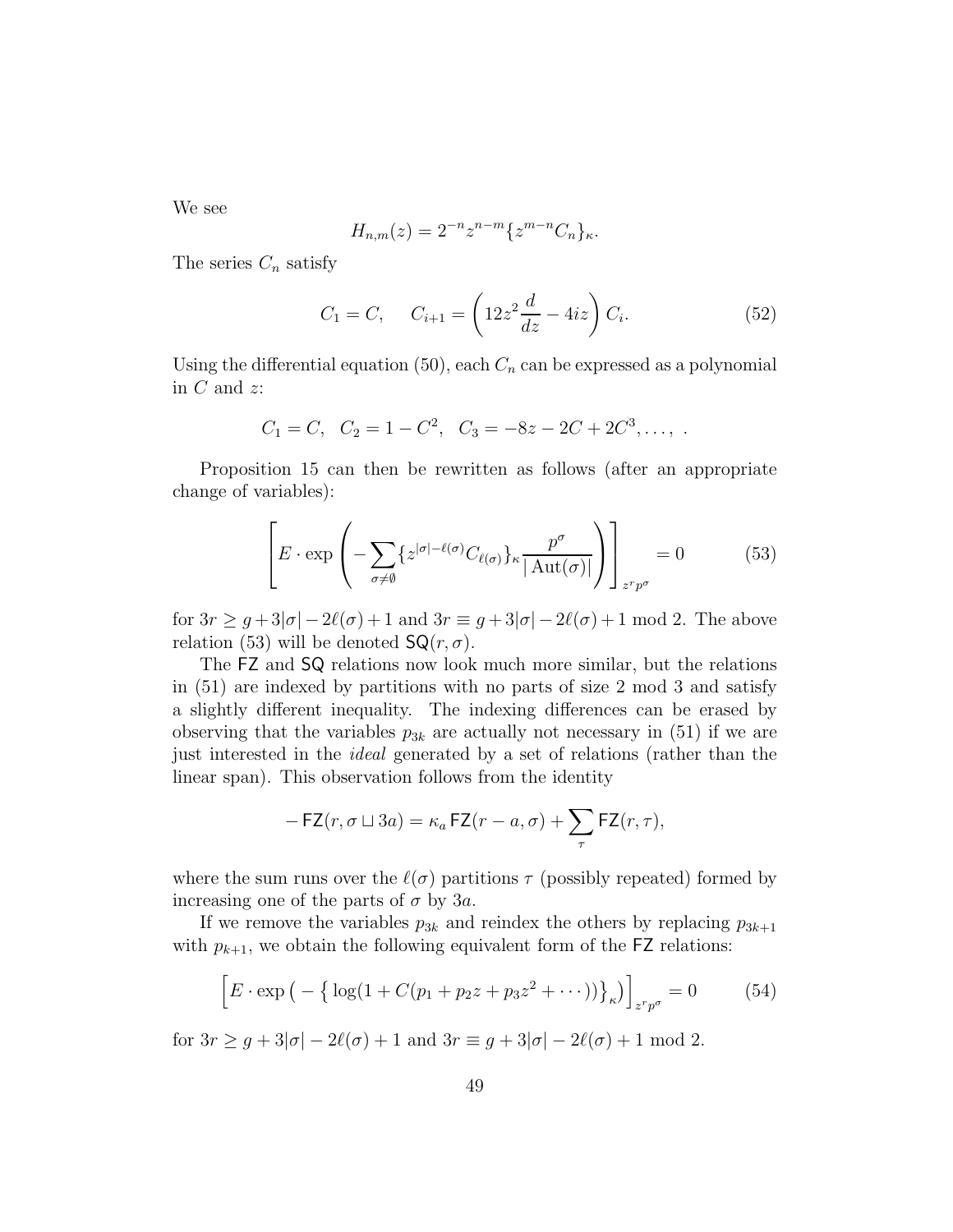#### 6.3 Comparing the relations

We now explain how to write the SQ relations (53) as linear combinations of the FZ relations (54) with coefficients in  $\mathbb{Q}[\kappa_0, \kappa_1, \kappa_2, \ldots]$ . In fact, the associated matrix will be triangular with diagonal entries equal to 1.

We start with further notation. For a partition  $\sigma$ , let

$$
\mathsf{FZ}_{\sigma} = [\exp(-\{\log(1 + C(p_1 + p_2 z + p_3 z^2 + \cdots))\}_{\kappa})]_{p^{\sigma}}
$$

and

$$
\mathsf{SQ}_{\sigma} = \left[ \exp \left( - \sum_{\sigma \neq \emptyset} \{ z^{|\sigma| - \ell(\sigma)} C_{\ell(\sigma)} \}_{\kappa} \frac{p^{\sigma}}{|\operatorname{Aut}(\sigma)|} \right) \right]_{p^{\sigma}}
$$

be power series in z with coefficients that are polynomials in the  $\kappa$  classes. The relations themselves are given by

$$
\mathsf{FZ}(r,\sigma)=[E\cdot\mathsf{FZ}_{\sigma}]_{z^r},\quad \mathsf{SQ}(r,\sigma)=[E\cdot\mathsf{SQ}_{\sigma}]_{z^r}.
$$

It is straightforward to expand  $FZ_{\sigma}$  and  $SQ_{\sigma}$  as linear combinations of products of factors  $\{z^a C^b\}$  for  $a \geq 0$  and  $b \geq 1$ , with coefficients that are polynomials in the kappa classes. When expanded,  $FZ_{\sigma}$  always contains exactly one term of the form

$$
\{z^{a_1}C\}_{\kappa}\{z^{a_2}C\}_{\kappa}\cdots\{z^{a_m}C\}_{\kappa}.
$$
 (55)

All the other terms involve higher powers of C. If we expand  $SQ_{\sigma}$ , we can look at the terms of the form (55) to determine what the coefficients must be when writing the  $SQ_{\sigma}$  as linear combinations of the  $FZ_{\sigma}$ . For example,

$$
SQ_{(111)} = -\frac{1}{6} \{C_3\}_{\kappa} + \frac{1}{2} \{C_2\}_{\kappa} \{C_1\}_{\kappa} - \frac{1}{6} \{C_1\}_{\kappa}^3
$$
  
\n
$$
= \frac{4}{3} \kappa_1 z + \frac{1}{3} \{C\}_{\kappa} - \frac{1}{3} \{C^3\}_{\kappa} + \frac{1}{2} (\kappa_0 - \{C^2\}_{\kappa}) \{C\}_{\kappa} - \frac{1}{6} \{C\}_{\kappa}^3
$$
  
\n
$$
= \left(\frac{4}{3} \kappa_1 z\right) + \left(\left(\frac{1}{3} + \frac{\kappa_0}{2}\right) \{C\}_{\kappa}\right)
$$
  
\n
$$
+ \left(-\frac{1}{3} \{C^3\}_{\kappa} - \frac{1}{2} \{C^2\}_{\kappa} \{C\}_{\kappa} - \frac{1}{6} \{C\}_{\kappa}^3\right)
$$
  
\n
$$
= \frac{4}{3} \kappa_1 z \, \mathsf{FZ}_\emptyset + \left(-\frac{1}{3} - \frac{\kappa_0}{2}\right) \mathsf{FZ}_{(1)} + \mathsf{FZ}_{(111)}.
$$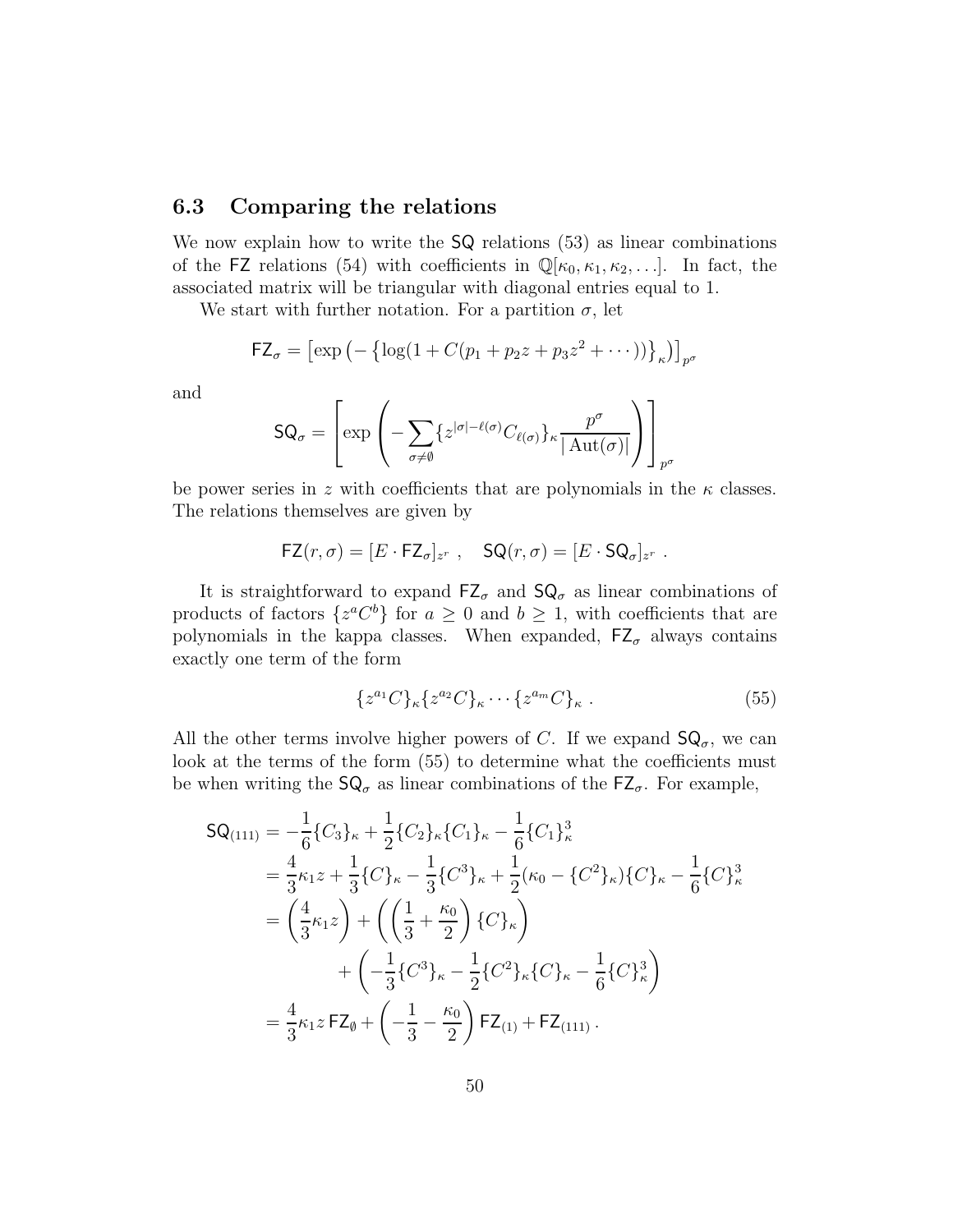In general we must check that the terms involving higher powers of C also match up. The matching will require an identity between the coefficients of  $C_i$  when expressed as polynomials in C. Define polynomials  $f_{ij} \in \mathbb{Z}[z]$  by

$$
C_i = \sum_{j=0}^i f_{ij} C^j.
$$

It will also be convenient to write  $f_{ij} = \sum_{k} f_{ijk} z^{k}$ , so

$$
C_i = \sum_{\substack{j,k \ge 0 \\ j+3k \le i}} f_{ijk} z^k C^j.
$$

If we define

$$
F = 1 + \sum_{i,j \ge 1} \frac{(-1)^{j-1} f_{ij}}{i!(j-1)!} x^i y^j \in \mathbb{Q}[z][[x, y]],
$$

then we will need a single property of the power series  $F$ .

**Lemma 16.** *There exists a power series*  $G \in \mathbb{Q}[z][[x]]$  *such that*  $F = e^{yG}$ .

*Proof.* The recurrence  $(52)$  for the  $C_i$  together with the differential equation (50) satisfied by C yield a recurrence relation for the polynomials  $f_{ij}$ :

$$
f_{i+1,j} = (j+1)f_{i,j+1} + 4(j-i)zf_{ij} - (j-1)f_{i,j-1}.
$$

This recurrence relation for the coefficients of  $F$  is equivalent to a differential equation:

$$
F_x = -yF_{yy} + 4zyF_y - 4zxF_x + yF.
$$

Now, let  $G \in \mathbb{Q}[z][[x, y]]$  be  $\frac{1}{y}$  times the logarithm of  $f$  (as a formal power series). The differential equation for  $F$  can be rewritten in terms of  $G$ :

$$
G_x = -2G_y - yG_{yy} - (G + yG_y)^2 + 4z(G + yG_y) - 4zxG_x + 1.
$$

We now claim that the coefficient of  $x^k y^l$  in G is zero for all  $k \geq 0, l \geq 1$ , as desired. For  $k = 0$  this is a consequence of the fact that  $F = 1 + O(xy)$ and thus  $G = O(x)$ , and higher values of k follow from induction using the differential equation above.  $\Box$ 

We can now write the  $SQ_{\sigma}$  as linear combinations of the  $FZ_{\sigma}$ .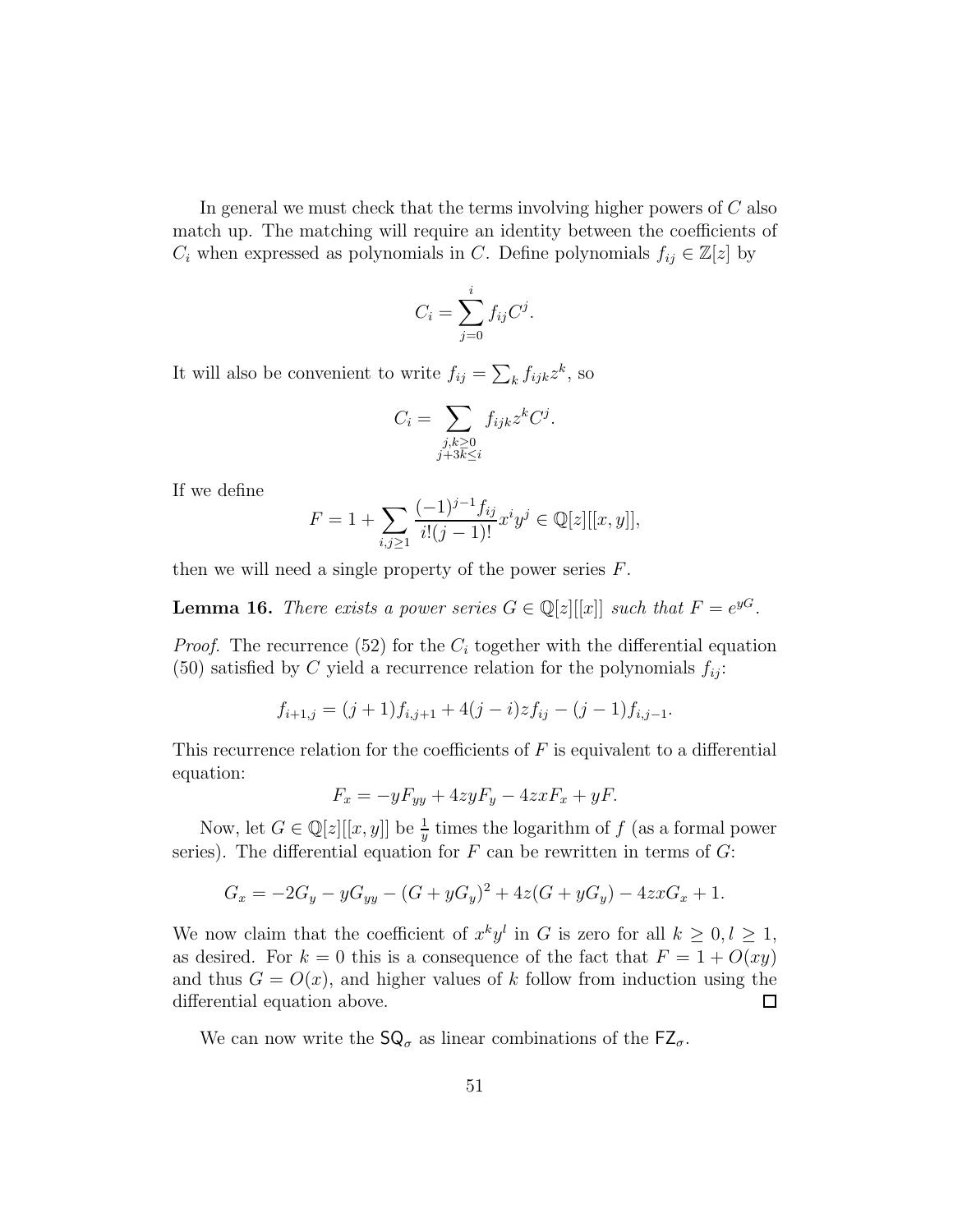**Theorem 6.** Let  $\sigma$  be a partition. Then  $SQ_{\sigma} - FZ_{\sigma}$  is a Q-linear combination *of terms of the form*

$$
\kappa_{\mu} z^{|\mu|} \, {\sf FZ}_{\tau},
$$

*where*  $\mu$  *and*  $\tau$  *are partitions* ( $\mu$  *possibly containing parts of size* 0) *satisfying*  $\ell(\tau) < \ell(\sigma)$ ,  $3|\mu| + 3|\tau| - 2\ell(\tau) \leq 3|\sigma| - 2\ell(\sigma)$ , and

$$
3|\mu| + 3|\tau| - 2\ell(\tau) \equiv 3|\sigma| - 2\ell(\sigma) \mod 2.
$$

*Proof.* We will need some additional notation for subpartitions. If  $\sigma$  is a partition of length  $\ell(\sigma)$  with parts  $\sigma_1, \sigma_2, \ldots$  (ordered by size) and S is a subset of  $\{1, 2, \ldots, \ell(\sigma)\}\)$ , then let  $\sigma_S \subset \sigma$  denote the subpartition consisting of the parts  $(\sigma_i)_{i \in S}$ .

Using this notation, we explicitly expand  $SQ_{\sigma}$  and  $FZ_{\sigma}$  as sums over set partitions of  $\{1, \ldots, \ell(\sigma)\}$ :

$$
\mathsf{SQ}_{\sigma} = \frac{1}{|\operatorname{Aut}(\sigma)|} \sum_{P \vdash \{1, \ldots, \ell(\sigma)\}} \prod_{S \in P} \left( \sum_{j,k} -f_{|S|,j,k} \{z^{|\sigma_S|-|S|+k} C^j\}_\kappa \right),
$$
  

$$
\mathsf{FZ}_{\sigma} = \frac{1}{|\operatorname{Aut}(\sigma)|} \sum_{P \vdash \{1, \ldots, \ell(\sigma)\}} \prod_{S \in P} \left( (-1)^{|S|} (|S| - 1)! \{z^{|\sigma_S|-|S|} C^{|S|}\}_\kappa \right).
$$

Matching coefficients for terms of the form (55) tells us what the linear combination must be. We claim

$$
\mathsf{SQ}_{\sigma} = \sum_{\substack{R \vdash \{1, \ldots, \ell(\sigma)\} \\ R \vdash Q = R \\ k: R \to \mathbb{Z}_{\geq 0} \\ S \in P}} \frac{|\operatorname{Aut}(\sigma')|}{|\operatorname{Aut}(\sigma)|} \times \tag{56}
$$
\n
$$
\prod_{S \in P} (-f_{|S|,0,k(S)} \kappa_{|\sigma_S|-|S|+k(S)} z^{|\sigma_S|-|S|+k(S)}) \prod_{S \in Q} (f_{|S|,1,k(S)}) \mathsf{FZ}_{\sigma'},
$$

where  $\sigma'$  is the partition with parts  $|\sigma_S| - |S| + 1 + k(S)$  for  $S \in Q$ . Using the vanishing  $f_{i,j,k} = 0$  unless  $j + 3k \leq i$  and  $j + 3k \equiv i \mod 2$ , we easily check the above expression for  $SQ_{\sigma}$  is of the desired type.

Expanding  $SQ_{\sigma}$  and  $FZ_{\sigma'}$  in (56) and canceling out the terms involving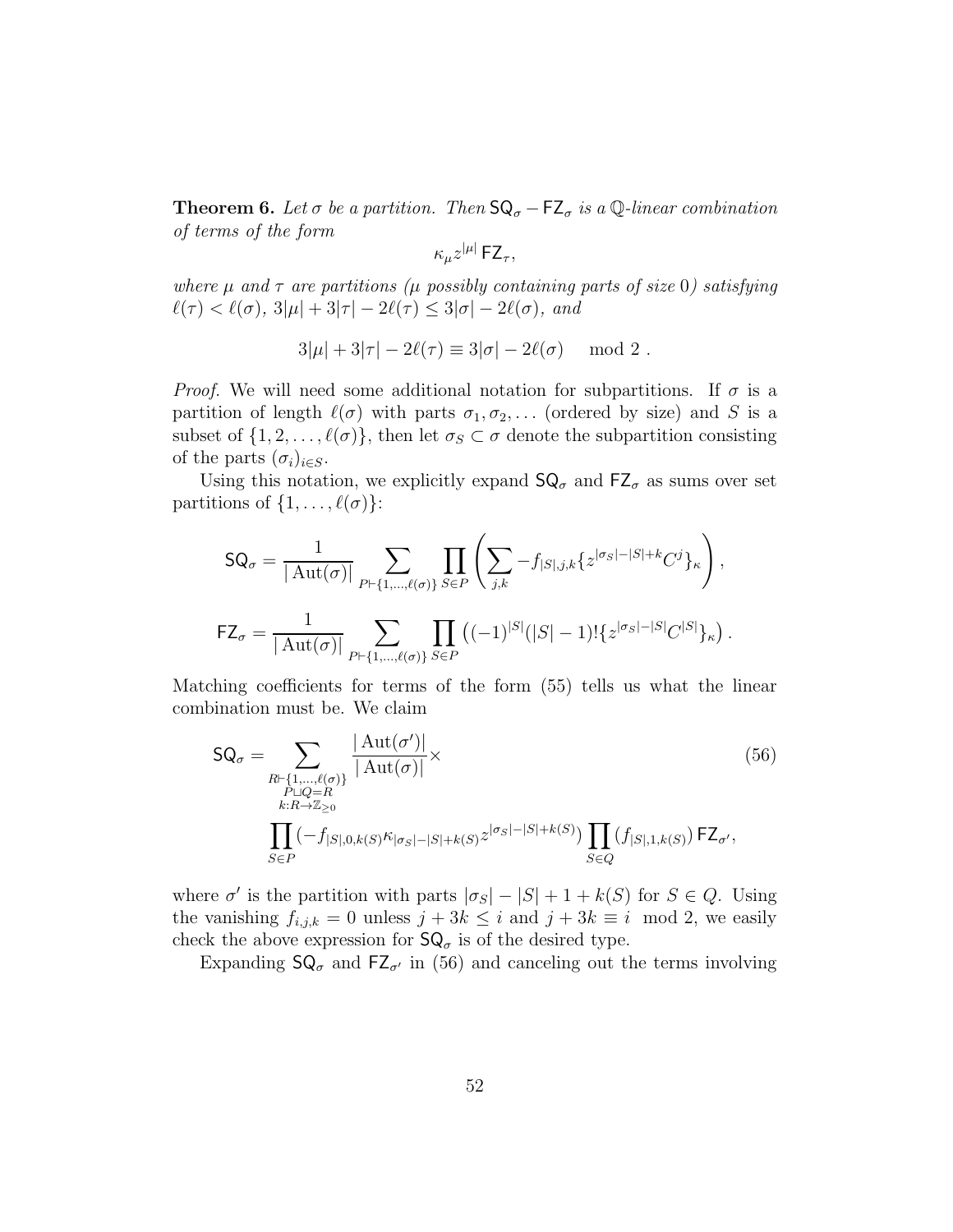the  $f_{i,0,k}$  coefficients, it remains to prove

$$
\sum_{\substack{Q \vdash \{1,\ldots,\ell(\sigma)\} \\ k:Q \to \mathbb{Z}_{\geq 0} \\ j:Q \to \mathbb{N}}} \prod_{S \in Q} (-f_{|S|,j(S),k(S)} \{z^{|\sigma_S|-|S|+k(S)} C^{j(S)}\}_{\kappa})
$$
\n
$$
= \sum_{\substack{Q \vdash \{1,\ldots,\ell(\sigma)\} \\ k:Q \to \mathbb{Z}_{\geq 0}}} \prod_{S \in Q} (f_{|S|,1,k(S)}) \sum_{P \vdash \{1,\ldots,\ell(\sigma')\}} \prod_{S \in P} \left( (-1)^{|S|} (|S|-1)! \{z^{|(\sigma')_S|-|S|} C^{|S|}\}_{\kappa} \right).
$$

A single term on the left side of the above equation is determined by choosing a set partition  $Q_{\text{left}}$  of  $\{1, \ldots, \ell(\sigma)\}\$  and then for each part S of  $Q_{\text{left}}$  choosing a positive integer  $j(S)$  and a nonnegative integer  $k_{\text{left}}(S)$ . We claim that this term is the sum of the terms of the right side given by choices  $Q_{\text{right}}$ ,  $k_{\text{right}}$ , P such that  $Q_{\text{right}}$  is a refinement of  $Q_{\text{left}}$  that breaks each part S in  $Q_{\text{left}}$  into exactly  $j(S)$  parts in  $Q_{\text{right}}$ , P is the associated grouping of the parts of  $Q_{\text{right}}$ , and the  $k_{\text{right}}(S)$  satisfy

$$
k_{\text{left}}(S) = \sum_{T \subseteq S} k_{\text{right}}(T) .
$$

These terms all are integer multiples of the same product of  $\{z^a C^b\}_\kappa$  factors, so we are left with the identity

$$
\frac{(-1)^{j_0-1}}{(j_0-1)!} f_{i_0,j_0,k_0} = \sum_{\substack{P \vdash \{1,\ldots,i_0\} \\ |P|=j_0 \\ k: P \to \mathbb{Z}_{\ge 0} \\ |k|=k_0}} \prod_{S \in P} f_{|S|,1,k(S)}.
$$
\n
$$
(57)
$$

to prove.

But by the exponential formula, identity (57) is simply a restatement of Lemma 16.  $\Box$ 

The conditions on the linear combination in Theorem 6 are precisely those needed so that multiplying by  $E$  and taking the coefficient of  $z^r$  allows us to write any SQ relation as a linear combination of FZ relations. The associated matrix is triangular with respect to the partial ordering of partitions by size, and the diagonal entries are equal to 1. Hence, the matrix is invertible. We conclude the SQ relations are equivalent to the FZ relations.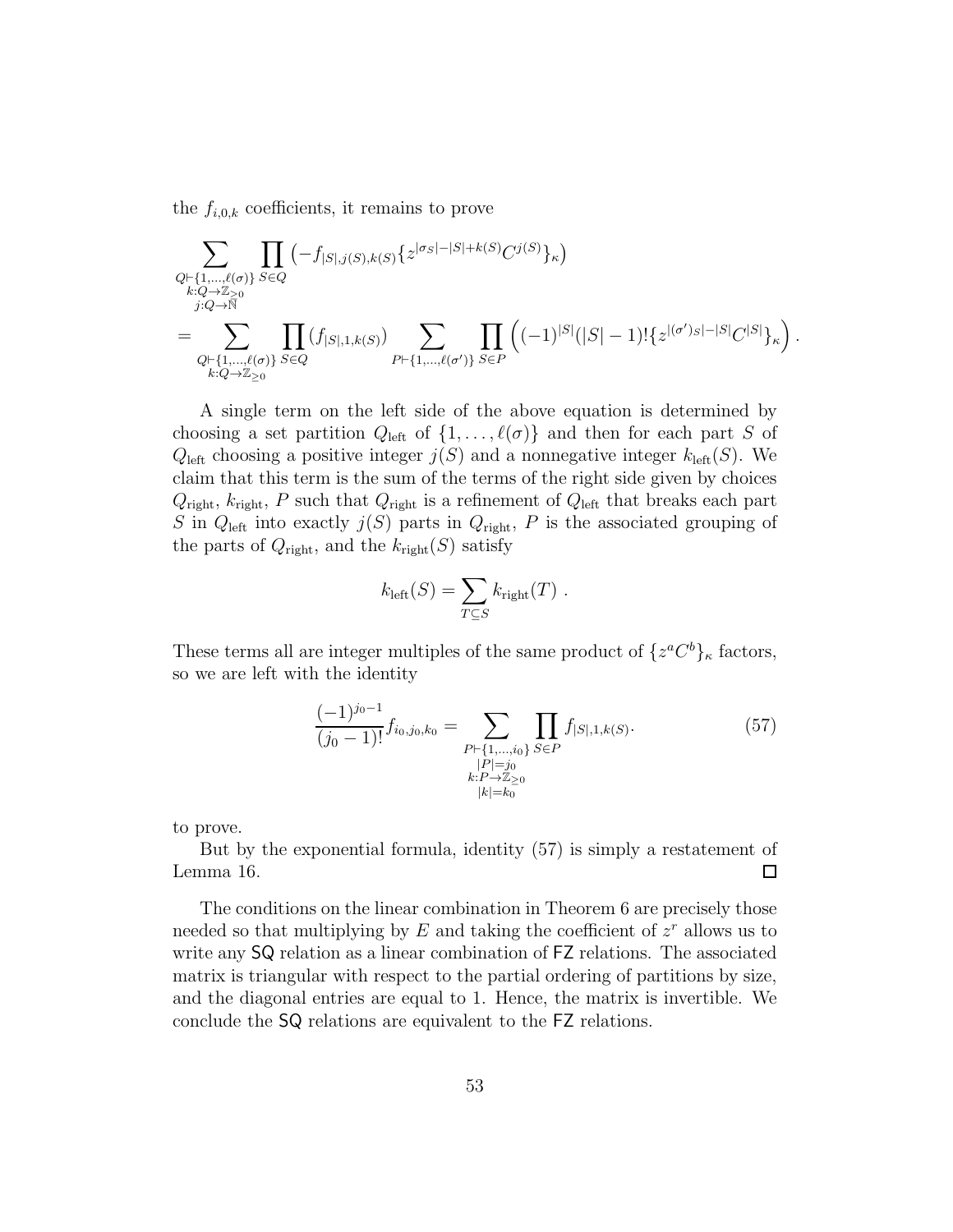# References

- [1] K. Behrend, *Gromov-Witten invariants in algebraic geometry*, Invent. Math. 127 (1997), 601–617.
- [2] K. Behrend and B. Fantechi, *The intrinsic normal cone,* Invent. Math. **128** (1997), 45–88.
- [3] P. Belorousski and R. Pandharipande, *A descendent relation in genus 2*, Ann. Scuola Norm. Sup. Pisa 29 (2000), 171–191.
- [4] A. Buryak, F. Janda, and R. Pandharipande, *The hypergeometric functions of the Faber-Zagier and Pixton relations*, Pure Appl. Math. Q. 11 (2015), 591–631.
- [5] E. Clader and F. Janda, *Pixton's double ramification cycle relations*, Geom. Topol. 22 (2018), 1069–1108.
- [6] C. Faber, *A conjectural description of the tautological ring of the moduli s pace of curves*, Moduli of curves and abelian varieties, 109– 129, Aspects Math., Vieweg, Braunschweig, 1999.
- [7] C. Faber and R. Pandharipande, *Hodge integrals and Gromov-Witten theory*, Invent. Math. 139 (2000), 173–199.
- [8] C. Faber and R. Pandharipande (with an appendix by D. Zagier), *Logarithmic series and Hodge integrals in the tautological ring*, Michigan Math. J. 48 (2000), 215–252.
- [9] C. Faber and R. Pandharipande, *Relative maps and tautological classes*, JEMS 7 (2005), 13–49.
- [10] E. Getzler, *Intersection theory on*  $\overline{M}_{1,4}$  *and elliptic Gromov-Witten invariants*, JAMS 10 (1997), 973–998.
- [11] E. Getzler and R. Pandharipande, *Virasoro constraints and Chern classes of the Hodge bundle*, Nucl. Phys. B530 (1998), 701–714.
- [12] T. Graber and R. Pandharipande, *Localization of virtual classes*, Invent. Math. 135 (1999), 487–518.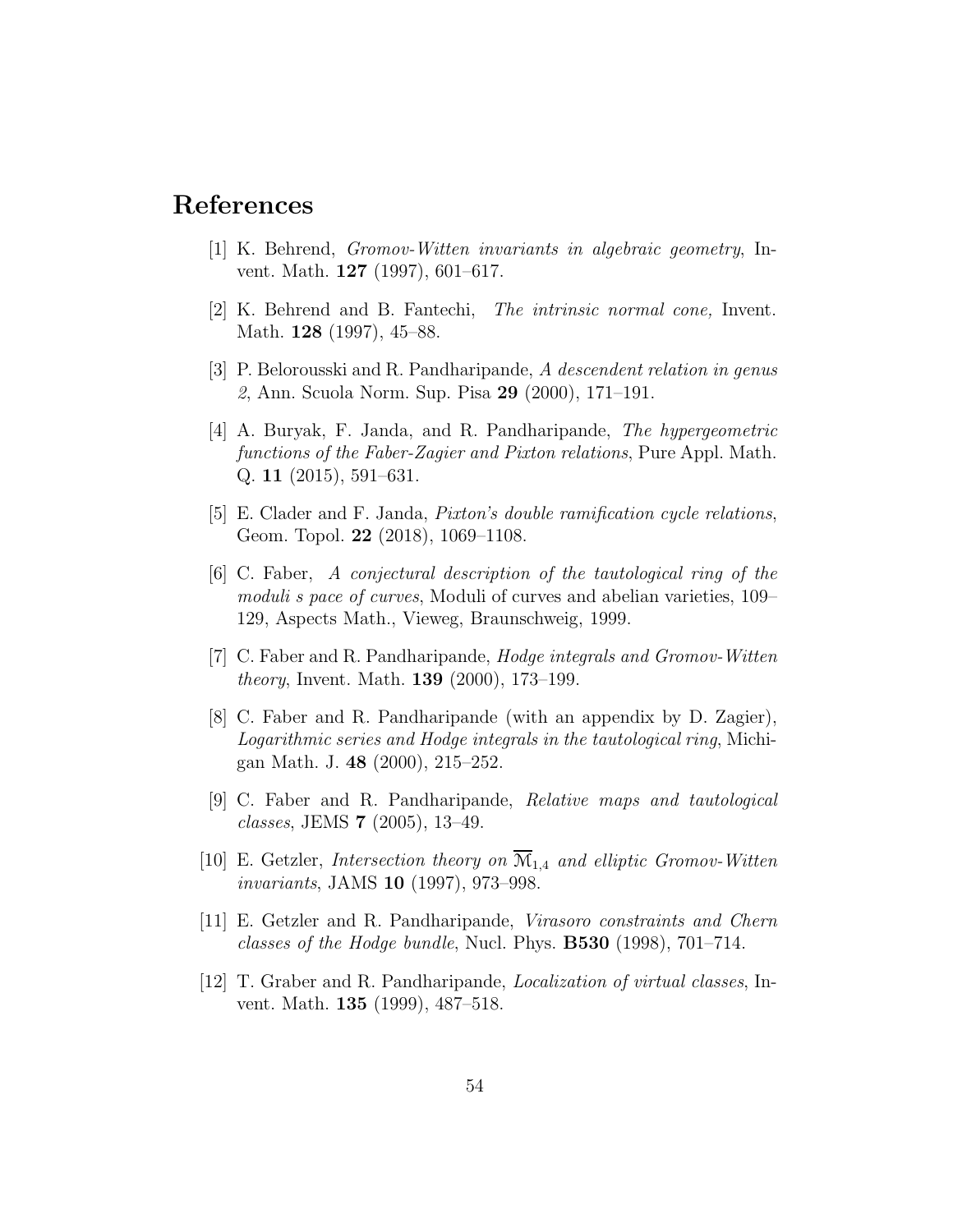- [13] E. Ionel, *Relations in the tautological ring of* Mg, Duke Math. J. 129 (2005), 157–186.
- [14] F. Janda, *Relation on*  $\overline{\mathcal{M}}_{g,n}$  *via equivariant Gromov-Witten theory of*  $\mathbb{P}^1$ , Alg. Geom. 4 (2017), 311-336.
- [15] F. Janda, *Frobenius manifolds near the discriminant and relations in the tautological ring*, Lett. Math. Phys. 108, 1649–1675.
- [16] E. Looijenga, *On the tautological ring of* Mg. Invent. Math. 121 (1995), 411–419.
- [17] I. Madsen and M. Weiss, *The stable moduli space of Riemann surfaces: Mumford's conjecture*, Annals of Math. 165 (2007), 843–941.
- [18] A. Marian and D. Oprea, *Virtual intersections on the Quot scheme and Vafa-Intriligator formulas*, Duke Math. J. 136 (2007), 81–113.
- [19] A. Marian, D. Oprea, and R. Pandharipande, *The moduli space of stable quotients*, Geom. Topol. 15 (2011), 1651–1706.
- [20] D. Mumford, *Towards an enumerative geometry of the moduli space of curves*, in *Arithmetic and Geometry* (M. Artin and J. Tate, eds.), Part II, Birkhäuser, 1983, 271–328.
- [21] R. Pandharipande, *The* κ *ring of the moduli of curves of compact type*, Acta Math. 208 (2012), 335–388.
- [22] R. Pandharipande, *A calculus for the moduli space of curves* in *Algebraic geometry: Salt Lake City 2015*, 459–487, Proc. Symp. Pure Math 97.1: AMS Providence 2018.
- [23] R. Pandharipande, *Cohomological field theory calculations*, Proceedings of the ICM (Rio de Janeiro 2018), Vol. 1., 869–898.
- [24] R. Pandharipande and A. Pixton, *Relations in the tautological ring*, Berlin notes, arXiv:1101.2236.
- [25] R. Pandharipande, A. Pixton, and D. Zvonkine, *Relations on* Mg,n *via 3-spin structures*, JAMS 28 (2015), 279–309.